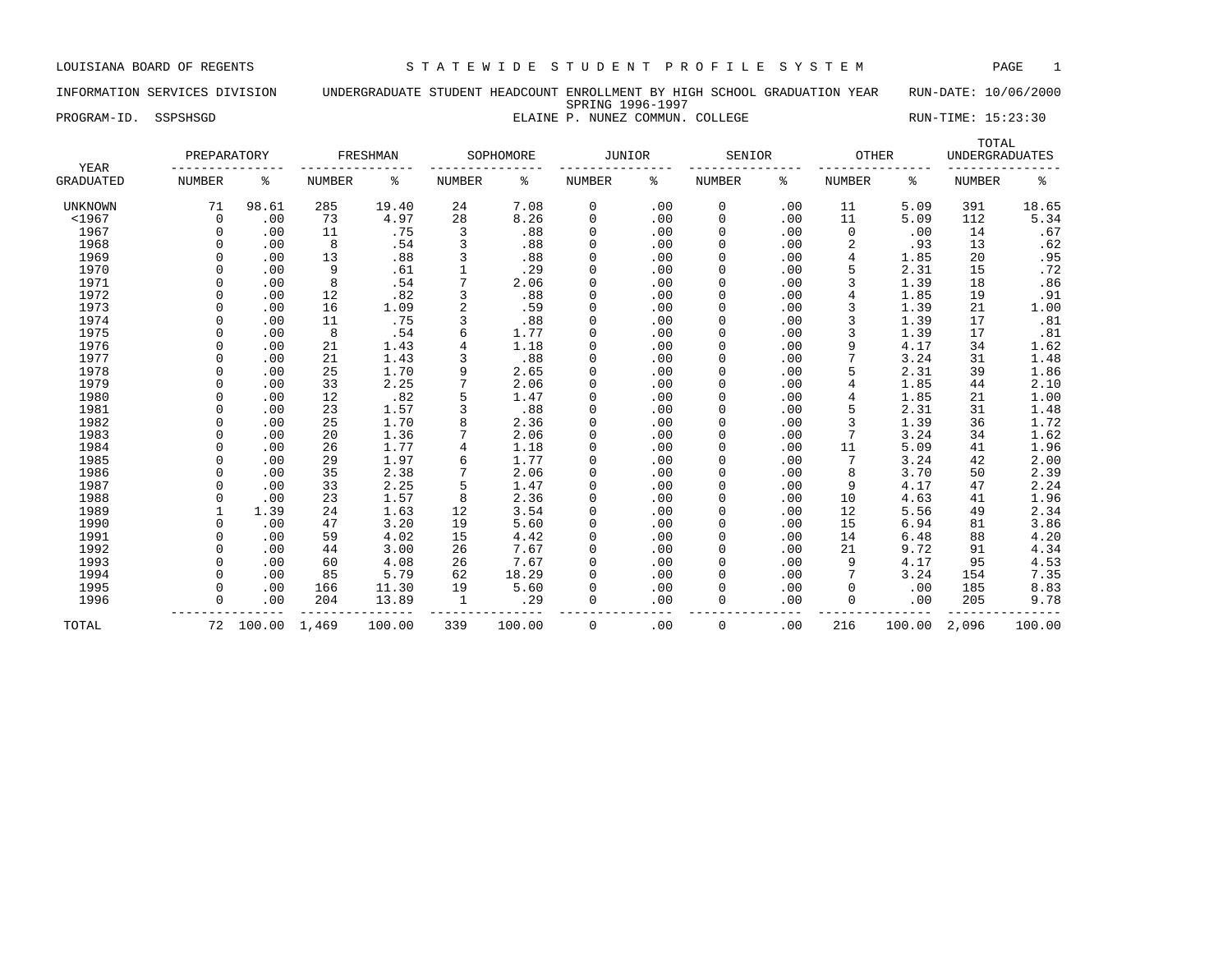# INFORMATION SERVICES DIVISION UNDERGRADUATE STUDENT HEADCOUNT ENROLLMENT BY HIGH SCHOOL GRADUATION YEAR RUN-DATE: 10/06/2000 SPRING 1996-1997 PROGRAM-ID. SSPSHSGD **DELGADO COMMUNITY COLLEGE** RUN-TIME: 15:23:30

| YEAR             | PREPARATORY    |        |        | FRESHMAN |               | SOPHOMORE | JUNIOR        |     | SENIOR        |     | <b>OTHER</b>  |               | TOTAL<br><b>UNDERGRADUATES</b> |        |
|------------------|----------------|--------|--------|----------|---------------|-----------|---------------|-----|---------------|-----|---------------|---------------|--------------------------------|--------|
| <b>GRADUATED</b> | <b>NUMBER</b>  | န့     | NUMBER | ႜ        | <b>NUMBER</b> | နွ        | <b>NUMBER</b> | နွ  | <b>NUMBER</b> | ႜ   | <b>NUMBER</b> | ႜ             | <b>NUMBER</b>                  | ್ಠಿ    |
| UNKNOWN          | 200            | 93.46  | 466    | 6.11     | 58            | 1.81      | 0             | .00 | $\mathbf 0$   | .00 | 25            | .80           | 749                            | 5.28   |
| < 1967           |                | .47    | 303    | 3.97     | 75            | 2.34      | 0             | .00 | 0             | .00 | 119           | 3.79          | 498                            | 3.51   |
| 1967             | $\cap$         | .00    | 32     | .42      | 14            | .44       | 0             | .00 | 0             | .00 | 23            | .73           | 69                             | .49    |
| 1968             |                | .00    | 44     | .58      | 19            | .59       | 0             | .00 | 0             | .00 | 25            | .80           | 88                             | .62    |
| 1969             |                | .00    | 57     | .75      | 20            | .62       | 0             | .00 | 0             | .00 | 27            | .86           | 104                            | .73    |
| 1970             |                | .00    | 43     | .56      | 26            | .81       | 0             | .00 | 0             | .00 | 40            | 1.27          | 109                            | .77    |
| 1971             |                | .00    | 59     | .77      | 30            | .93       | $\mathbf 0$   | .00 | $\mathbf 0$   | .00 | 48            | 1.53          | 137                            | .97    |
| 1972             |                | .00    | 68     | .89      | 31            | .97       | 0             | .00 | 0             | .00 | 42            | 1.34          | 141                            | .99    |
| 1973             |                | .00    | 61     | .80      | 48            | 1.50      | $\Omega$      | .00 | 0             | .00 | 55            | 1.75          | 164                            | 1.16   |
| 1974             |                | .00    | 56     | .73      | 43            | 1.34      | 0             | .00 | $\Omega$      | .00 | 53            | 1.69          | 152                            | 1.07   |
| 1975             |                | .00    | 84     | 1.10     | 51            | 1.59      | 0             | .00 | $\Omega$      | .00 | 63            | 2.01          | 198                            | 1.40   |
| 1976             |                | .00    | 77     | 1.01     | 41            | 1.28      | $\Omega$      | .00 | $\Omega$      | .00 | 73            | 2.33          | 191                            | 1.35   |
| 1977             | C              | .00    | 116    | 1.52     | 36            | 1.12      | $\Omega$      | .00 | $\Omega$      | .00 | 61            | 1.94          | 213                            | 1.50   |
| 1978             | C              | .00    | 96     | 1.26     | 45            | 1.40      | $\Omega$      | .00 | $\Omega$      | .00 | 63            | 2.01          | 204                            | 1.44   |
| 1979             |                | .00    | 97     | 1.27     | 45            | 1.40      | 0             | .00 | 0             | .00 | 90            | 2.87          | 232                            | 1.64   |
| 1980             | $\cap$         | .00    | 113    | 1.48     | 69            | 2.15      | 0             | .00 | 0             | .00 | 88            | 2.80          | 270                            | 1.90   |
| 1981             | $\Omega$       | .00    | 127    | 1.67     | 64            | 1.99      | 0             | .00 | 0             | .00 | 101           | 3.22          | 292                            | 2.06   |
| 1982             |                | .00    | 143    | 1.88     | 55            | 1.71      | 0             | .00 | 0             | .00 | 101           | 3.22          | 299                            | 2.11   |
| 1983             | $\Omega$       | .00    | 129    | 1.69     | 84            | 2.62      | 0             | .00 | $\mathbf 0$   | .00 | 91            | 2.90          | 304                            | 2.14   |
| 1984             | $\Omega$       | .00    | 120    | 1.57     | 83            | 2.59      | 0             | .00 | $\mathbf 0$   | .00 | 102           | 3.25          | 305                            | 2.15   |
| 1985             | $\overline{2}$ | .93    | 141    | 1.85     | 89            | 2.77      | 0             | .00 | 0             | .00 | 129           | 4.11          | 361                            | 2.54   |
| 1986             |                | .00    | 133    | 1.74     | 85            | 2.65      | 0             | .00 | 0             | .00 | 115           | 3.66          | 333                            | 2.35   |
| 1987             |                | .47    | 184    | 2.41     | 119           | 3.71      | 0             | .00 | $\Omega$      | .00 | 165           | 5.26          | 469                            | 3.31   |
| 1988             |                | .47    | 212    | 2.78     | 117           | 3.65      | $\Omega$      | .00 | $\Omega$      | .00 | 170           | 5.42          | 500                            | 3.52   |
| 1989             | $\mathbf{3}$   | 1.40   | 196    | 2.57     | 152           | 4.74      | 0             | .00 | $\Omega$      | .00 | 212           | 6.76          | 563                            | 3.97   |
| 1990             | $\Omega$       | .00    | 234    | 3.07     | 171           | 5.33      | 0             | .00 | $\Omega$      | .00 | 200           | 6.37          | 605                            | 4.27   |
| 1991             |                | .47    | 271    | 3.55     | 192           | 5.98      | 0             | .00 | $\mathbf 0$   | .00 | 217           | 6.92          | 681                            | 4.80   |
| 1992             | $\Omega$       | .00    | 338    | 4.43     | 237           | 7.39      | $\Omega$      | .00 | 0             | .00 | 280           | 8.92          | 855                            | 6.03   |
| 1993             | 2              | .93    | 429    | 5.63     | 343           | 10.69     | $\Omega$      | .00 | 0             | .00 | 209           | 6.66          | 983                            | 6.93   |
| 1994             | $\Omega$       | .00    | 674    | 8.84     | 433           | 13.49     | 0             | .00 | $\mathbf 0$   | .00 | 147           | 4.68          | 1,254                          | 8.84   |
| 1995             | $\Omega$       | .00    | 1,104  | 14.48    | 333           | 10.38     | $\Omega$      | .00 | $\Omega$      | .00 | 4             | .13           | 1,441                          | 10.16  |
| 1996             | ζ              | 1.40   | 1,417  | 18.59    | 1             | .03       | 0             | .00 | 0             | .00 | 0             | .00           | 1,421                          | 10.02  |
| TOTAL            | 214            | 100.00 | 7,624  | 100.00   | 3,209         | 100.00    | $\Omega$      | .00 | 0             | .00 | 3,138         | 100.00 14,185 |                                | 100.00 |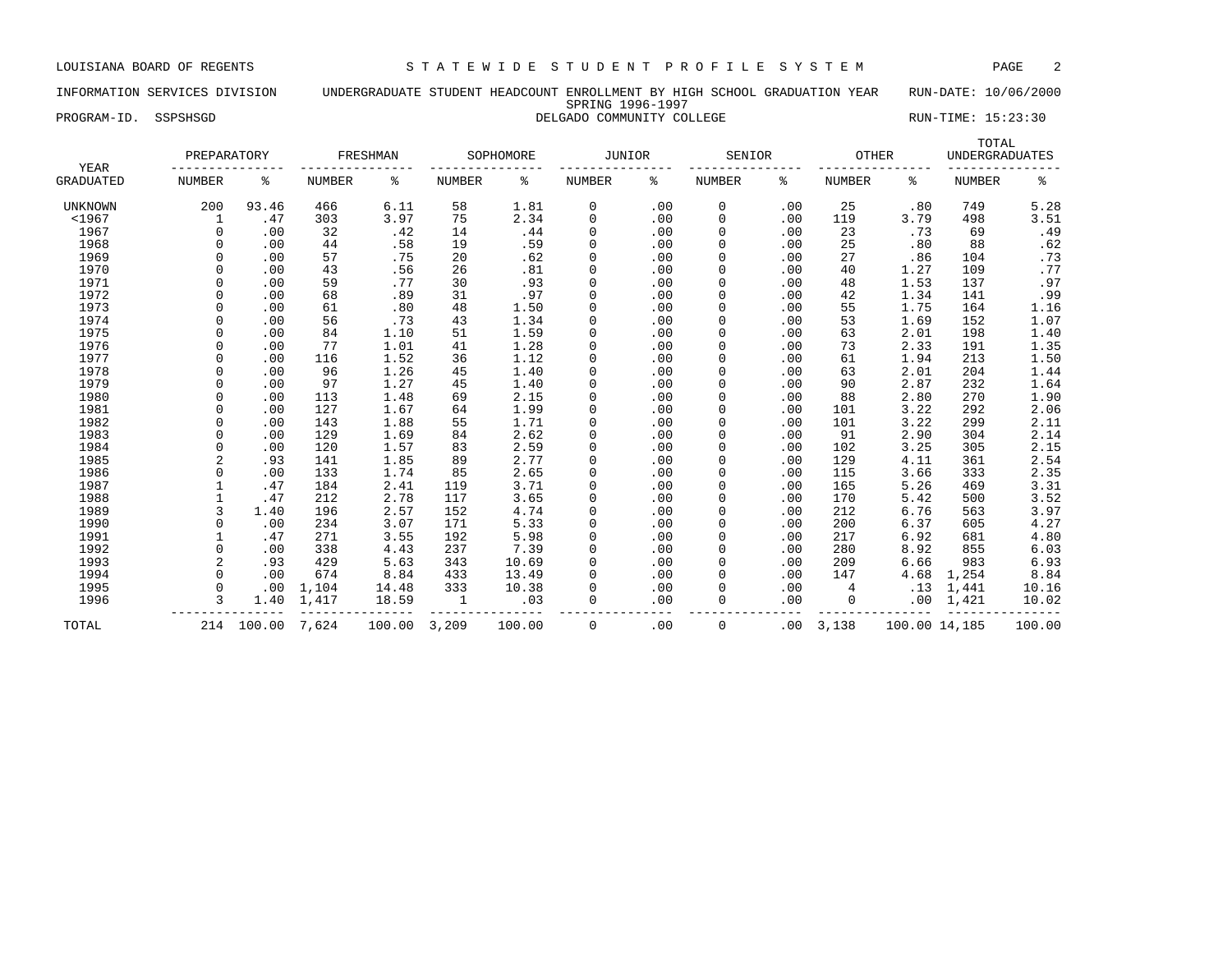LOUISIANA BOARD OF REGENTS S T A T E W I D E S T U D E N T P R O F I L E S Y S T E M PAGE 3

# INFORMATION SERVICES DIVISION UNDERGRADUATE STUDENT HEADCOUNT ENROLLMENT BY HIGH SCHOOL GRADUATION YEAR RUN-DATE: 10/06/2000 SPRING 1996-1997 PROGRAM-ID. SSPSHSGD STATE UNIVERSITY STATE UNIVERSITY RUN-TIME: 15:23:30

| YEAR             | PREPARATORY   |     |                | <b>FRESHMAN</b> |              | SOPHOMORE |                | JUNIOR |                | SENIOR | <b>OTHER</b>  |        | TOTAL<br><b>UNDERGRADUATES</b> |        |
|------------------|---------------|-----|----------------|-----------------|--------------|-----------|----------------|--------|----------------|--------|---------------|--------|--------------------------------|--------|
| <b>GRADUATED</b> | <b>NUMBER</b> | နွ  | <b>NUMBER</b>  | ៖               | NUMBER       | နွ        | <b>NUMBER</b>  | ៖      | <b>NUMBER</b>  | ႜ      | <b>NUMBER</b> | ిక     | <b>NUMBER</b>                  | နွ     |
| UNKNOWN          | 0             | .00 | 1              | .06             | 0            | .00       | 0              | .00    | 0              | .00    | 0             | .00    | $\mathbf 1$                    | .02    |
| $<$ 1967         | 0             | .00 | $\mathbf 1$    | .06             | 2            | .19       |                | .10    |                | .37    | 0             | .00    | 11                             | .19    |
| 1967             |               | .00 | $\sqrt{2}$     | .12             | $\mathbf{1}$ | .10       | $\mathbf{1}$   | .10    | 4              | .21    | 0             | .00    | 8                              | .14    |
| 1968             |               | .00 | $\overline{c}$ | .12             | $\mathbf{1}$ | .10       | $\Omega$       | .00    | 5              | .26    | $\Omega$      | .00    | 8                              | .14    |
| 1969             |               | .00 | $\mathbf{1}$   | .06             | $\mathbf{1}$ | .10       |                | .10    | $\overline{2}$ | .11    | 0             | .00    | 5                              | .09    |
| 1970             |               | .00 | 0              | .00             | 0            | .00       |                | .10    | 8              | .42    |               | 1.75   | 10                             | .18    |
| 1971             | $\Omega$      | .00 |                | .06             | $\mathbf{1}$ | .10       | $\overline{2}$ | .21    | 4              | .21    | 0             | .00    | 8                              | .14    |
| 1972             | $\Omega$      | .00 | 3              | .18             | 2            | .19       | $\Omega$       | .00    | $\Omega$       | .00    | $\Omega$      | .00    | 5                              | .09    |
| 1973             | $\Omega$      | .00 | $\mathbf 0$    | .00             | 0            | .00       |                | .10    | 3              | .16    | $\Omega$      | .00    | $\overline{4}$                 | .07    |
| 1974             | $\Omega$      | .00 | 3              | .18             |              | .10       | 0              | .00    | 5              | .26    | 0             | .00    | 9                              | .16    |
| 1975             | $\Omega$      | .00 | $\mathbf{1}$   | .06             | 0            | .00       | 3              | .31    | 8              | .42    | 0             | .00    | 12                             | .21    |
| 1976             |               | .00 | $\mathbf 0$    | .00             | $\mathbf{1}$ | .10       | $\Omega$       | .00    |                | .37    | 0             | .00    | 8                              | .14    |
| 1977             |               | .00 | 3              | .18             | $\mathbf{1}$ | .10       |                | .10    | 9              | .47    | 0             | .00    | 14                             | .25    |
| 1978             |               | .00 | 4              | .24             | 2            | .19       |                | .21    | 9              | .47    | 2             | 3.51   | 19                             | .34    |
| 1979             |               | .00 | $\overline{c}$ | .12             | 0            | .00       |                | .10    | 13             | .68    | 0             | .00    | 16                             | .28    |
| 1980             |               | .00 | $\overline{4}$ | .24             | 3            | .29       |                | .10    | 9              | .47    | 2             | 3.51   | 19                             | .34    |
| 1981             |               | .00 | 3              | .18             | 2            | .19       | 2              | .21    | 10             | .53    | $\Omega$      | .00    | 17                             | .30    |
| 1982             | $\Omega$      | .00 | 4              | .24             | 2            | .19       | 4              | .41    | 9              | .47    | $\Omega$      | .00    | 19                             | .34    |
| 1983             | <sup>0</sup>  | .00 | 3              | .18             | $\mathbf{1}$ | .10       | 2              | .21    | 14             | .74    | 0             | .00    | 20                             | .35    |
| 1984             |               | .00 | $\overline{4}$ | .24             | 6            | .58       |                | .10    | 9              | .47    | 0             | .00    | 20                             | .35    |
| 1985             |               | .00 | $\mathbf{1}$   | .06             | 4            | .38       | 3              | .31    | 17             | .90    |               | 1.75   | 26                             | .46    |
| 1986             |               | .00 | 3              | .18             | 2            | .19       | $\mathbf{1}$   | .10    | 24             | 1.26   | 3             | 5.26   | 33                             | .58    |
| 1987             | $\Omega$      | .00 | 12             | .71             | 0            | .00       |                | .72    | 49             | 2.58   | $\mathbf{1}$  | 1.75   | 69                             | 1.22   |
| 1988             | $\Omega$      | .00 | 3              | .18             | 4            | .38       | 8              | .83    | 58             | 3.06   | 2             | 3.51   | 75                             | 1.32   |
| 1989             | $\Omega$      | .00 | 16             | .94             | 12           | 1.15      | 16             | 1.66   | 97             | 5.11   | 3             | 5.26   | 144                            | 2.54   |
| 1990             | $\Omega$      | .00 | 16             | .94             | 18           | 1.73      | 28             | 2.90   | 174            | 9.17   | $\mathbf{1}$  | 1.75   | 237                            | 4.19   |
| 1991             | $\Omega$      | .00 | 25             | 1.47            | 21           | 2.02      | 48             | 4.97   | 282            | 14.86  | 10            | 17.54  | 386                            | 6.82   |
| 1992             | 0             | .00 | 63             | 3.70            | 41           | 3.94      | 93             | 9.63   | 423            | 22.29  | 3             | 5.26   | 623                            | 11.00  |
| 1993             |               | .00 | 96             | 5.64            | 105          | 10.09     | 235            | 24.33  | 544            | 28.66  | 9             | 15.79  | 989                            | 17.46  |
| 1994             |               | .00 | 150            | 8.82            | 242          | 23.25     | 453            | 46.89  | 94             | 4.95   | 10            | 17.54  | 949                            | 16.76  |
| 1995             |               | .00 | 333            | 19.58           | 554          | 53.22     | 50             | 5.18   | 1              | .05    | 9             | 15.79  | 947                            | 16.72  |
| 1996             | $\Omega$      | .00 | 941            | 55.32           | 11           | 1.06      | 0              | .00    | 0              | .00    | 0             | .00    | 952                            | 16.81  |
| TOTAL            | 0             | .00 | 1,701          | 100.00          | 1,041        | 100.00    | 966            | 100.00 | 1,898          | 100.00 | 57            | 100.00 | 5,663                          | 100.00 |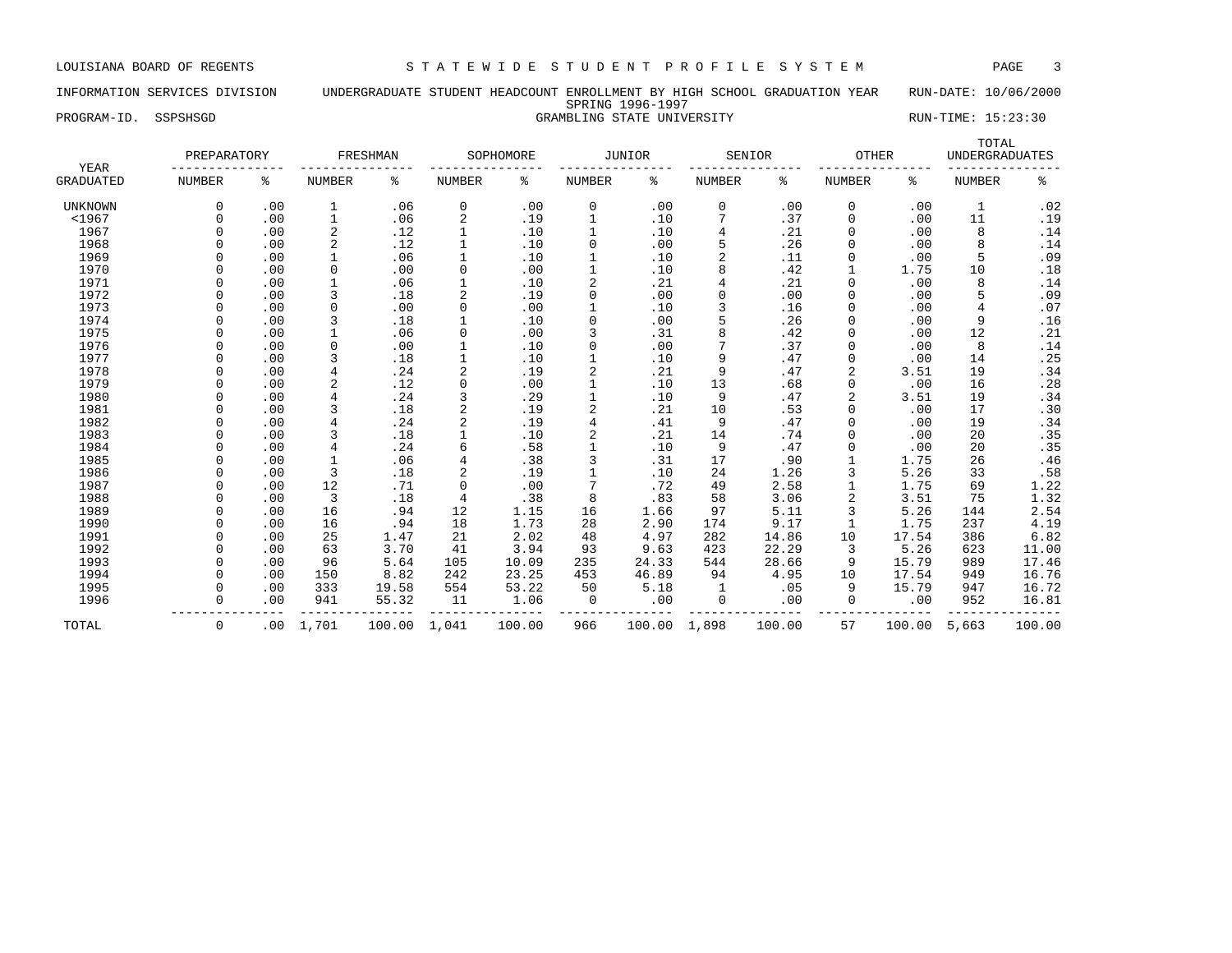# INFORMATION SERVICES DIVISION UNDERGRADUATE STUDENT HEADCOUNT ENROLLMENT BY HIGH SCHOOL GRADUATION YEAR RUN-DATE: 10/06/2000 SPRING 1996-1997 PROGRAM-ID. SSPSHSGD CONTROL STORIC CONTROLLERY CONTROLLERY RUN-TIME: 15:23:30

| YEAR             | PREPARATORY   |          |                | FRESHMAN |                | SOPHOMORE    |                | JUNIOR |               | SENIOR | OTHER          |        | TOTAL<br><b>UNDERGRADUATES</b> |        |
|------------------|---------------|----------|----------------|----------|----------------|--------------|----------------|--------|---------------|--------|----------------|--------|--------------------------------|--------|
| <b>GRADUATED</b> | <b>NUMBER</b> | ್ಠಿ      | <b>NUMBER</b>  | နွ       | <b>NUMBER</b>  | ៖            | <b>NUMBER</b>  | နွ     | <b>NUMBER</b> | ႜ      | <b>NUMBER</b>  | ి      | <b>NUMBER</b>                  | ి      |
| <b>UNKNOWN</b>   |               | 100.00   | 7              | .38      | $\mathbf 0$    | .00          | 1              | .08    | 0             | .00    | $\mathbf 0$    | .00    | 10                             | .14    |
| $1967$           | $\cap$        | .00      | 17             | .92      | 12             | .82          | 20             | 1.50   | 31            | 1.34   | 351            | 87.10  | 431                            | 5.86   |
| 1967             |               | .00      | 0              | .00      | 2              | .14          | 0              | .00    | 10            | .43    | 0              | .00    | 12                             | .16    |
| 1968             |               | .00      | 3              | .16      | 2              | .14          |                | .53    | 5             | .22    | 1              | .25    | 18                             | .24    |
| 1969             |               | .00      | 2              | .11      | 4              | .27          | 3              | .23    | 8             | .35    | 0              | .00    | 17                             | .23    |
| 1970             |               | .00      | 5              | .27      | 3              | .21          | 5              | .38    | 22            | .95    | 0              | .00    | 35                             | .48    |
| 1971             |               | .00      |                | .05      | $\overline{2}$ | .14          | $\overline{a}$ | .15    | 14            | .61    | $\mathbf 0$    | .00    | 19                             | .26    |
| 1972             |               | .00      | 6              | .32      | 4              | .27          |                | .23    | 14            | .61    | 3              | .74    | 30                             | .41    |
| 1973             |               | .00      | 4              | .22      | $\overline{2}$ | .14          | 8              | .60    | 13            | .56    | $\Omega$       | .00    | 27                             | .37    |
| 1974             |               | .00      | $\overline{4}$ | .22      | $\overline{4}$ | .27          | 10             | .75    | 14            | .61    | 4              | .99    | 36                             | .49    |
| 1975             |               | .00      | 5              | .27      | 5              | .34          | 7              | .53    | 17            | .74    |                | .25    | 35                             | .48    |
| 1976             |               | .00      | 7              | .38      | 6              | .41          | 8              | .60    | 17            | .74    |                | .25    | 39                             | .53    |
| 1977             |               | .00      | 11             | .59      | 7              | .48          | 7              | .53    | 20            | .87    | 1              | .25    | 46                             | .63    |
| 1978             |               | .00      | 11             | .59      | 6              | .41          | 12             | .90    | 29            | 1.26   | $\Omega$       | .00    | 58                             | .79    |
| 1979             |               | .00      | 12             | .65      | 6              | .41          | 11             | .83    | 21            | .91    | 1              | .25    | 51                             | .69    |
| 1980             |               | .00      | 9              | .48      | 12             | .82          | 8              | .60    | 30            | 1.30   | 2              | .50    | 61                             | .83    |
| 1981             |               | .00      | 8              | .43      | 14             | .96          | 9              | .68    | 25            | 1.08   | 2              | .50    | 58                             | .79    |
| 1982             |               | .00      | 11             | .59      | 6              | .41          | 10             | .75    | 26            | 1.13   | 2              | .50    | 55                             | .75    |
| 1983             |               | .00      | 12             | .65      | 8              | .55          | 11             | .83    | 27            | 1.17   | 2              | .50    | 60                             | .82    |
| 1984             |               | .00      | 15             | .81      | 10             | .68          | 11             | .83    | 25            | 1.08   | 2              | .50    | 63                             | .86    |
| 1985             |               | .00      | 16             | .86      | 9              | .62          | 11             | .83    | 43            | 1.86   | $\overline{2}$ | .50    | 81                             | 1.10   |
| 1986             |               | .00      | 12             | .65      | 14             | .96          | 20             | 1.50   | 43            | 1.86   | 2              | .50    | 91                             | 1.24   |
| 1987             |               | .00      | 9              | .48      | 24             | 1.64         | 12             | .90    | 47            | 2.04   |                | .25    | 93                             | 1.26   |
| 1988             |               | .00      | 17             | .92      | 17             | 1.16         | 24             | 1.81   | 81            | 3.51   | 4              | .99    | 143                            | 1.94   |
| 1989             |               | .00      | 26             | 1.40     | 27             | 1.85         | 24             | 1.81   | 103           | 4.47   | 2              | .50    | 182                            | 2.47   |
| 1990             |               | .00      | 25             | 1.35     | 24             | 1.64         | 35             | 2.63   | 135           | 5.85   | 4              | .99    | 223                            | 3.03   |
| 1991             | ∩             | .00      | 25             | 1.35     | 25             | 1.71         | 58             | 4.36   | 250           | 10.84  | 6              | 1.49   | 364                            | 4.95   |
| 1992             |               | .00      | 36             | 1.94     | 36             | 2.46         | 63             | 4.74   | 498           | 21.60  |                | .25    | 634                            | 8.62   |
| 1993             |               | .00      | 63             | 3.39     | 69             | 4.72         | 219            | 16.48  | 635           | 27.54  | $\mathbf 0$    | .00    | 986                            | 13.40  |
| 1994             |               | .00      | 75             | 4.04     | 222            | 15.18        | 672            | 50.56  | 90            | 3.90   |                | .25    | 1,060                          | 14.40  |
| 1995             |               | .00      | 225            | 12.12    | 862            | 58.96        | 35             | 2.63   | 9             | .39    | $\overline{a}$ | .50    | 1,133                          | 15.40  |
| 1996             | $\Omega$      | .00      | 1,178          | 63.44    | 18             | 1.23         | 3              | .23    | 4             | .17    | 5              | 1.24   | 1,208                          | 16.42  |
| TOTAL            |               | 2 100.00 | 1,857          | 100.00   | 1,462          | 100.00 1,329 |                | 100.00 | 2,306         | 100.00 | 403            | 100.00 | 7,359                          | 100.00 |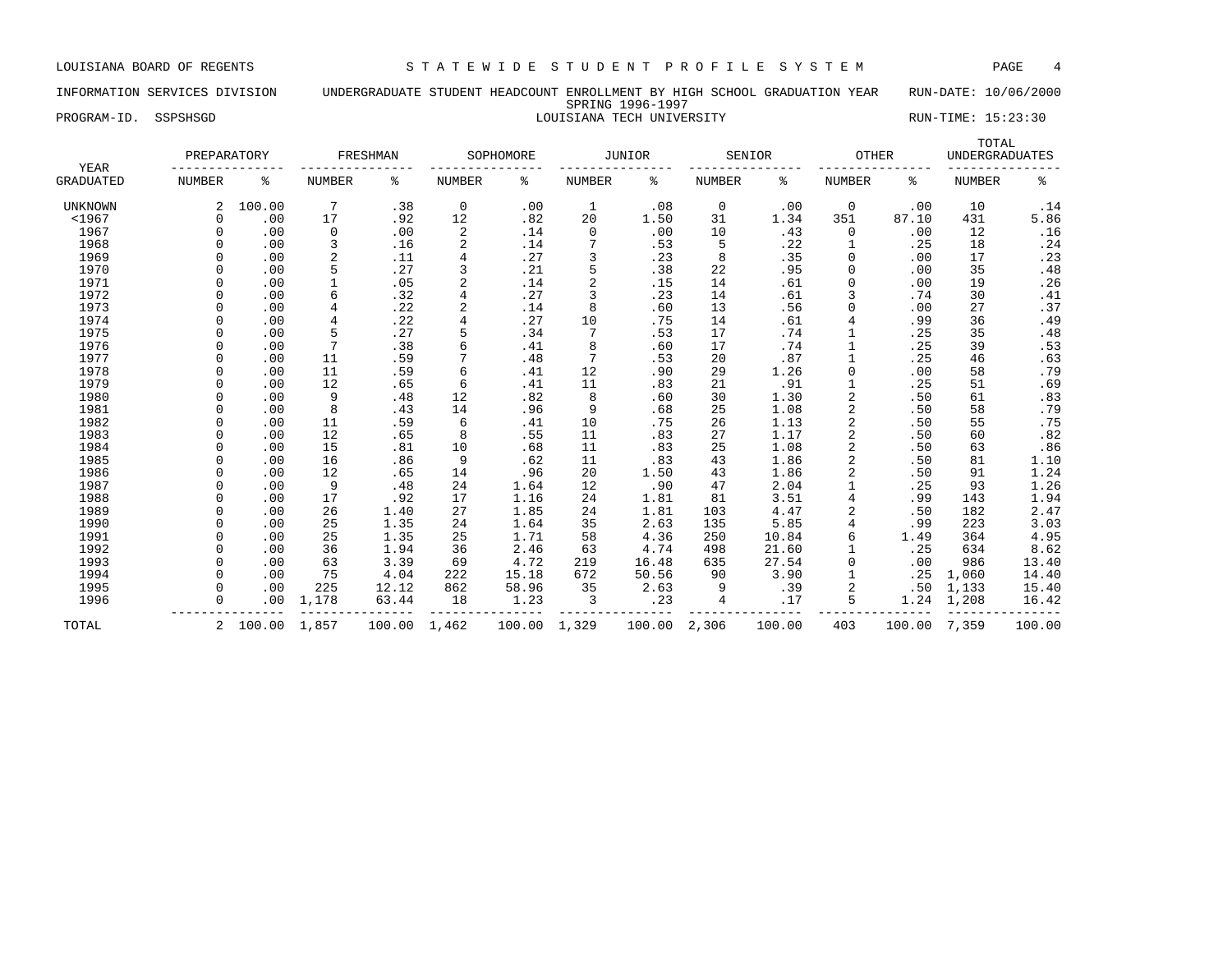# INFORMATION SERVICES DIVISION UNDERGRADUATE STUDENT HEADCOUNT ENROLLMENT BY HIGH SCHOOL GRADUATION YEAR RUN-DATE: 10/06/2000 SPRING 1996-1997 PROGRAM-ID. SSPSHSGD **EXECUTE STATE STATE STATE UNIVERSITY** THE RUN-TIME: 15:23:30

|                          | PREPARATORY |           |               | FRESHMAN |                | SOPHOMORE |                | <b>JUNIOR</b> |               | SENIOR | <b>OTHER</b>  |        | TOTAL<br><b>UNDERGRADUATES</b> |        |
|--------------------------|-------------|-----------|---------------|----------|----------------|-----------|----------------|---------------|---------------|--------|---------------|--------|--------------------------------|--------|
| YEAR<br><b>GRADUATED</b> | NUMBER      | န့        | <b>NUMBER</b> | ႜ        | NUMBER         | ႜ         | NUMBER         | ႜ             | <b>NUMBER</b> | ႜ      | <b>NUMBER</b> | ႜ      | <b>NUMBER</b>                  | နွ     |
| <b>UNKNOWN</b>           | 64          | 100.00    | 165           | 8.19     | 75             | 6.10      | 47             | 4.39          | 75            | 3.89   | 3             | 37.50  | 429                            | 6.80   |
| $<$ 1967                 | $\Omega$    | .00       | 15            | .74      | 11             | .90       | 17             | 1.59          | 31            | 1.61   | 5             | 62.50  | 79                             | 1.25   |
| 1967                     | $\Omega$    | .00       | 5             | .25      | 3              | .24       | 1              | .09           | 6             | .31    | $\Omega$      | .00    | 15                             | .24    |
| 1968                     | $\Omega$    | .00       | 4             | .20      | $\overline{2}$ | .16       | 2              | .19           | 6             | .31    |               | .00    | 14                             | .22    |
| 1969                     | $\Omega$    | .00       | 0             | .00      | 3              | .24       | $\overline{4}$ | .37           | 10            | .52    | $\Omega$      | .00    | 17                             | .27    |
| 1970                     |             | .00       | 5             | .25      |                | .08       | $\sqrt{2}$     | .19           | 14            | .73    | $\Omega$      | .00    | 22                             | .35    |
| 1971                     |             | .00       | 3             | .15      | 5              | .41       | 4              | .37           | 14            | .73    | $\Omega$      | .00    | 26                             | .41    |
| 1972                     |             | .00       | 2             | .10      | 8              | .65       | 8              | .75           | 12            | .62    |               | .00    | 30                             | .48    |
| 1973                     |             | .00       | 6             | .30      |                | .08       | 6              | .56           | 15            | .78    |               | .00    | 28                             | .44    |
| 1974                     | $\Omega$    | .00       | 4             | .20      | 5              | .41       | 5              | .47           | 22            | 1.14   |               | .00    | 36                             | .57    |
| 1975                     | $\cap$      | .00       | 12            | .60      | 5              | .41       |                | .65           | 15            | .78    | $\Omega$      | .00    | 39                             | .62    |
| 1976                     | $\cap$      | .00       | 10            | .50      | 5              | .41       | 11             | 1.03          | 20            | 1.04   | $\Omega$      | .00    | 46                             | .73    |
| 1977                     | $\cap$      | .00       | 3             | .15      | 9              | .73       | 8              | .75           | 19            | .99    | O             | .00    | 39                             | .62    |
| 1978                     | $\Omega$    | .00       | 11            | .55      | 11             | .90       | 9              | .84           | 27            | 1.40   |               | .00    | 58                             | .92    |
| 1979                     | $\Omega$    | .00       | 8             | .40      | 12             | .98       | 12             | 1.12          | 33            | 1.71   |               | .00    | 65                             | 1.03   |
| 1980                     | $\cap$      | .00       | 7             | .35      | $\overline{4}$ | .33       | 10             | .93           | 25            | 1.30   | $\Omega$      | .00    | 46                             | .73    |
| 1981                     | $\Omega$    | .00       | 8             | .40      | 9              | .73       | 14             | 1.31          | 30            | 1.56   | $\Omega$      | .00    | 61                             | .97    |
| 1982                     | $\Omega$    | .00       | 11            | .55      | 10             | .81       | 10             | .93           | 32            | 1.66   | $\Omega$      | .00    | 63                             | 1.00   |
| 1983                     |             | .00       | 11            | .55      | 23             | 1.87      | 6              | .56           | 29            | 1.51   | O             | .00    | 69                             | 1.09   |
| 1984                     | $\Omega$    | .00       | 14            | .69      | 14             | 1.14      | 11             | 1.03          | 39            | 2.02   |               | .00    | 78                             | 1.24   |
| 1985                     | $\Omega$    | .00       | 17            | .84      | 18             | 1.46      | 11             | 1.03          | 45            | 2.34   | $\Omega$      | .00    | 91                             | 1.44   |
| 1986                     | $\Omega$    | .00       | 15            | .74      | 15             | 1.22      | 16             | 1.49          | 46            | 2.39   | $\Omega$      | .00    | 92                             | 1.46   |
| 1987                     | $\Omega$    | .00       | 18            | .89      | 14             | 1.14      | 20             | 1.87          | 73            | 3.79   | $\Omega$      | .00    | 125                            | 1.98   |
| 1988                     | $\Omega$    | .00       | 21            | 1.04     | 15             | 1.22      | 29             | 2.71          | 81            | 4.21   | $\Omega$      | .00    | 146                            | 2.31   |
| 1989                     | $\Omega$    | .00       | 25            | 1.24     | 24             | 1.95      | 41             | 3.83          | 102           | 5.30   |               | .00    | 192                            | 3.04   |
| 1990                     | $\Omega$    | .00       | 36            | 1.79     | 25             | 2.03      | 54             | 5.04          | 133           | 6.91   |               | .00    | 248                            | 3.93   |
| 1991                     | $\Omega$    | .00       | 37            | 1.84     | 40             | 3.25      | 37             | 3.45          | 238           | 12.36  | $\Omega$      | .00    | 352                            | 5.58   |
| 1992                     |             | .00       | 49            | 2.43     | 50             | 4.07      | 77             | 7.19          | 326           | 16.93  | $\Omega$      | .00    | 502                            | 7.95   |
| 1993                     |             | .00       | 58            | 2.88     | 83             | 6.75      | 171            | 15.97         | 360           | 18.69  |               | .00    | 672                            | 10.64  |
| 1994                     | $\Omega$    | .00       | 106           | 5.26     | 196            | 15.95     | 397            | 37.07         | 48            | 2.49   |               | .00    | 747                            | 11.83  |
| 1995                     | $\Omega$    | .00       | 271           | 13.45    | 530            | 43.12     | 24             | 2.24          | $\Omega$      | .00    |               | .00    | 825                            | 13.07  |
| 1996                     | $\Omega$    | .00       | 1,058         | 52.51    | 3              | .24       | 0              | .00           | 0             | .00    |               | .00    | 1,061                          | 16.81  |
| TOTAL                    |             | 64 100.00 | 2,015         | 100.00   | 1,229          | 100.00    | 1,071          | 100.00        | 1,926         | 100.00 | 8             | 100.00 | 6,313                          | 100.00 |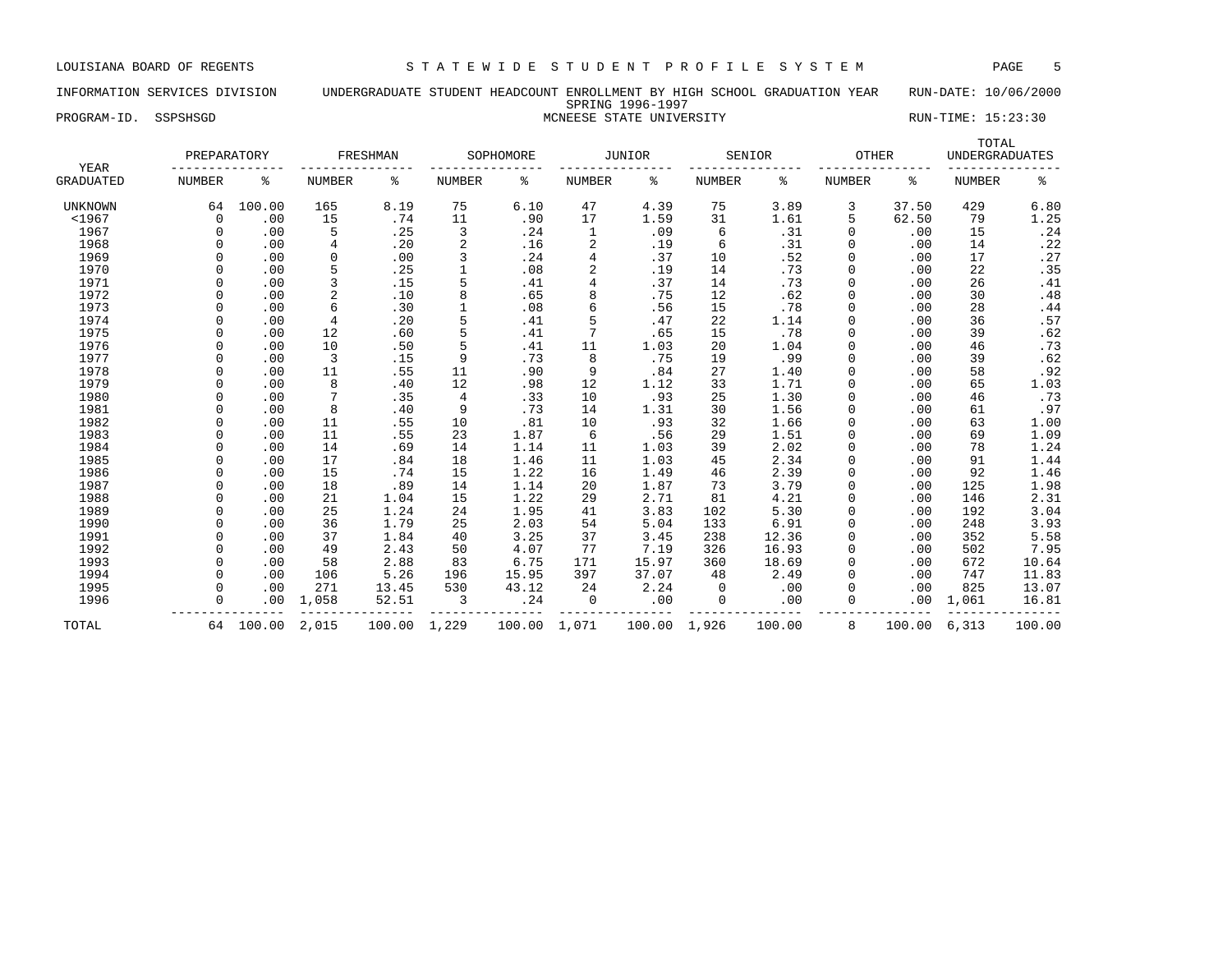# INFORMATION SERVICES DIVISION UNDERGRADUATE STUDENT HEADCOUNT ENROLLMENT BY HIGH SCHOOL GRADUATION YEAR RUN-DATE: 10/06/2000 SPRING 1996-1997 PROGRAM-ID. SSPSHSGD NICHOLLS STATE UNIVERSITY NICHOLLS STATE UNIVERSITY RUN-TIME: 15:23:30

| YEAR             | PREPARATORY   |     |               | FRESHMAN |                         | SOPHOMORE |               | JUNIOR |               | SENIOR | <b>OTHER</b>  |     | TOTAL<br><b>UNDERGRADUATES</b> |        |
|------------------|---------------|-----|---------------|----------|-------------------------|-----------|---------------|--------|---------------|--------|---------------|-----|--------------------------------|--------|
| <b>GRADUATED</b> | <b>NUMBER</b> | န့  | <b>NUMBER</b> | န့       | <b>NUMBER</b>           | ႜ         | <b>NUMBER</b> | နွ     | <b>NUMBER</b> | ႜ      | <b>NUMBER</b> | ႜ   | <b>NUMBER</b>                  | ್ಠಿ    |
| <b>UNKNOWN</b>   | $\Omega$      | .00 | 30            | 1.33     | 0                       | .00       | 0             | .00    | 0             | .00    | 0             | .00 | 30                             | .51    |
| $1967$           | $\Omega$      | .00 | 44            | 1.95     | 13                      | 1.04      | 13            | 1.39   | 32            | 2.22   | $\Omega$      | .00 | 102                            | 1.73   |
| 1967             | $\Omega$      | .00 | 3             | .13      | 5                       | .40       | 2             | .21    | 6             | .42    | $\Omega$      | .00 | 16                             | .27    |
| 1968             | $\Omega$      | .00 | 4             | .18      | 3                       | .24       | 4             | .43    | 13            | .90    | 0             | .00 | 24                             | .41    |
| 1969             |               | .00 |               | .31      | $\overline{4}$          | .32       | 2             | .21    | 13            | .90    | 0             | .00 | 26                             | .44    |
| 1970             | $\Omega$      | .00 | 6             | .27      | 3                       | .24       |               | .43    | 14            | .97    | 0             | .00 | 27                             | .46    |
| 1971             | $\Omega$      | .00 | 7             | .31      | 12                      | .96       | 5             | .53    | 19            | 1.32   | 0             | .00 | 43                             | .73    |
| 1972             |               | .00 | 5             | .22      | $\overline{\mathbf{c}}$ | .16       | 6             | .64    | 13            | .90    | 0             | .00 | 26                             | .44    |
| 1973             |               | .00 | 6             | .27      | 6                       | .48       | 5             | .53    | 11            | .76    | 0             | .00 | 28                             | .48    |
| 1974             |               | .00 | 8             | .35      | 7                       | .56       | 6             | .64    | 15            | 1.04   | U             | .00 | 36                             | .61    |
| 1975             |               | .00 | 11            | .49      | 7                       | .56       | 12            | 1.28   | 21            | 1.46   | 0             | .00 | 51                             | .87    |
| 1976             |               | .00 | 14            | .62      | 10                      | .80       | 13            | 1.39   | 21            | 1.46   | O             | .00 | 58                             | .99    |
| 1977             | $\cap$        | .00 | 9             | .40      | 12                      | .96       | 14            | 1.50   | 21            | 1.46   | U             | .00 | 56                             | .95    |
| 1978             | $\cap$        | .00 | 17            | .75      | 15                      | 1.19      | 12            | 1.28   | 26            | 1.80   | U             | .00 | 70                             | 1.19   |
| 1979             | $\Omega$      | .00 | 28            | 1.24     | 12                      | .96       | 8             | .86    | 24            | 1.66   | U             | .00 | 72                             | 1.22   |
| 1980             | $\Omega$      | .00 | 17            | .75      | 11                      | .88       | 15            | 1.60   | 27            | 1.87   | U             | .00 | 70                             | 1.19   |
| 1981             | $\Omega$      | .00 | 26            | 1.15     | 7                       | .56       | 6             | .64    | 28            | 1.94   | 0             | .00 | 67                             | 1.14   |
| 1982             | $\Omega$      | .00 | 22            | .98      | 14                      | 1.11      | 10            | 1.07   | 32            | 2.22   | 0             | .00 | 78                             | 1.32   |
| 1983             | $\Omega$      | .00 | 14            | .62      | 18                      | 1.43      | 11            | 1.18   | 32            | 2.22   | 0             | .00 | 75                             | 1.27   |
| 1984             | $\Omega$      | .00 | 14            | .62      | 10                      | .80       | 16            | 1.71   | 35            | 2.43   | 0             | .00 | 75                             | 1.27   |
| 1985             | $\Omega$      | .00 | 23            | 1.02     | 23                      | 1.83      | 18            | 1.93   | 35            | 2.43   | 0             | .00 | 99                             | 1.68   |
| 1986             | $\Omega$      | .00 | 17            | .75      | 18                      | 1.43      | 22            | 2.35   | 36            | 2.50   | 0             | .00 | 93                             | 1.58   |
| 1987             |               | .00 | 28            | 1.24     | 24                      | 1.91      | 23            | 2.46   | 67            | 4.65   | 0             | .00 | 142                            | 2.41   |
| 1988             | $\Omega$      | .00 | 32            | 1.42     | 16                      | 1.27      | 30            | 3.21   | 61            | 4.23   | 0             | .00 | 139                            | 2.36   |
| 1989             | $\Omega$      | .00 | 37            | 1.64     | 27                      | 2.15      | 31            | 3.32   | 80            | 5.55   | 0             | .00 | 175                            | 2.97   |
| 1990             | $\Omega$      | .00 | 43            | 1.91     | 33                      | 2.63      | 36            | 3.85   | 110           | 7.63   | U             | .00 | 222                            | 3.77   |
| 1991             | $\Omega$      | .00 | 70            | 3.10     | 49                      | 3.90      | 52            | 5.56   | 163           | 11.30  | U             | .00 | 334                            | 5.67   |
| 1992             | $\Omega$      | .00 | 80            | 3.55     | 61                      | 4.86      | 77            | 8.24   | 218           | 15.12  | 0             | .00 | 436                            | 7.40   |
| 1993             | $\Omega$      | .00 | 124           | 5.50     | 98                      | 7.80      | 167           | 17.86  | 225           | 15.60  | U             | .00 | 614                            | 10.43  |
| 1994             | $\Omega$      | .00 | 156           | 6.92     | 217                     | 17.28     | 289           | 30.91  | 44            | 3.05   | 0             | .00 | 706                            | 11.99  |
| 1995             | $\Omega$      | .00 | 406           | 18.00    | 512                     | 40.76     | 26            | 2.78   | 0             | .00    | 0             | .00 | 944                            | 16.03  |
| 1996             | $\Omega$      | .00 | 947           | 42.00    | 7                       | .56       | 0             | .00    | 0             | .00    | 0             | .00 | 954                            | 16.20  |
| TOTAL            | 0             | .00 | 2,255         | 100.00   | 1,256                   | 100.00    | 935           | 100.00 | 1,442         | 100.00 | 0             | .00 | 5,888                          | 100.00 |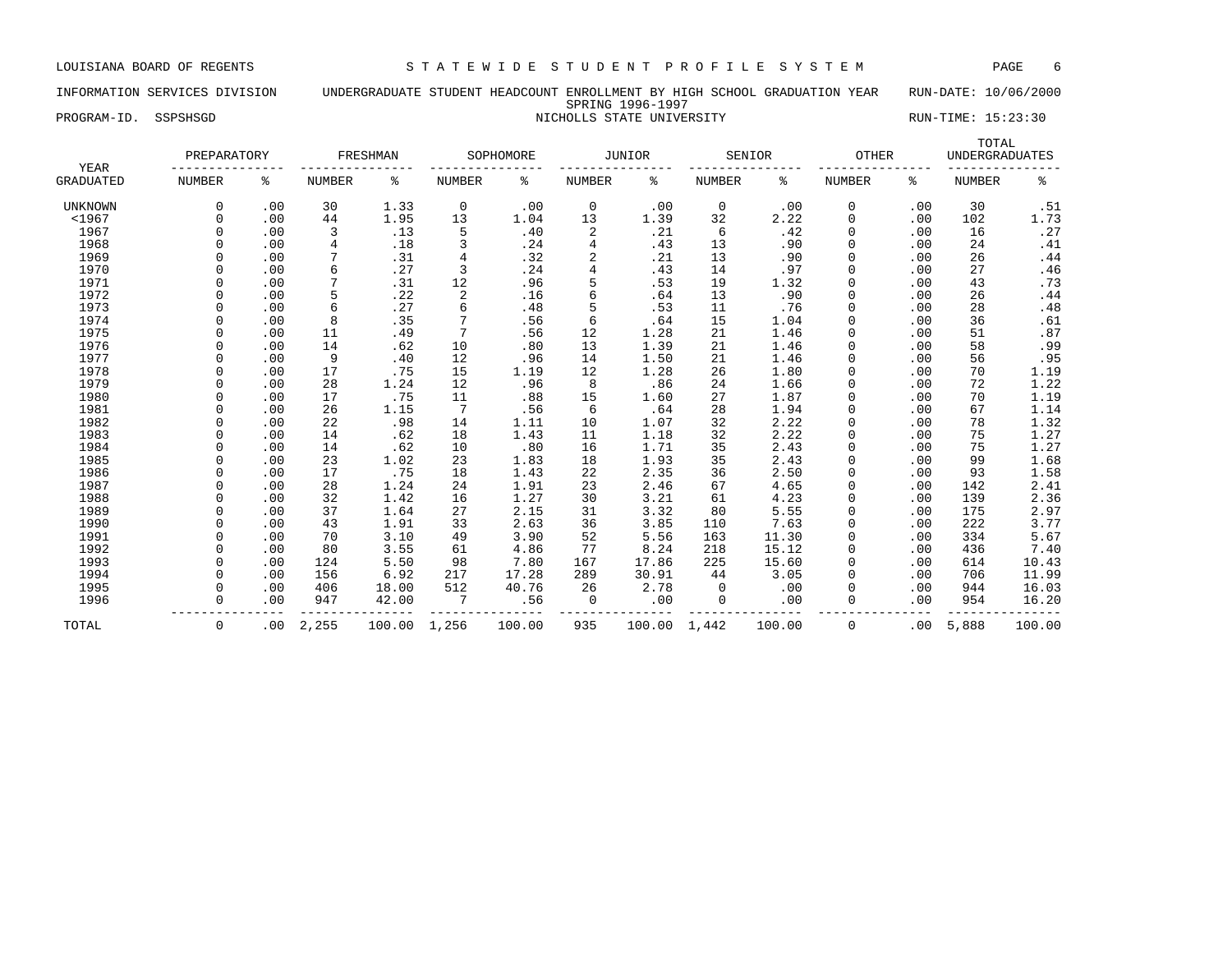# INFORMATION SERVICES DIVISION UNDERGRADUATE STUDENT HEADCOUNT ENROLLMENT BY HIGH SCHOOL GRADUATION YEAR RUN-DATE: 10/06/2000 SPRING 1996-1997 PROGRAM-ID. SSPSHSGD **EXECUTE:** 15:23:30

| YEAR             | PREPARATORY   |        |                | FRESHMAN |                | SOPHOMORE |             | <b>JUNIOR</b> |               | SENIOR | OTHER    |     | TOTAL<br><b>UNDERGRADUATES</b> |                |
|------------------|---------------|--------|----------------|----------|----------------|-----------|-------------|---------------|---------------|--------|----------|-----|--------------------------------|----------------|
| <b>GRADUATED</b> | <b>NUMBER</b> | ి      | <b>NUMBER</b>  | န့       | NUMBER         | ి         | NUMBER      | ៖             | <b>NUMBER</b> | ႜ      | NUMBER   | နွ  | NUMBER                         | ႜ              |
| <b>UNKNOWN</b>   | 17            | 100.00 | 4              | .14      | $\mathbf 0$    | .00       | $\mathbf 0$ | .00           | $\mathbf 0$   | .00    | 0        | .00 | 21                             | .22            |
| $<$ 1967         | $\Omega$      | .00    | 36             | 1.28     | 14             | .74       | 12          | .80           | 55            | 1.74   | 0        | .00 | 117                            | 1.25           |
| 1967             | $\Omega$      | .00    | 4              | .14      | 5              | .26       | 6           | .40           | 13            | .41    | 0        | .00 | 28                             | .30            |
| 1968             | $\Omega$      | .00    | 6              | .21      | 4              | .21       | 5           | .33           | 13            | .41    | 0        | .00 | 28                             | .30            |
| 1969             | $\Omega$      | .00    | 8              | .29      | 7              | .37       | 4           | .27           | 20            | .63    | 0        | .00 | 39                             | .42            |
| 1970             |               | .00    | 5              | .18      | 3              | .16       | 9           | .60           | 17            | .54    | 0        | .00 | 34                             | .36            |
| 1971             |               | .00    | 5              | .18      | $\overline{4}$ | .21       | 3           | .20           | 24            | .76    | $\Omega$ | .00 | 36                             | .38            |
| 1972             | $\Omega$      | .00    | 4              | .14      | 4              | .21       | 5           | .33           | 28            | .89    | 0        | .00 | 41                             | .44            |
| 1973             | $\Omega$      | .00    | 7              | .25      | 6              | .32       | 8           | .53           | 28            | .89    | $\Omega$ | .00 | 49                             | .52            |
| 1974             | $\Omega$      | .00    | 10             | .36      | 5              | .26       | 7           | .46           | 22            | .70    | $\Omega$ | .00 | 44                             | .47            |
| 1975             | $\Omega$      | .00    | 6              | .21      | 9              | .47       | 8           | .53           | 22            | .70    | $\Omega$ | .00 | 45                             | .48            |
| 1976             | $\Omega$      | .00    | 5              | .18      | 9              | .47       | 11          | .73           | 29            | .92    | 0        | .00 | 54                             | .58            |
| 1977             | $\Omega$      | .00    | 8              | .29      | 6              | .32       | 10          | .66           | 24            | .76    | 0        | .00 | 48                             | .51            |
| 1978             | $\Omega$      | .00    | $\overline{4}$ | .14      | 7              | .37       | 5           | .33           | 30            | .95    | 0        | .00 | 46                             | .49            |
| 1979             | $\Omega$      | .00    | 10             | .36      | 9              | .47       | 10          | .66           | 45            | 1.43   | 0        | .00 | 74                             | .79            |
| 1980             |               | .00    | 11             | .39      | 13             | .68       | 12          | .80           | 37            | 1.17   | 0        | .00 | 73                             | .78            |
| 1981             | $\Omega$      | .00    | 10             | .36      | $\overline{4}$ | .21       | 22          | 1.46          | 46            | 1.46   | $\Omega$ | .00 | 82                             | .87            |
| 1982             | $\Omega$      | .00    | 12             | .43      | 13             | .68       | 7           | .46           | 47            | 1.49   | $\Omega$ | .00 | 79                             | .84            |
| 1983             | $\cap$        | .00    | 13             | .46      | 18             | .95       | 15          | .99           | 46            | 1.46   | $\Omega$ | .00 | 92                             | .98            |
| 1984             | $\Omega$      | .00    | 13             | .46      | 13             | .68       | 17          | 1.13          | 53            | 1.68   | 0        | .00 | 96                             | 1.02           |
| 1985             | $\Omega$      | .00    | 12             | .43      | 12             | .63       | 8           | .53           | 76            | 2.41   | 0        | .00 | 108                            | 1.15           |
| 1986             | $\Omega$      | .00    | 19             | .68      | 19             | 1.00      | 29          | 1.92          | 71            | 2.25   | 0        | .00 | 138                            | 1.47           |
| 1987             | $\Omega$      | .00    | 34             | 1.21     | 20             | 1.05      | 26          | 1.72          | 96            | 3.04   | 0        | .00 | 176                            |                |
| 1988             | $\Omega$      | .00    | 22             | .79      | 29             | 1.53      | 30          | 1.99          | 139           | 4.40   | 0        | .00 | 220                            | $1.88$<br>2.35 |
| 1989             | $\Omega$      | .00    | 27             | .96      | 37             | 1.95      | 41          | 2.72          | 207           | 6.56   | 0        | .00 | 312                            | 3.33           |
| 1990             |               | .00    | 37             | 1.32     | 64             | 3.37      | 50          | 3.32          | 245           | 7.76   | 0        | .00 | 396                            | 4.22           |
| 1991             |               | .00    | 63             | 2.25     | 57             | 3.00      | 79          | 5.24          | 381           | 12.07  | $\Omega$ | .00 | 580                            | 6.18           |
| 1992             | $\Omega$      | .00    | 63             | 2.25     | 83             | 4.37      | 146         | 9.68          | 576           | 18.25  | $\Omega$ | .00 | 868                            | 9.25           |
| 1993             | $\Omega$      | .00    | 83             | 2.96     | 193            | 10.17     | 315         | 20.89         | 650           | 20.60  | $\Omega$ | .00 | 1,241                          | 13.23          |
| 1994             | $\Omega$      | .00    | 198            | 7.07     | 333            | 17.54     | 562         | 37.27         | 113           | 3.58   | $\Omega$ | .00 | 1,206                          | 12.86          |
| 1995             | $\Omega$      | .00    | 443            | 15.81    | 885            | 46.63     | 42          | 2.79          | 3             | .10    | 0        | .00 | 1,373                          | 14.64          |
| 1996             | $\Omega$      | .00    | 1,620          | 57.82    | 13             | .68       | 4           | .27           | 0             | .00    | 0        | .00 | 1,637                          | 17.45          |
| TOTAL            | 17            | 100.00 | 2,802          | 100.00   | 1,898          | 100.00    | 1,508       | 100.00        | 3,156         | 100.00 | 0        | .00 | 9,381                          | 100.00         |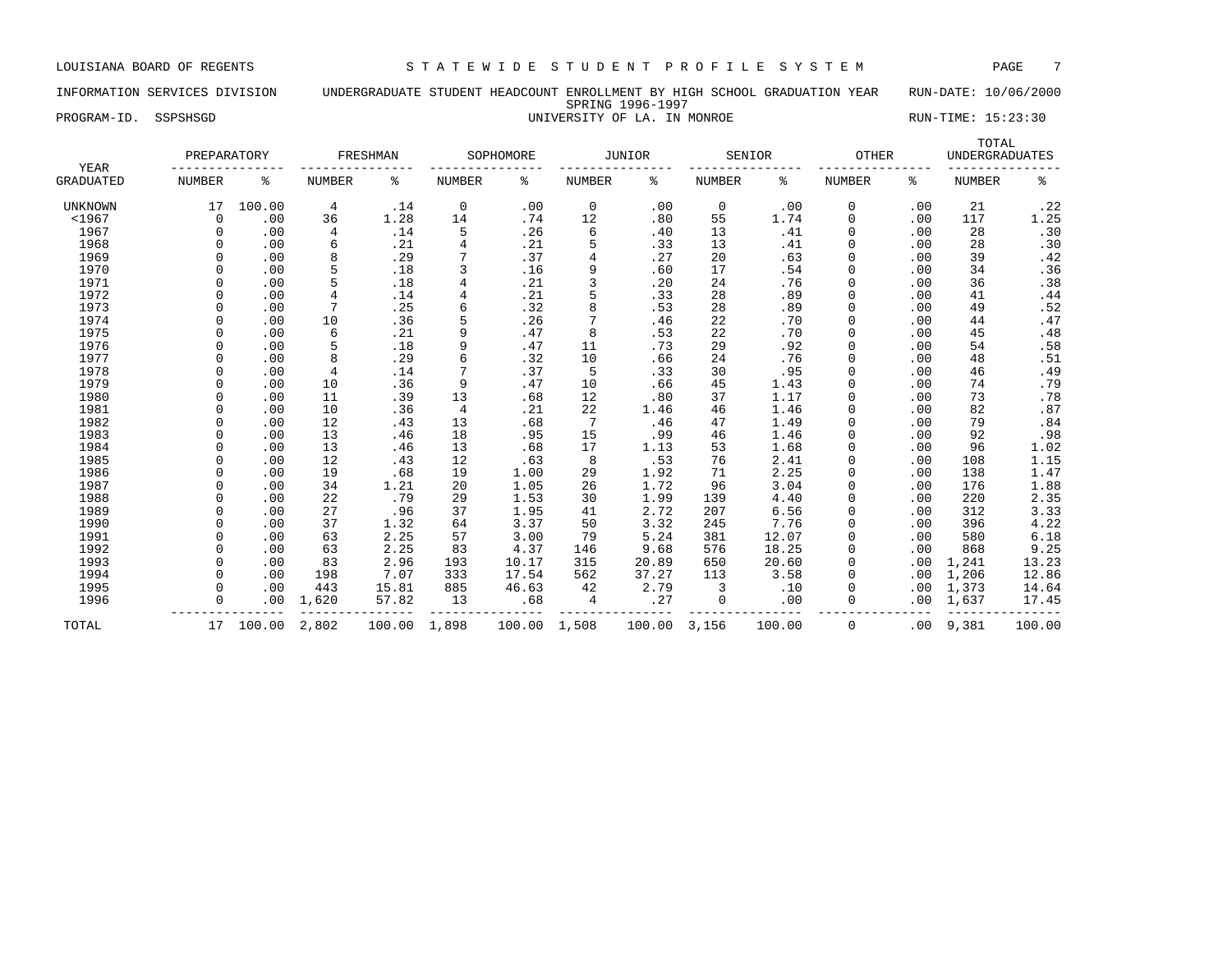# INFORMATION SERVICES DIVISION UNDERGRADUATE STUDENT HEADCOUNT ENROLLMENT BY HIGH SCHOOL GRADUATION YEAR RUN-DATE: 10/06/2000 SPRING 1996-1997

PROGRAM-ID. SSPSHSGD NORTHWESTERN STATE UNIVERSITY NORTHWESTERN STATE UNIVERSITY

| YEAR             | PREPARATORY   |        |               | FRESHMAN     |                | SOPHOMORE |        | <b>JUNIOR</b> |               | SENIOR | OTHER         |     | TOTAL<br><b>UNDERGRADUATES</b> |                  |
|------------------|---------------|--------|---------------|--------------|----------------|-----------|--------|---------------|---------------|--------|---------------|-----|--------------------------------|------------------|
| <b>GRADUATED</b> | <b>NUMBER</b> | နွ     | <b>NUMBER</b> | ႜ            | NUMBER         | န့        | NUMBER | ႜ             | <b>NUMBER</b> | ႜ      | <b>NUMBER</b> | ႜ   | <b>NUMBER</b>                  | ್ಠಿ              |
| UNKNOWN          | 35            | 100.00 | 67            | 2.40         | 23             | 1.35      | 29     | 1.96          | 37            | 2.01   | 0             | .00 | 191                            | 2.43             |
| $<$ 1967         | 0             | .00    | 34            | 1.22         | 21             | 1.23      | 14     | .95           | 51            | 2.77   | 0             | .00 | 120                            | 1.53             |
| 1967             | $\Omega$      | .00    | 5             | .18          | 4              | .23       | 3      | .20           | 8             | .43    | 0             | .00 | 20                             | .25              |
| 1968             | $\Omega$      | .00    | 3             | .11          | 2              | .12       | 3      | .20           |               | .38    | $\Omega$      | .00 | 15                             | .19              |
| 1969             | $\Omega$      | .00    | $\mathbf{1}$  | .04          | 4              | .23       | 6      | .41           | 18            | .98    | $\Omega$      | .00 | 29                             | .37              |
| 1970             | $\Omega$      | .00    | 12            | .43          | 6              | .35       | 5      | .34           | 14            | .76    | $\Omega$      | .00 | 37                             | .47              |
| 1971             | $\Omega$      | .00    | 11            | .39          | 6              | .35       | 8      | .54           | 16            | .87    | $\Omega$      | .00 | 41                             | .52              |
| 1972             | $\Omega$      | .00    | 15            | .54          | 14             | .82       | 9      | .61           | 13            | .71    | 0             | .00 | 51                             | .65              |
| 1973             |               | .00    | 16            | .57          | 10             | .59       | 11     | .74           | 17            | .92    | 0             | .00 | 54                             | .69              |
| 1974             |               | .00    | 15            | .54          | $\overline{7}$ | .41       | 11     | .74           | 21            | 1.14   | 0             | .00 | 54                             | .69              |
| 1975             |               | .00    | 12            | .43          | 11             | .65       | 15     | 1.01          | 22            | 1.19   | 0             | .00 | 60                             | .76              |
| 1976             |               | .00    | 23            | .82          | 12             | .70       | 14     | .95           | 27            | 1.47   | 0             | .00 | 76                             | .97              |
| 1977             |               | .00    | 29            | 1.04         | 24             | 1.41      | 11     | .74           | 27            | 1.47   | 0             | .00 | 91                             | 1.16             |
| 1978             | $\cap$        | .00    | 20            | .72          | 19             | 1.12      | 14     | .95           | 34            | 1.84   | $\Omega$      | .00 | 87                             | 1.11             |
| 1979             | $\Omega$      | .00    | 29            | 1.04         | 20             | 1.17      | 15     | 1.01          | 29            | 1.57   | $\Omega$      | .00 | 93                             | 1.18             |
| 1980             | $\Omega$      | .00    | 20            | .72          | 16             | .94       | 15     | 1.01          | 41            | 2.22   | $\Omega$      | .00 | 92                             | 1.17             |
| 1981             | $\Omega$      | .00    | 25            | .90          | 22             | 1.29      | 20     | 1.35          | 29            | 1.57   | 0             | .00 | 96                             | 1.22             |
| 1982             | 0             | .00    | 39            | 1.40         | 30             | 1.76      | 24     | 1.62          | 35            | 1.90   | 0             | .00 | 128                            | 1.63             |
| 1983             |               | .00    | 27            | .97          | 18             | 1.06      | 24     | 1.62          | 24            | 1.30   | 0             | .00 | 93                             | $1.18$<br>$1.57$ |
| 1984             |               | .00    | 35            | 1.25         | 21             | 1.23      | 27     | 1.82          | 40            | 2.17   | $\Omega$      | .00 | 123                            |                  |
| 1985             |               | .00    | 31            | 1.11         | 25             | 1.47      | 25     | 1.69          | 41            | 2.22   | 0             | .00 | 122                            | 1.55             |
| 1986             |               | .00    | 35            | 1.25         | 28             | 1.64      | 27     | 1.82          | 47            | 2.55   | $\Omega$      | .00 | 137                            | 1.75             |
| 1987             |               | .00    | 39            | 1.40         | 34             | 2.00      | 29     | 1.96          | 55            | 2.98   | $\Omega$      | .00 | 157                            | 2.00             |
| 1988             | $\Omega$      | .00    | 54            | 1.94         | 34             | 2.00      | 39     | 2.63          | 96            | 5.21   | $\Omega$      | .00 | 223                            | 2.84             |
| 1989             | $\Omega$      | .00    | 46            | 1.65         | 39             | 2.29      | 40     | 2.70          | 106           | 5.75   | $\Omega$      | .00 | 231                            | 2.94             |
| 1990             | $\Omega$      | .00    | 66            | 2.37         | 46             | 2.70      | 64     | 4.32          | 116           | 6.29   | $\Omega$      | .00 | 292                            | 3.72             |
| 1991             | O             | .00    | 73            | 2.62         | 44             | 2.58      | 63     | 4.25          | 178           | 9.66   | 0             | .00 | 358                            | 4.56             |
| 1992             |               | .00    | 75            | 2.69         | 55             | 3.23      | 117    | 7.90          | 281           | 15.25  | 0             | .00 | 528                            | 6.73             |
| 1993             |               | .00    | 110           | 3.94         | 127            | 7.46      | 241    | 16.27         | 342           | 18.56  | 0             | .00 | 820                            | 10.44            |
| 1994             |               | .00    | 128           | 4.59         | 232            | 13.62     | 508    | 34.30         | 65            | 3.53   | $\Omega$      | .00 | 933                            | 11.88            |
| 1995             |               | .00    | 321           | 11.51        | 736            | 43.22     | 50     | 3.38          | 6             | .33    | $\Omega$      | .00 | 1,113                          | 14.18            |
| 1996             | $\Omega$      | .00    | 1,373         | 49.23        | 13             | .76       | 0      | .00           | 0             | .00    | 0             | .00 | 1,386                          | 17.65            |
| TOTAL            | 35            | 100.00 | 2,789         | 100.00 1,703 |                | 100.00    | 1,481  | 100.00        | 1,843         | 100.00 | 0             | .00 | 7,851                          | 100.00           |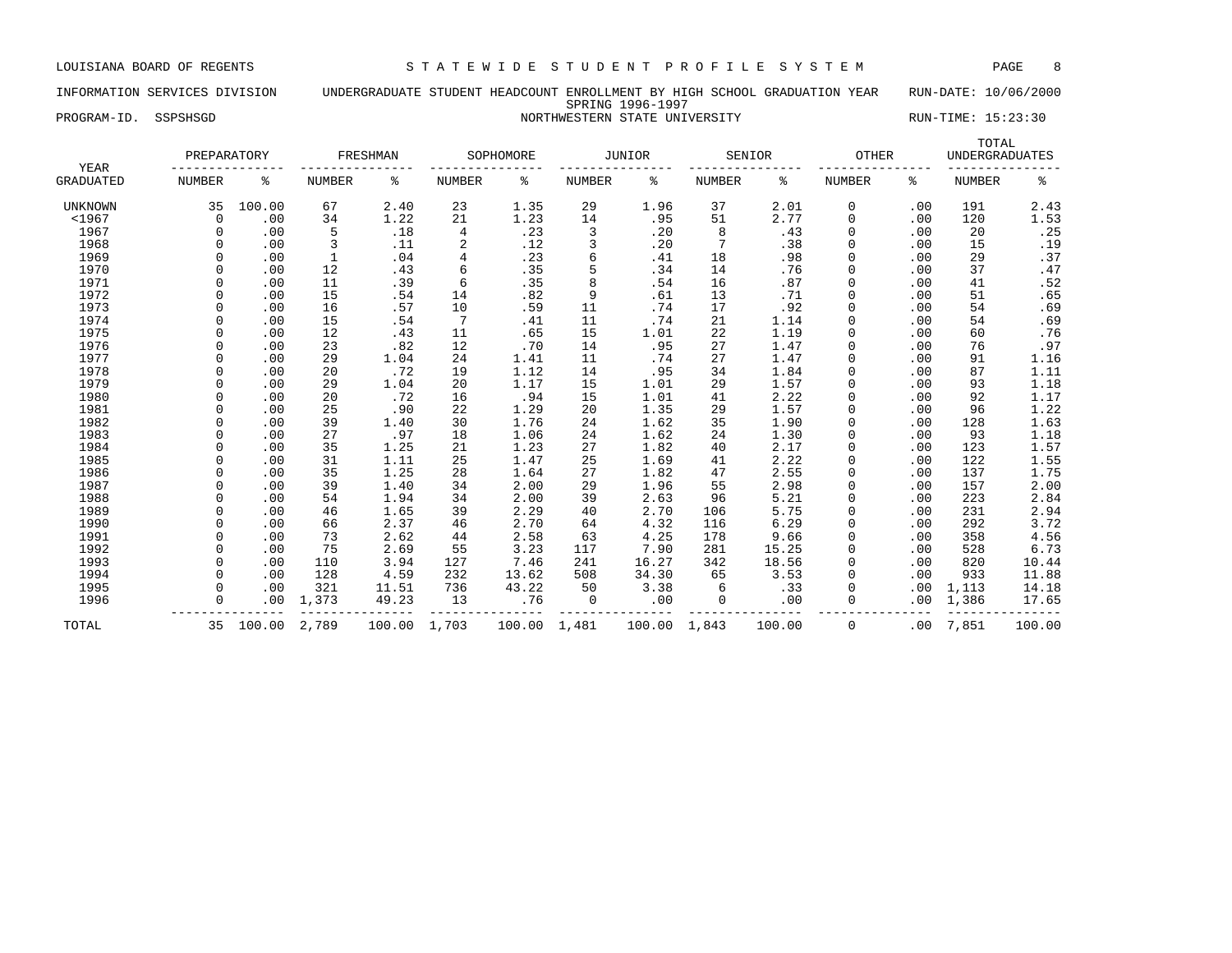# INFORMATION SERVICES DIVISION UNDERGRADUATE STUDENT HEADCOUNT ENROLLMENT BY HIGH SCHOOL GRADUATION YEAR RUN-DATE: 10/06/2000 SPRING 1996-1997 PROGRAM-ID. SSPSHSGD SOUTHEASTERN LA. UNIVERSITY RUN-TIME: 15:23:30

| YEAR             | PREPARATORY   |     |                | FRESHMAN |                | SOPHOMORE |               | JUNIOR |               | SENIOR | <b>OTHER</b>  |     | TOTAL<br><b>UNDERGRADUATES</b> |        |
|------------------|---------------|-----|----------------|----------|----------------|-----------|---------------|--------|---------------|--------|---------------|-----|--------------------------------|--------|
| <b>GRADUATED</b> | <b>NUMBER</b> | နွ  | <b>NUMBER</b>  | ి        | <b>NUMBER</b>  | နွ        | <b>NUMBER</b> | နွ     | <b>NUMBER</b> | ႜ      | <b>NUMBER</b> | ႜ   | <b>NUMBER</b>                  | နွ     |
| <b>UNKNOWN</b>   | $\Omega$      | .00 | 62             | 1.45     | 26             | .94       | 15            | .69    | 32            | .96    | 0             | .00 | 135                            | 1.07   |
| $<$ 1967         | $\Omega$      | .00 | 30             | .70      | 17             | .61       | 26            | 1.19   | 39            | 1.17   | $\Omega$      | .00 | 112                            | .89    |
| 1967             |               | .00 | 3              | .07      | 5              | .18       | 8             | .37    | 6             | .18    | $\Omega$      | .00 | 22                             | .18    |
| 1968             |               | .00 | 8              | .19      | $\overline{c}$ | .07       | 5             | .23    | 11            | .33    |               | .00 | 26                             | .21    |
| 1969             |               | .00 | $\overline{4}$ | .09      | 8              | .29       | 10            | .46    | 14            | .42    | $\Omega$      | .00 | 36                             | .29    |
| 1970             |               | .00 | 3              | .07      | 10             | .36       | 11            | .50    | 10            | .30    | $\Omega$      | .00 | 34                             | .27    |
| 1971             |               | .00 | 12             | .28      | 5              | .18       | 8             | .37    | 13            | .39    | $\Omega$      | .00 | 38                             | .30    |
| 1972             |               | .00 | 12             | .28      | 8              | .29       | 10            | .46    | 18            | .54    | $\Omega$      | .00 | 48                             | .38    |
| 1973             |               | .00 | 13             | .30      | 9              | .33       | 10            | .46    | 22            | .66    |               | .00 | 54                             | .43    |
| 1974             |               | .00 | 8              | .19      | 12             | .43       | 15            | .69    | 35            | 1.05   |               | .00 | 70                             | .56    |
| 1975             | $\Omega$      | .00 | 15             | .35      | 10             | .36       | 9             | .41    | 30            | .90    | $\Omega$      | .00 | 64                             | .51    |
| 1976             |               | .00 | 9              | .21      | 14             | .51       | 12            | .55    | 33            | .99    | $\Omega$      | .00 | 68                             | .54    |
| 1977             | $\Omega$      | .00 | 21             | .49      | 14             | .51       | 12            | .55    | 40            | 1.20   | $\Omega$      | .00 | 87                             | .69    |
| 1978             | $\Omega$      | .00 | 12             | .28      | 19             | .69       | 19            | .87    | 33            | .99    | $\Omega$      | .00 | 83                             | .66    |
| 1979             |               | .00 | 23             | .54      | 20             | .72       | 12            | .55    | 27            | .81    | $\Omega$      | .00 | 82                             | .65    |
| 1980             | $\Omega$      | .00 | 17             | .40      | 17             | .61       | 24            | 1.10   | 35            | 1.05   | $\Omega$      | .00 | 93                             | .74    |
| 1981             |               | .00 | 18             | .42      | 18             | .65       | 8             | .37    | 37            | 1.11   | $\Omega$      | .00 | 81                             | .64    |
| 1982             |               | .00 | 23             | .54      | 16             | .58       | 19            | .87    | 42            | 1.26   | $\Omega$      | .00 | 100                            | .80    |
| 1983             |               | .00 | 21             | .49      | 21             | .76       | 25            | 1.14   | 50            | 1.50   | $\Omega$      | .00 | 117                            | .93    |
| 1984             |               | .00 | 30             | .70      | 37             | 1.34      | 31            | 1.42   | 49            | 1.47   | $\Omega$      | .00 | 147                            | 1.17   |
| 1985             |               | .00 | 17             | .40      | 31             | 1.12      | 32            | 1.46   | 80            | 2.40   | $\Omega$      | .00 | 160                            | 1.27   |
| 1986             | $\Omega$      | .00 | 30             | .70      | 35             | 1.26      | 40            | 1.83   | 102           | 3.06   | $\Omega$      | .00 | 207                            | 1.65   |
| 1987             | $\cap$        | .00 | 37             | .86      | 29             | 1.05      | 51            | 2.33   | 134           | 4.02   | $\Omega$      | .00 | 251                            | 2.00   |
| 1988             | $\Omega$      | .00 | 41             | .96      | 58             | 2.10      | 63            | 2.88   | 200           | 6.01   | $\Omega$      | .00 | 362                            | 2.88   |
| 1989             | $\Omega$      | .00 | 62             | 1.45     | 55             | 1.99      | 89            | 4.07   | 234           | 7.03   | $\Omega$      | .00 | 440                            | 3.50   |
| 1990             |               | .00 | 71             | 1.66     | 86             | 3.11      | 98            | 4.49   | 356           | 10.69  | $\Omega$      | .00 | 611                            | 4.86   |
| 1991             |               | .00 | 81             | 1.89     | 104            | 3.76      | 157           | 7.19   | 462           | 13.87  |               | .00 | 804                            | 6.40   |
| 1992             |               | .00 | 122            | 2.85     | 175            | 6.32      | 284           | 13.00  | 617           | 18.53  | $\Omega$      | .00 | 1,198                          | 9.53   |
| 1993             |               | .00 | 201            | 4.69     | 273            | 9.87      | 479           | 21.92  | 539           | 16.19  | $\Omega$      | .00 | 1,492                          | 11.87  |
| 1994             |               | .00 | 339            | 7.91     | 561            | 20.27     | 579           | 26.50  | 27            | .81    | $\Omega$      | .00 | 1,506                          | 11.98  |
| 1995             |               | .00 | 810            | 18.89    | 1,070          | 38.67     | 24            | 1.10   | 2             | .06    |               | .00 | 1,906                          | 15.16  |
| 1996             | $\Omega$      | .00 | 2,133          | 49.74    | 2              | .07       | 0             | .00    | $\mathbf 1$   | .03    |               | .00 | 2,136                          | 16.99  |
| TOTAL            | 0             | .00 | 4,288          | 100.00   | 2,767          | 100.00    | 2,185         | 100.00 | 3,330         | 100.00 | 0             |     | .0012,570                      | 100.00 |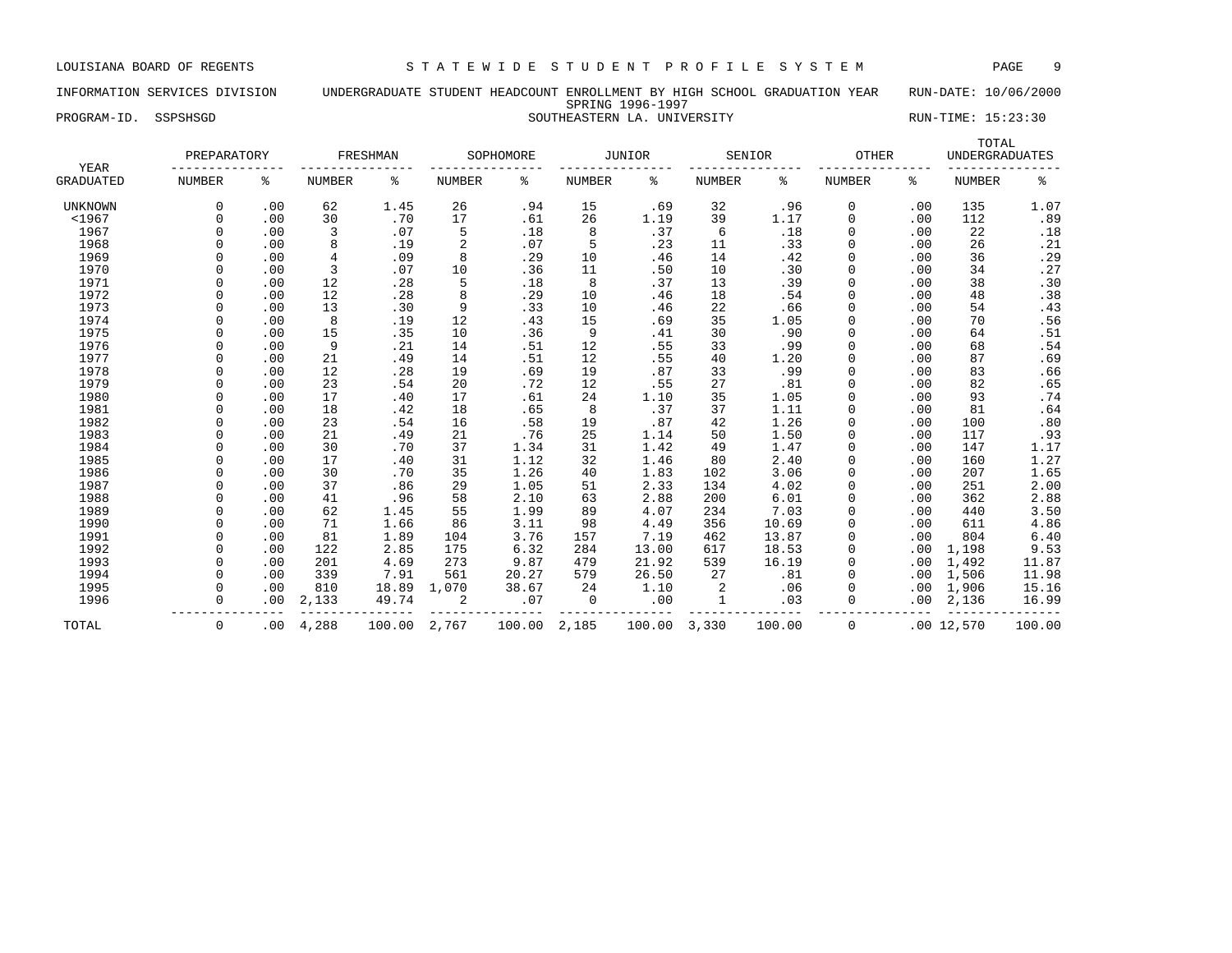# INFORMATION SERVICES DIVISION UNDERGRADUATE STUDENT HEADCOUNT ENROLLMENT BY HIGH SCHOOL GRADUATION YEAR RUN-DATE: 10/06/2000 SPRING 1996-1997 PROGRAM-ID. SSPSHSGD **EXAM-ID.** SSPSHSGD **EXAM-ID.** SSPSHSGD **EXAM-ID.** SSPSHSGD **EXAM-ID.** SSPSHSGD

| YEAR             | PREPARATORY   |          |                | FRESHMAN |               | SOPHOMORE |               | <b>JUNIOR</b> |               | SENIOR | OTHER           |               | TOTAL         | <b>UNDERGRADUATES</b> |
|------------------|---------------|----------|----------------|----------|---------------|-----------|---------------|---------------|---------------|--------|-----------------|---------------|---------------|-----------------------|
| <b>GRADUATED</b> | <b>NUMBER</b> | နွ       | <b>NUMBER</b>  | နွ       | <b>NUMBER</b> | နွ        | <b>NUMBER</b> | နွ            | <b>NUMBER</b> | ႜ      | <b>NUMBER</b>   | နွ            | <b>NUMBER</b> | နွ                    |
| <b>UNKNOWN</b>   | 2             | 100.00   | 2              | .05      | 0             | .00       | 0             | .00           | 0             | .00    | 0               | .00           | 4             | .03                   |
| < 1967           | $\Omega$      | .00      | 16             | .38      | 11            | .39       | 17            | .72           | 85            | 2.15   | 498             | 67.94         | 627           | 4.46                  |
| 1967             | $\Omega$      | .00      | 0              | .00      | 1             | .04       | 4             | .17           | 15            | .38    | 6               | .82           | 26            | .18                   |
| 1968             | 0             | .00      |                | .02      |               | .04       |               | .30           | 19            | .48    | 6               | .82           | 34            | .24                   |
| 1969             | $\Omega$      | .00      | 2              | .05      | 5             | .18       | 3             | .13           | 27            | .68    | 10              | 1.36          | 47            | .33                   |
| 1970             | $\Omega$      | .00      | $\overline{4}$ | .10      | 6             | .21       | 8             | .34           | 25            | .63    | 6               | .82           | 49            | .35                   |
| 1971             | $\Omega$      | .00      | 7              | .17      | 3             | .11       | 9             | .38           | 32            | .81    | 3               | .41           | 54            | .38                   |
| 1972             | $\cap$        | .00      | 4              | .10      | 5             | .18       | 7             | .30           | 32            | .81    | 3               | .41           | 51            | .36                   |
| 1973             |               | .00      | 4              | .10      | 5             | .18       | 9             | .38           | 41            | 1.04   | 6               | .82           | 65            | .46                   |
| 1974             |               | .00      | 9              | .21      | 4             | .14       |               | .30           | 40            | 1.01   | 8               | 1.09          | 68            | .48                   |
| 1975             | $\cap$        | .00      | 8              | .19      | 10            | .35       | 19            | .81           | 41            | 1.04   | 9               | 1.23          | 87            | .62                   |
| 1976             | $\Omega$      | .00      |                | .17      | 13            | .46       | 13            | .55           | 40            | 1.01   | 8               | 1.09          | 81            | .58                   |
| 1977             | $\Omega$      | .00      | 6              | .14      | 15            | .53       | 14            | .60           | 45            | 1.14   | 4               | .55           | 84            | .60                   |
| 1978             | $\Omega$      | .00      | 7              | .17      | 11            | .39       | 13            | .55           | 54            | 1.37   | 10              | 1.36          | 95            | .68                   |
| 1979             | $\Omega$      | .00      | 15             | .36      | 18            | .64       | 17            | .72           | 62            | 1.57   | 14              | 1.91          | 126           | .90                   |
| 1980             | $\Omega$      | .00      | 14             | .33      | 12            | .42       | 15            | .64           | 52            | 1.32   | 11              | 1.50          | 104           | .74                   |
| 1981             | $\Omega$      | .00      | 12             | .29      | 18            | .64       | 27            | 1.15          | 60            | 1.52   | 11              | 1.50          | 128           | .91                   |
| 1982             | $\Omega$      | .00      | 22             | .52      | 21            | .74       | 17            | .72           | 65            | 1.64   | 12              | 1.64          | 137           | .97                   |
| 1983             | $\Omega$      | .00      | 14             | .33      | 16            | .57       | 8             | .34           | 74            | 1.87   | $7\phantom{.0}$ | .95           | 119           | .85                   |
| 1984             | $\Omega$      | .00      | 15             | .36      | 21            | .74       | 21            | .89           | 77            | 1.95   | 7               | .95           | 141           | 1.00                  |
| 1985             |               | .00      | 25             | .59      | 34            | 1.20      | 22            | .94           | 97            | 2.45   | 4               | .55           | 182           | 1.29                  |
| 1986             | $\Omega$      | .00      | 20             | .48      | 26            | .92       | 28            | 1.19          | 135           | 3.42   | 10              | 1.36          | 219           | 1.56                  |
| 1987             | $\Omega$      | .00      | 41             | .97      | 43            | 1.52      | 36            | 1.53          | 149           | 3.77   | 9               | 1.23          | 278           | 1.98                  |
| 1988             | $\Omega$      | .00      | 36             | .86      | 43            | 1.52      | 61            | 2.60          | 209           | 5.29   | 13              | 1.77          | 362           | 2.57                  |
| 1989             | $\Omega$      | .00      | 57             | 1.36     | 61            | 2.16      | 95            | 4.05          | 262           | 6.63   | 9               | 1.23          | 484           | 3.44                  |
| 1990             | $\Omega$      | .00      | 78             | 1.85     | 78            | 2.76      | 100           | 4.26          | 342           | 8.65   | 11              | 1.50          | 609           | 4.33                  |
| 1991             | $\Omega$      | .00      | 98             | 2.33     | 117           | 4.14      | 147           | 6.26          | 472           | 11.94  | 6               | .82           | 840           | 5.97                  |
| 1992             | $\Omega$      | .00      | 112            | 2.66     | 182           | 6.44      | 300           | 12.78         | 719           | 18.19  | 5               | .68           | 1,318         | 9.37                  |
| 1993             | $\Omega$      | .00      | 141            | 3.35     | 268           | 9.48      | 546           | 23.25         | 607           | 15.36  | 4               | .55           | 1,566         | 11.13                 |
| 1994             | $\Omega$      | .00      | 308            | 7.32     | 623           | 22.03     | 735           | 31.30         | 73            | 1.85   | 8               | 1.09          | 1,747         | 12.42                 |
| 1995             | $\Omega$      | .00      | 824            | 19.59    | 1,133         | 40.06     | 38            | 1.62          | 2             | .05    | 5               | .68           | 2,002         | 14.23                 |
| 1996             | $\Omega$      | .00      | 2,297          | 54.61    | 24            | .85       | 5             | .21           | 0             | .00    | 10              | 1.36          | 2,336         | 16.60                 |
| TOTAL            |               | 2 100.00 | 4,206          | 100.00   | 2,828         | 100.00    | 2,348         | 100.00        | 3,953         | 100.00 | 733             | 100.00 14,070 |               | 100.00                |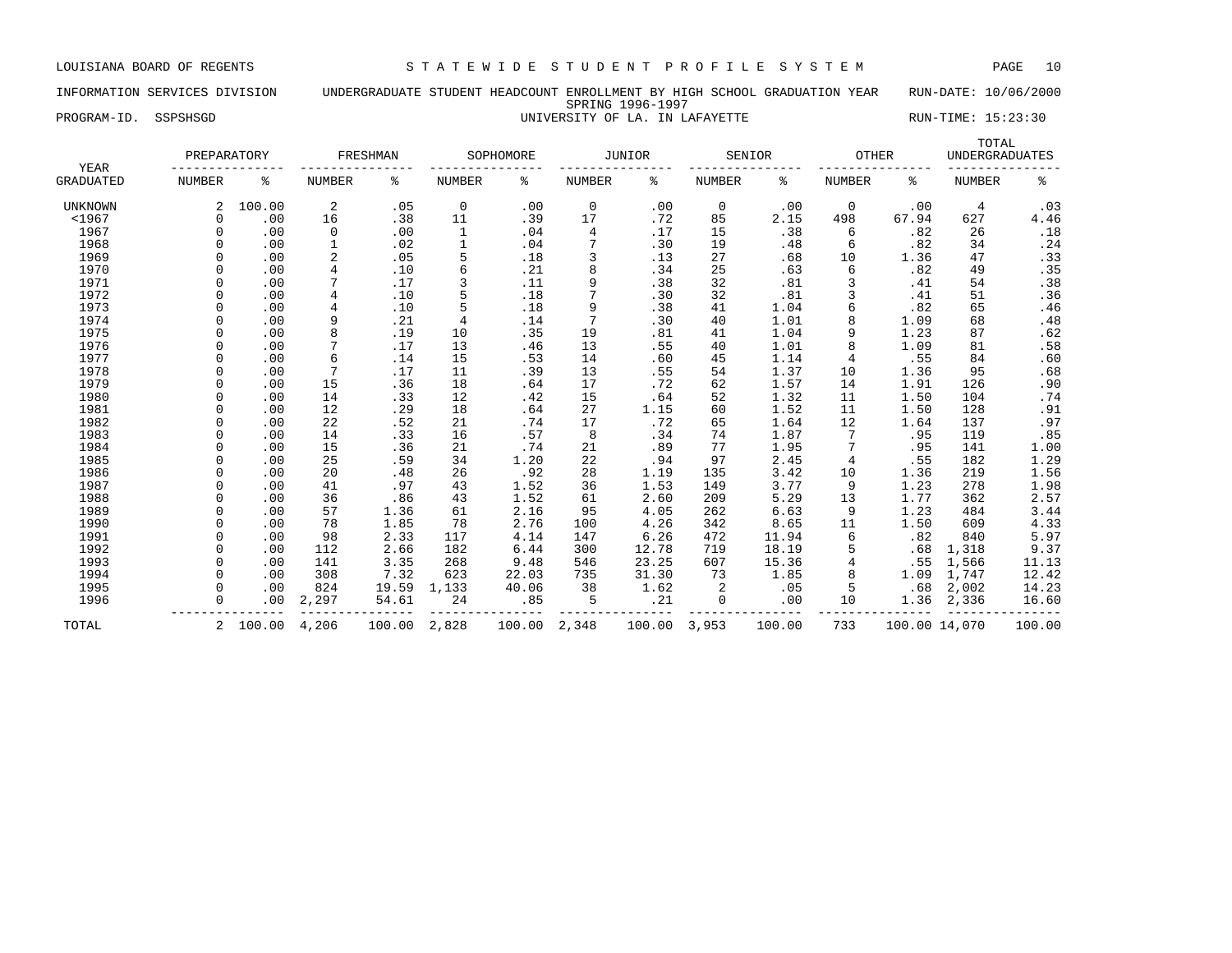# INFORMATION SERVICES DIVISION UNDERGRADUATE STUDENT HEADCOUNT ENROLLMENT BY HIGH SCHOOL GRADUATION YEAR RUN-DATE: 10/06/2000 SPRING 1996-1997

# PROGRAM-ID. SSPSHSGD **EXECUTE:** 15:23:30

| YEAR             | PREPARATORY   |     |        | FRESHMAN |                | SOPHOMORE | JUNIOR        |     | SENIOR        |     | <b>OTHER</b>  |        | TOTAL<br><b>UNDERGRADUATES</b> |        |
|------------------|---------------|-----|--------|----------|----------------|-----------|---------------|-----|---------------|-----|---------------|--------|--------------------------------|--------|
| <b>GRADUATED</b> | <b>NUMBER</b> | ి   | NUMBER | ႜ        | <b>NUMBER</b>  | ႜ         | <b>NUMBER</b> | နွ  | <b>NUMBER</b> | ៖   | <b>NUMBER</b> | ႜ      | <b>NUMBER</b>                  | နွ     |
| <b>UNKNOWN</b>   | $\Omega$      | .00 | 9      | .55      | $\mathbf 0$    | .00       | 0             | .00 | 0             | .00 | $\mathbf 0$   | .00    | 9                              | .41    |
| $1967$           | $\Omega$      | .00 | 17     | 1.04     | 11             | 3.25      | $\mathbf 0$   | .00 | $\mathbf 0$   | .00 | 12            | 4.94   | 40                             | 1.80   |
| 1967             | $\Omega$      | .00 | 4      | .24      | 1              | .30       | 0             | .00 | 0             | .00 | 2             | .82    | 7                              | .32    |
| 1968             |               | .00 | 5      | .31      | $\overline{2}$ | .59       | 0             | .00 | $\mathbf 0$   | .00 | 5             | 2.06   | 12                             | .54    |
| 1969             |               | .00 | 8      | .49      | 6              | 1.78      | 0             | .00 | $\mathbf 0$   | .00 |               | 2.06   | 19                             | .86    |
| 1970             |               | .00 | 8      | .49      |                | .30       | 0             | .00 | $\Omega$      | .00 | 4             | 1.65   | 13                             | .59    |
| 1971             |               | .00 | 11     | .67      | $\overline{c}$ | .59       | 0             | .00 | $\Omega$      | .00 |               | .41    | 14                             | .63    |
| 1972             |               | .00 | 11     | .67      | 9              | 2.66      | $\mathbf 0$   | .00 | 0             | .00 |               | 2.88   | 27                             | 1.22   |
| 1973             |               | .00 | 16     | .98      | 6              | 1.78      | 0             | .00 | $\Omega$      | .00 | 4             | 1.65   | 26                             | 1.17   |
| 1974             |               | .00 | 16     | .98      | 7              | 2.07      | $\Omega$      | .00 | $\Omega$      | .00 |               | 2.88   | 30                             | 1.35   |
| 1975             |               | .00 | 19     | 1.16     | 5              | 1.48      | 0             | .00 | $\Omega$      | .00 |               | .41    | 25                             | 1.13   |
| 1976             |               | .00 | 20     | 1.22     | 8              | 2.37      | 0             | .00 | $\Omega$      | .00 |               | 2.06   | 33                             | 1.49   |
| 1977             |               | .00 | 12     | .73      | 10             | 2.96      | 0             | .00 | $\Omega$      | .00 | 9             | 3.70   | 31                             | 1.40   |
| 1978             | $\cap$        | .00 | 20     | 1.22     | 6              | 1.78      | $\Omega$      | .00 | $\Omega$      | .00 |               | 2.88   | 33                             | 1.49   |
| 1979             |               | .00 | 23     | 1.41     | 10             | 2.96      | $\mathbf 0$   | .00 | $\Omega$      | .00 | 8             | 3.29   | 41                             | 1.85   |
| 1980             | $\Omega$      | .00 | 28     | 1.71     | 14             | 4.14      | $\Omega$      | .00 | $\Omega$      | .00 | 9             | 3.70   | 51                             | 2.30   |
| 1981             | $\Omega$      | .00 | 43     | 2.63     | 14             | 4.14      | 0             | .00 | 0             | .00 | 9             | 3.70   | 66                             | 2.98   |
| 1982             |               | .00 | 18     | 1.10     | 8              | 2.37      | 0             | .00 | $\mathbf 0$   | .00 | 6             | 2.47   | 32                             | 1.44   |
| 1983             |               | .00 | 41     | 2.51     | 9              | 2.66      | 0             | .00 | 0             | .00 | 10            | 4.12   | 60                             | 2.71   |
| 1984             |               | .00 | 30     | 1.83     | 7              | 2.07      | $\Omega$      | .00 | 0             | .00 | 8             | 3.29   | 45                             | 2.03   |
| 1985             |               | .00 | 34     | 2.08     | 9              | 2.66      | 0             | .00 | 0             | .00 | 12            | 4.94   | 55                             | 2.48   |
| 1986             |               | .00 | 26     | 1.59     | 12             | 3.55      | 0             | .00 | 0             | .00 | 6             | 2.47   | 44                             | 1.98   |
| 1987             |               | .00 | 36     | 2.20     | 18             | 5.33      | 0             | .00 | 0             | .00 | 13            | 5.35   | 67                             | 3.02   |
| 1988             |               | .00 | 35     | 2.14     | 14             | 4.14      | 0             | .00 | $\Omega$      | .00 | 11            | 4.53   | 60                             | 2.71   |
| 1989             |               | .00 | 30     | 1.83     | 9              | 2.66      | 0             | .00 | $\Omega$      | .00 | 24            | 9.88   | 63                             | 2.84   |
| 1990             |               | .00 | 54     | 3.30     | 20             | 5.92      | $\mathbf 0$   | .00 | $\Omega$      | .00 | 15            | 6.17   | 89                             | 4.01   |
| 1991             | $\Omega$      | .00 | 52     | 3.18     | 19             | 5.62      | $\mathbf 0$   | .00 | $\Omega$      | .00 | 19            | 7.82   | 90                             | 4.06   |
| 1992             | $\cap$        | .00 | 75     | 4.58     | 20             | 5.92      | $\Omega$      | .00 | $\Omega$      | .00 | 15            | 6.17   | 110                            | 4.96   |
| 1993             | $\Omega$      | .00 | 85     | 5.20     | 46             | 13.61     | $\Omega$      | .00 | 0             | .00 | <sub>8</sub>  | 3.29   | 139                            | 6.27   |
| 1994             | $\Omega$      | .00 | 182    | 11.12    | 34             | 10.06     | 0             | .00 | 0             | .00 |               | .41    | 217                            | 9.79   |
| 1995             | $\Omega$      | .00 | 279    | 17.05    | 1              | .30       | 0             | .00 | 0             | .00 | 0             | .00    | 280                            | 12.63  |
| 1996             | $\Omega$      | .00 | 389    | 23.78    | $\mathbf 0$    | .00       | 0             | .00 | $\Omega$      | .00 | $\Omega$      | .00    | 389                            | 17.55  |
| TOTAL            | $\mathbf 0$   | .00 | 1,636  | 100.00   | 338            | 100.00    | $\mathbf 0$   | .00 | $\mathbf 0$   | .00 | 243           | 100.00 | 2,217                          | 100.00 |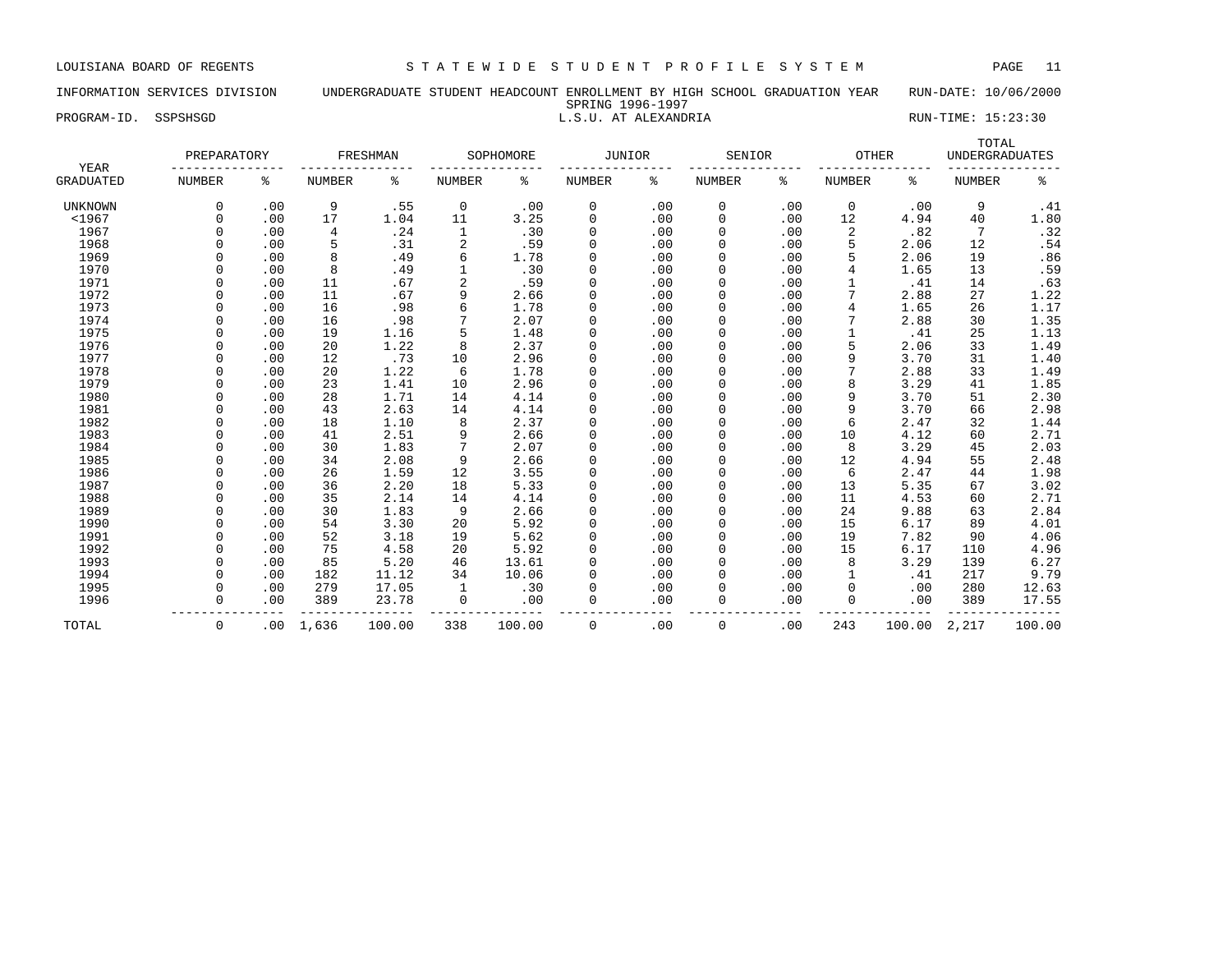### INFORMATION SERVICES DIVISION UNDERGRADUATE STUDENT HEADCOUNT ENROLLMENT BY HIGH SCHOOL GRADUATION YEAR RUN-DATE: 10/06/2000 SPRING 1996-1997 PROGRAM-ID. SSPSHSGD **EXECUTE:** 15:23:30

| YEAR             | PREPARATORY   |     |               | FRESHMAN |               | SOPHOMORE |               | JUNIOR |               | SENIOR | <b>OTHER</b>  |               | TOTAL<br><b>UNDERGRADUATES</b> |        |
|------------------|---------------|-----|---------------|----------|---------------|-----------|---------------|--------|---------------|--------|---------------|---------------|--------------------------------|--------|
| <b>GRADUATED</b> | <b>NUMBER</b> | ి   | <b>NUMBER</b> | နွ       | <b>NUMBER</b> | နွ        | <b>NUMBER</b> | ి      | <b>NUMBER</b> | ႜ      | <b>NUMBER</b> | ႜ             | <b>NUMBER</b>                  | နွ     |
| <b>UNKNOWN</b>   | $\Omega$      | .00 | 18            | .38      | 1             | .02       | -1            | .02    | 0             | .00    | $\mathbf 0$   | .00           | 20                             | .10    |
| $<$ 1967         | $\Omega$      | .00 | 31            | .66      | 28            | .61       | 37            | .86    | 84            | 1.36   | 10            | 4.63          | 190                            | .95    |
| 1967             | $\Omega$      | .00 | 9             | .19      | 6             | .13       | 10            | .23    | 18            | .29    | 1             | .46           | 44                             | .22    |
| 1968             |               | .00 | 5             | .11      | 5             | .11       | 4             | .09    | 18            | .29    |               | 3.24          | 39                             | .20    |
| 1969             |               | .00 | 9             | .19      | 5             | .11       | 9             | .21    | 25            | .41    |               | .00           | 48                             | $.24$  |
| 1970             |               | .00 | 5             | .11      | 7             | .15       | 13            | .30    | 16            | .26    | 2             | .93           | 43                             | .22    |
| 1971             |               | .00 | 13            | .28      | 8             | .18       | 15            | .35    | 26            | .42    |               | .46           | 63                             | .32    |
| 1972             |               | .00 | 15            | .32      | 7             | .15       | 10            | .23    | 44            | .71    | 4             | 1.85          | 80                             | .40    |
| 1973             |               | .00 | 12            | .26      | 9             | .20       | 7             | .16    | 28            | .45    | 9             | 4.17          | 65                             | .33    |
| 1974             |               | .00 | 11            | .23      | 11            | .24       | 10            | .23    | 27            | .44    |               | .46           | 60                             | .30    |
| 1975             |               | .00 | 20            | .43      | 9             | .20       | 10            | .23    | 36            | .58    | 2             | .93           | 77                             | .39    |
| 1976             |               | .00 | 23            | .49      | 12            | .26       | 18            | .42    | 25            | .41    | 3             | 1.39          | 81                             | .41    |
| 1977             |               | .00 | 11            | .23      | 14            | .31       | 8             | .19    | 44            | .71    | 6             | 2.78          | 83                             | .42    |
| 1978             |               | .00 | 20            | .43      | 15            | .33       | 15            | .35    | 50            | .81    | 10            | 4.63          | 110                            | .55    |
| 1979             | $\Omega$      | .00 | 24            | .51      | 10            | .22       | 16            | .37    | 37            | .60    | 7             | 3.24          | 94                             | .47    |
| 1980             |               | .00 | 19            | .41      | 18            | .39       | 17            | .39    | 57            | .92    | 6             | 2.78          | 117                            | .59    |
| 1981             |               | .00 | 19            | .41      | 16            | .35       | 21            | .49    | 57            | .92    |               | 3.24          | 120                            | .60    |
| 1982             | $\Omega$      | .00 | 19            | .41      | 18            | .39       | 18            | .42    | 69            | 1.12   |               | 3.24          | 131                            | .66    |
| 1983             |               | .00 | 18            | .38      | 14            | .31       | 27            | .63    | 63            | 1.02   | 4             | 1.85          | 126                            | .63    |
| 1984             |               | .00 | 22            | .47      | 23            | .50       | 21            | .49    | 73            | 1.18   | 7             | 3.24          | 146                            | .73    |
| 1985             |               | .00 | 26            | .56      | 25            | .55       | 22            | .51    | 87            | 1.41   | 11            | 5.09          | 171                            | .86    |
| 1986             |               | .00 | 27            | .58      | 16            | .35       | 33            | .77    | 139           | 2.25   | 10            | 4.63          | 225                            | 1.13   |
| 1987             |               | .00 | 39            | .83      | 35            | .77       | 52            | 1.21   | 176           | 2.85   | 22            | 10.19         | 324                            | 1.62   |
| 1988             | $\Omega$      | .00 | 35            | .75      | 36            | .79       | 76            | 1.76   | 229           | 3.71   | 17            | 7.87          | 393                            | 1.97   |
| 1989             | $\cap$        | .00 | 42            | .90      | 49            | 1.07      | 92            | 2.13   | 306           | 4.96   | 14            | 6.48          | 503                            | 2.52   |
| 1990             | $\cap$        | .00 | 45            | .96      | 58            | 1.27      | 116           | 2.69   | 413           | 6.70   | 17            | 7.87          | 649                            | 3.25   |
| 1991             | $\Omega$      | .00 | 52            | 1.11     | 70            | 1.53      | 160           | 3.71   | 674           | 10.93  | 16            | 7.41          | 972                            | 4.87   |
| 1992             |               | .00 | 67            | 1.43     | 113           | 2.47      | 297           | 6.89   | 1,289         | 20.91  | 12            | 5.56          | 1,778                          | 8.92   |
| 1993             |               | .00 | 91            | 1.94     | 248           | 5.43      | 796           | 18.47  | 1,729         | 28.05  | 3             | 1.39          | 2,867                          | 14.38  |
| 1994             | $\Omega$      | .00 | 154           | 3.29     | 635           | 13.90     | 2,043         | 47.40  | 305           | 4.95   |               | .00           | 3,137                          | 15.73  |
| 1995             | $\Omega$      | .00 | 359           | 7.67     | 2,723         | 59.61     | 326           | 7.56   | 21            | .34    | $\Omega$      | .00           | 3,429                          | 17.20  |
| 1996             | $\Omega$      | .00 | 3,421         | 73.08    | 324           | 7.09      | 10            | .23    | 0             | .00    | $\Omega$      | .00           | 3,755                          | 18.83  |
| TOTAL            | 0             | .00 | 4,681         | 100.00   | 4,568         | 100.00    | 4,310         | 100.00 | 6,165         | 100.00 | 216           | 100.00 19,940 |                                | 100.00 |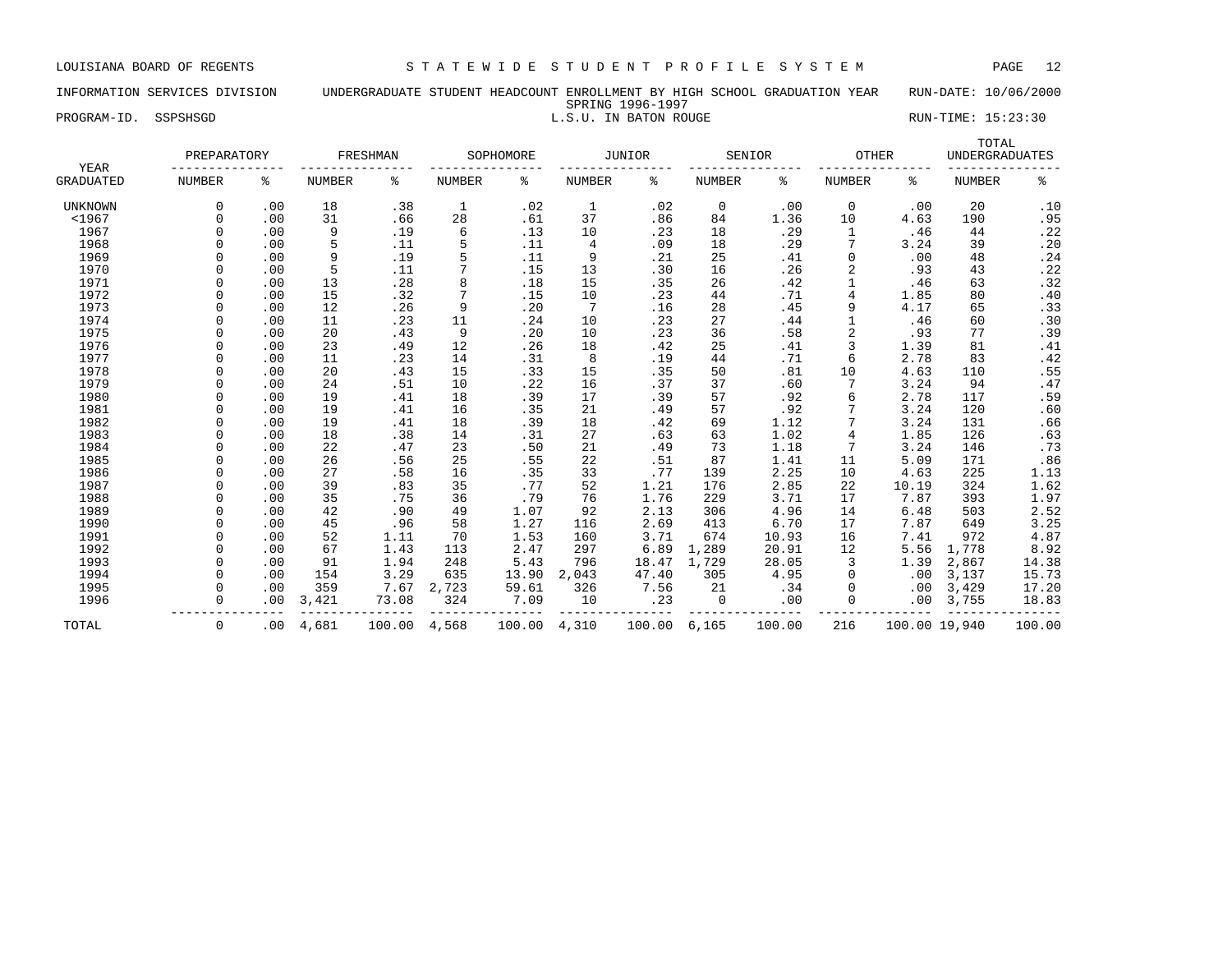### INFORMATION SERVICES DIVISION UNDERGRADUATE STUDENT HEADCOUNT ENROLLMENT BY HIGH SCHOOL GRADUATION YEAR RUN-DATE: 10/06/2000 SPRING 1996-1997<br>L.S.U. AT EUNICE PROGRAM-ID. SSPSHSGD **EXECUTE:** 15:23:30

| YEAR             | PREPARATORY   |     |        | FRESHMAN |                | SOPHOMORE | <b>JUNIOR</b> |     | SENIOR        |     | <b>OTHER</b>  |        | TOTAL<br><b>UNDERGRADUATES</b> |         |
|------------------|---------------|-----|--------|----------|----------------|-----------|---------------|-----|---------------|-----|---------------|--------|--------------------------------|---------|
| <b>GRADUATED</b> | <b>NUMBER</b> | နွ  | NUMBER | န့       | <b>NUMBER</b>  | ႜ         | <b>NUMBER</b> | ៖   | <b>NUMBER</b> | ႜ   | <b>NUMBER</b> | ႜ      | <b>NUMBER</b>                  | ႜ       |
| <b>UNKNOWN</b>   | $\Omega$      | .00 | 50     | 3.94     | 18             | 2.06      | 0             | .00 | 0             | .00 | 38            | 10.73  | 106                            | 4.24    |
| < 1967           |               | .00 | 77     | 6.07     | 15             | 1.71      | 0             | .00 | 0             | .00 | 32            | 9.04   | 124                            | 4.96    |
| 1967             |               | .00 | 3      | .24      | 4              | .46       | 0             | .00 | 0             | .00 | 4             | 1.13   | 11                             | .44     |
| 1968             |               | .00 | 6      | .47      | $\overline{a}$ | .23       | $\mathbf 0$   | .00 | $\mathbf 0$   | .00 | 8             | 2.26   | 16                             | .64     |
| 1969             |               | .00 | 4      | .32      | $\overline{4}$ | .46       | $\mathbf 0$   | .00 | 0             | .00 | 3             | .85    | 11                             | .44     |
| 1970             |               | .00 | 9      | .71      | 9              | 1.03      | $\mathbf 0$   | .00 | 0             | .00 |               | 1.41   | 23                             | .92     |
| 1971             |               | .00 | 6      | .47      | $\overline{4}$ | .46       | $\mathbf 0$   | .00 | 0             | .00 | 6             | 1.69   | 16                             | .64     |
| 1972             |               | .00 | 7      | .55      | 9              | 1.03      | 0             | .00 | $\Omega$      | .00 | 6             | 1.69   | 22                             | .88     |
| 1973             |               | .00 | 6      | .47      | 6              | .69       | 0             | .00 | $\Omega$      | .00 | 9             | 2.54   | 21                             | .84     |
| 1974             |               | .00 | 16     | 1.26     | 10             | 1.14      | 0             | .00 | $\Omega$      | .00 |               | .85    | 29                             | 1.16    |
| 1975             |               | .00 | 13     | 1.02     | 13             | 1.49      | 0             | .00 | $\Omega$      | .00 |               | 1.98   | 33                             | 1.32    |
| 1976             |               | .00 | 7      | .55      | 8              | .91       | 0             | .00 | $\Omega$      | .00 |               | 1.98   | 22                             | $.88\,$ |
| 1977             |               | .00 | 13     | 1.02     | 13             | 1.49      | $\Omega$      | .00 | $\Omega$      | .00 | 4             | 1.13   | 30                             | 1.20    |
| 1978             |               | .00 | 17     | 1.34     | 17             | 1.94      | 0             | .00 | $\Omega$      | .00 | 10            | 2.82   | 44                             | 1.76    |
| 1979             |               | .00 | 21     | 1.65     | 17             | 1.94      | 0             | .00 | $\Omega$      | .00 | 10            | 2.82   | 48                             | 1.92    |
| 1980             |               | .00 | 26     | 2.05     | 20             | 2.29      | 0             | .00 | 0             | .00 | 14            | 3.95   | 60                             | 2.40    |
| 1981             |               | .00 | 12     | .95      | 25             | 2.86      | $\mathbf 0$   | .00 | $\mathbf 0$   | .00 | 6             | 1.69   | 43                             | 1.72    |
| 1982             |               | .00 | 18     | 1.42     | 11             | 1.26      | $\mathbf 0$   | .00 | 0             | .00 | 9             | 2.54   | 38                             | 1.52    |
| 1983             |               | .00 | 14     | 1.10     | 12             | 1.37      | $\mathbf 0$   | .00 | 0             | .00 | 14            | 3.95   | 40                             | 1.60    |
| 1984             |               | .00 | 22     | 1.73     | 20             | 2.29      | $\circ$       | .00 | 0             | .00 | 9             | 2.54   | 51                             | 2.04    |
| 1985             |               | .00 | 17     | 1.34     | 18             | 2.06      | $\mathbf 0$   | .00 | $\mathbf 0$   | .00 | 9             | 2.54   | 44                             | 1.76    |
| 1986             |               | .00 | 15     | 1.18     | 19             | 2.17      | 0             | .00 | $\Omega$      | .00 | 8             | 2.26   | 42                             | 1.68    |
| 1987             |               | .00 | 19     | 1.50     | 17             | 1.94      | 0             | .00 | $\Omega$      | .00 | 20            | 5.65   | 56                             | 2.24    |
| 1988             |               | .00 | 23     | 1.81     | 25             | 2.86      | 0             | .00 | $\Omega$      | .00 | 19            | 5.37   | 67                             | 2.68    |
| 1989             |               | .00 | 21     | 1.65     | 29             | 3.31      | $\mathbf 0$   | .00 | $\Omega$      | .00 | 13            | 3.67   | 63                             | 2.52    |
| 1990             |               | .00 | 25     | 1.97     | 23             | 2.63      | 0             | .00 | $\Omega$      | .00 | 12            | 3.39   | 60                             | 2.40    |
| 1991             |               | .00 | 29     | 2.29     | 34             | 3.89      | $\mathbf 0$   | .00 | $\Omega$      | .00 | 19            | 5.37   | 82                             | 3.28    |
| 1992             |               | .00 | 44     | 3.47     | 48             | 5.49      | $\mathbf 0$   | .00 | $\Omega$      | .00 | 19            | 5.37   | 111                            | 4.44    |
| 1993             |               | .00 | 34     | 2.68     | 74             | 8.46      | 0             | .00 | 0             | .00 | 17            | 4.80   | 125                            | 5.00    |
| 1994             |               | .00 | 49     | 3.86     | 166            | 18.97     | $\mathbf 0$   | .00 | $\mathbf 0$   | .00 | 10            | 2.82   | 225                            | 9.01    |
| 1995             |               | .00 | 176    | 13.87    | 184            | 21.03     | 0             | .00 | 0             | .00 | 3             | .85    | 363                            | 14.53   |
| 1996             |               | .00 | 470    | 37.04    | 1              | .11       | $\mathbf 0$   | .00 | 0             | .00 |               | .28    | 472                            | 18.90   |
| TOTAL            | $\mathbf 0$   | .00 | 1,269  | 100.00   | 875            | 100.00    | $\mathbf 0$   | .00 | 0             | .00 | 354           | 100.00 | 2,498                          | 100.00  |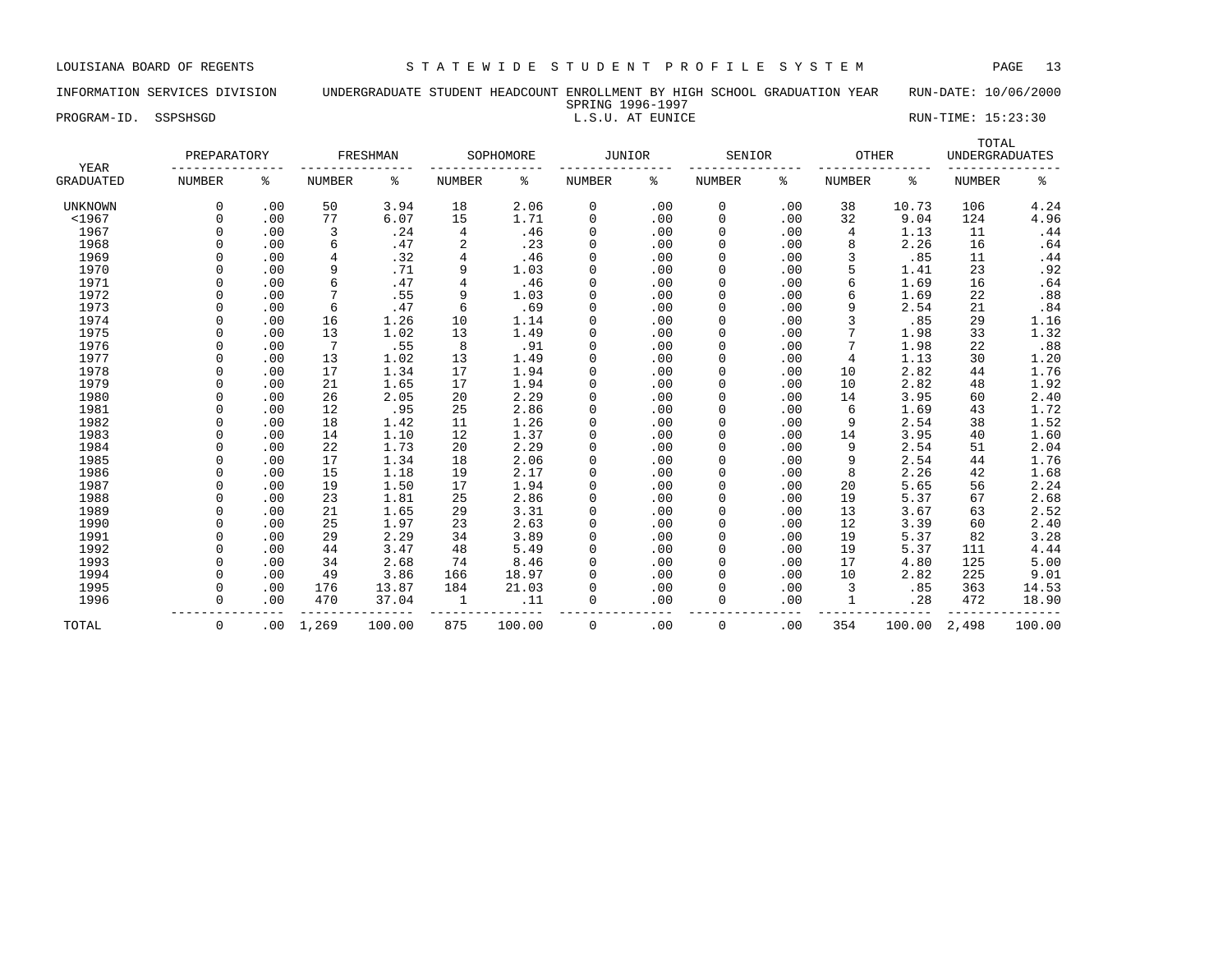# INFORMATION SERVICES DIVISION UNDERGRADUATE STUDENT HEADCOUNT ENROLLMENT BY HIGH SCHOOL GRADUATION YEAR RUN-DATE: 10/06/2000 SPRING 1996-1997

PROGRAM-ID. SSPSHSGD **EXECUTE:** 15:23:30

| YEAR             | PREPARATORY   |          |                | FRESHMAN |                | SOPHOMORE |                | <b>JUNIOR</b> |        | SENIOR | <b>OTHER</b>  |        | TOTAL<br><b>UNDERGRADUATES</b> |        |
|------------------|---------------|----------|----------------|----------|----------------|-----------|----------------|---------------|--------|--------|---------------|--------|--------------------------------|--------|
| <b>GRADUATED</b> | <b>NUMBER</b> | ి        | <b>NUMBER</b>  | ి        | NUMBER         | ႜ         | NUMBER         | ႜ             | NUMBER | ႜ      | <b>NUMBER</b> | ႜ      | <b>NUMBER</b>                  | နွ     |
| <b>UNKNOWN</b>   |               | 100.00   | $\mathbf 0$    | .00      | 0              | .00       | 0              | .00           | 0      | .00    | $\mathbf 0$   | .00    | 5                              | .16    |
| < 1967           | $\Omega$      | .00      | 6              | .84      | 9              | 1.57      | 15             | 2.11          | 38     | 3.66   | 24            | 22.02  | 92                             | 2.92   |
| 1967             | $\Omega$      | .00      | $1\,$          | .14      | $\mathbf 0$    | .00       | 2              | .28           | 11     | 1.06   | 2             | 1.83   | 16                             | .51    |
| 1968             |               | .00      | 3              | .42      | 3              | .52       | 2              | .28           | 7      | .68    |               | .92    | 16                             | .51    |
| 1969             |               | .00      | 3              | .42      | 5              | .87       | 6              | .84           | 15     | 1.45   | 2             | 1.83   | 31                             | .98    |
| 1970             | $\cap$        | .00      | 3              | .42      | $\mathbf{1}$   | .17       | 6              | .84           | 11     | 1.06   | ζ             | 2.75   | 24                             | .76    |
| 1971             | $\cap$        | .00      | 3              | .42      | $\mathbf{1}$   | .17       | 8              | 1.13          | 10     | .96    | $\Omega$      | .00    | 22                             | .70    |
| 1972             | $\Omega$      | .00      | 5              | .70      | $\overline{a}$ | .35       | 9              | 1.27          | 16     | 1.54   | ζ             | 2.75   | 35                             | 1.11   |
| 1973             | $\Omega$      | .00      | $\overline{4}$ | .56      | 7              | 1.22      | 10             | 1.41          | 13     | 1.25   |               | .92    | 35                             | 1.11   |
| 1974             | $\Omega$      | .00      | $\overline{c}$ | .28      | 7              | 1.22      | 10             | 1.41          | 18     | 1.74   | 4             | 3.67   | 41                             | 1.30   |
| 1975             | $\Omega$      | .00      | 3              | .42      | $\overline{4}$ | .70       | $\overline{4}$ | .56           | 16     | 1.54   | 5             | 4.59   | 32                             | 1.02   |
| 1976             |               | .00      | $\overline{2}$ | .28      | $\overline{c}$ | .35       | 15             | 2.11          | 23     | 2.22   |               | .92    | 43                             | 1.37   |
| 1977             |               | .00      | $\overline{4}$ | .56      | 5              | .87       | 7              | .98           | 20     | 1.93   | 3             | 2.75   | 39                             | 1.24   |
| 1978             |               | .00      | 5              | .70      | 3              | .52       | 9              | 1.27          | 21     | 2.03   |               | .92    | 39                             | 1.24   |
| 1979             |               | .00      | 5              | .70      | 7              | 1.22      | 18             | 2.53          | 23     | 2.22   |               | .92    | 54                             | 1.71   |
| 1980             |               | .00      | 7              | .98      | 3              | .52       | 17             | 2.39          | 22     | 2.12   |               | .92    | 50                             | 1.59   |
| 1981             | $\Omega$      | .00      | 3              | .42      | 5              | .87       | 6              | .84           | 22     | 2.12   | 2             | 1.83   | 38                             | 1.21   |
| 1982             |               | .00      | 3              | .42      | 5              | .87       | 14             | 1.97          | 24     | 2.31   | 4             | 3.67   | 50                             | 1.59   |
| 1983             |               | .00      | $\overline{4}$ | .56      | 7              | 1.22      | 14             | 1.97          | 28     | 2.70   | 2             | 1.83   | 55                             | 1.75   |
| 1984             |               | .00      | 7              | .98      | 8              | 1.39      | 9              | 1.27          | 18     | 1.74   | 3             | 2.75   | 45                             | 1.43   |
| 1985             |               | .00      | $\overline{4}$ | .56      | 6              | 1.05      | 18             | 2.53          | 27     | 2.60   | 5             | 4.59   | 60                             | 1.91   |
| 1986             |               | .00      | 2              | .28      | 6              | 1.05      | 22             | 3.09          | 39     | 3.76   | 5             | 4.59   | 74                             | 2.35   |
| 1987             |               | .00      | 5              | .70      | 16             | 2.79      | 20             | 2.81          | 52     | 5.01   | 13            | 11.93  | 106                            | 3.37   |
| 1988             | $\cap$        | .00      | 13             | 1.82     | 17             | 2.96      | 33             | 4.64          | 57     | 5.50   | 3             | 2.75   | 123                            | 3.91   |
| 1989             | $\cap$        | .00      | 18             | 2.52     | 17             | 2.96      | 48             | 6.75          | 76     | 7.33   | 4             | 3.67   | 163                            | 5.18   |
| 1990             | $\Omega$      | .00      | 20             | 2.81     | 23             | 4.01      | 29             | 4.08          | 101    | 9.74   | 4             | 3.67   | 177                            | 5.62   |
| 1991             | $\Omega$      | .00      | 16             | 2.24     | 29             | 5.05      | 50             | 7.03          | 106    | 10.22  | ζ             | 2.75   | 204                            | 6.48   |
| 1992             | $\Omega$      | .00      | 25             | 3.51     | 48             | 8.36      | 75             | 10.55         | 128    | 12.34  | 4             | 3.67   | 280                            | 8.89   |
| 1993             |               | .00      | 31             | 4.35     | 59             | 10.28     | 111            | 15.61         | 85     | 8.20   | 3             | 2.75   | 289                            | 9.18   |
| 1994             |               | .00      | 54             | 7.57     | 99             | 17.25     | 114            | 16.03         | 9      | .87    | 2             | 1.83   | 278                            | 8.83   |
| 1995             |               | .00      | 136            | 19.07    | 165            | 28.75     | 6              | .84           |        | .10    | $\Omega$      | .00    | 308                            | 9.78   |
| 1996             |               | .00      | 316            | 44.32    | 5              | .87       | 4              | .56           | 0      | .00    |               | .00    | 325                            | 10.32  |
| TOTAL            |               | 5 100.00 | 713            | 100.00   | 574            | 100.00    | 711            | 100.00        | 1,037  | 100.00 | 109           | 100.00 | 3,149                          | 100.00 |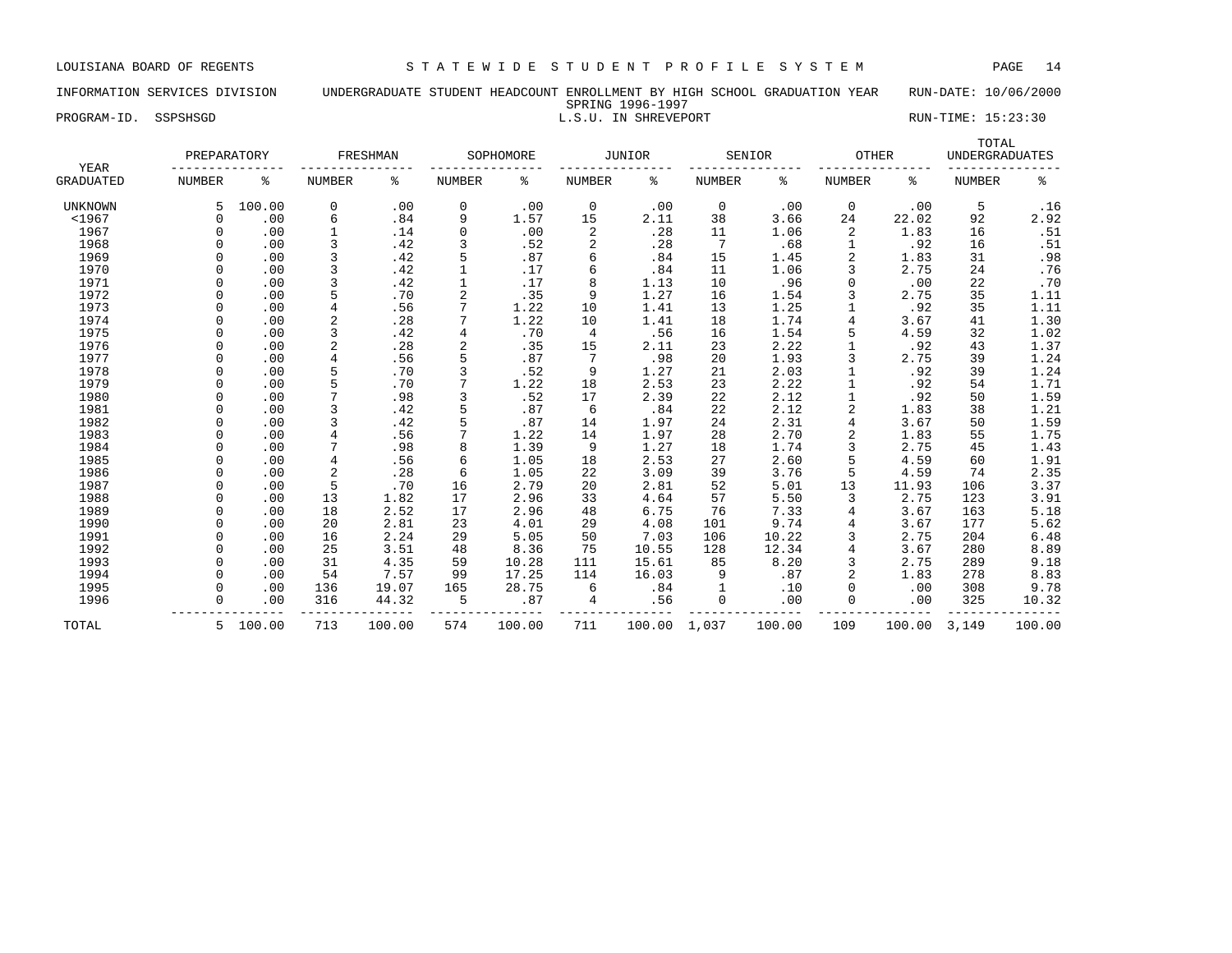### INFORMATION SERVICES DIVISION UNDERGRADUATE STUDENT HEADCOUNT ENROLLMENT BY HIGH SCHOOL GRADUATION YEAR RUN-DATE: 10/06/2000 SPRING 1996-1997 PROGRAM-ID. SSPSHSGD UNIVERSITY OF NEW ORLEANS RUN-TIME: 15:23:30

TOTAL PREPARATORY FRESHMAN SOPHOMORE JUNIOR SENIOR OTHER UNDERGRADUATES YEAR --------------- --------------- --------------- --------------- --------------- --------------- --------------- GRADUATED NUMBER % NUMBER % NUMBER % NUMBER % NUMBER % NUMBER % NUMBER % UNKNOWN 0 .00 169 5.52 74 3.11 64 3.09 202 5.88 0 .00 509 4.65 <1967 0 .00 61 1.99 35 1.47 37 1.79 78 2.27 0 .00 211 1.93 1967 0 .00 6 .20 3 .13 8 .39 16 .47 0 .00 33 .30 1968 0 .00 6 .20 11 .46 13 .63 12 .35 0 .00 42 .38 1969 0 .00 4 .13 9 .38 10 .48 19 .55 0 .00 42 .38 1970 0 .00 3 .10 7 .29 14 .68 24 .70 0 .00 48 .44 1971 0 .00 1 .03 12 .50 18 .87 28 .81 0 .00 59 .54 1972 0 .00 6 .20 7 .29 11 .53 31 .90 0 .00 55 .50 1973 0 .00 14 .46 17 .71 15 .72 28 .81 0 .00 74 .68 1974 0 .00 13 .42 16 .67 15 .72 32 .93 0 .00 76 .69 1975 0 .00 10 .33 14 .59 13 .63 36 1.05 0 .00 73 .67 1976 0 .00 13 .42 17 .71 14 .68 43 1.25 0 .00 87 .79 1977 0 .00 14 .46 16 .67 15 .72 46 1.34 0 .00 91 .83 1978 0 .00 11 .36 22 .92 13 .63 39 1.14 0 .00 85 .78 1979 0 .00 14 .46 14 .59 29 1.40 47 1.37 0 .00 104 .95 1980 0 .00 15 .49 18 .76 28 1.35 60 1.75 0 .00 121 1.11 1981 0 .00 24 .78 24 1.01 21 1.01 64 1.86 0 .00 133 1.21 1982 0 .00 19 .62 19 .80 24 1.16 84 2.44 0 .00 146 1.33 1983 0 .00 28 .91 38 1.60 29 1.40 66 1.92 0 .00 161 1.47 1984 0 .00 22 .72 33 1.39 28 1.35 86 2.50 0 .00 169 1.54 1985 0 .00 35 1.14 39 1.64 47 2.27 99 2.88 0 .00 220 2.01 1986 0 .00 25 .82 34 1.43 46 2.22 145 4.22 0 .00 250 2.28 1987 0 .00 46 1.50 41 1.72 63 3.04 169 4.92 0 .00 319 2.91 1988 0 .00 49 1.60 46 1.93 68 3.28 207 6.02 0 .00 370 3.38 1989 0 .00 60 1.96 62 2.61 102 4.93 251 7.31 0 .00 475 4.34 1990 0 .00 57 1.86 79 3.32 96 4.64 291 8.47 0 .00 523 4.78 1991 0 .00 67 2.19 89 3.74 128 6.18 362 10.54 0 .00 646 5.90 1992 0 .00 72 2.35 136 5.71 246 11.88 483 14.06 0 .00 937 8.56 1993 0 .00 116 3.79 227 9.54 367 17.72 358 10.42 0 .00 1,068 9.75 1994 0 .00 222 7.25 466 19.58 461 22.26 25 .73 0 .00 1,174 10.72 1995 0 .00 526 17.17 742 31.18 28 1.35 3 .09 0 .00 1,299 11.86 1996 0 .00 1,335 43.58 13 .55 0 .00 2 .06 0 .00 1,350 12.33 --------------- --------------- --------------- --------------- --------------- --------------- --------------- TOTAL 0 .00 3,063 100.00 2,380 100.00 2,071 100.00 3,436 100.00 0 .00 10,950 100.00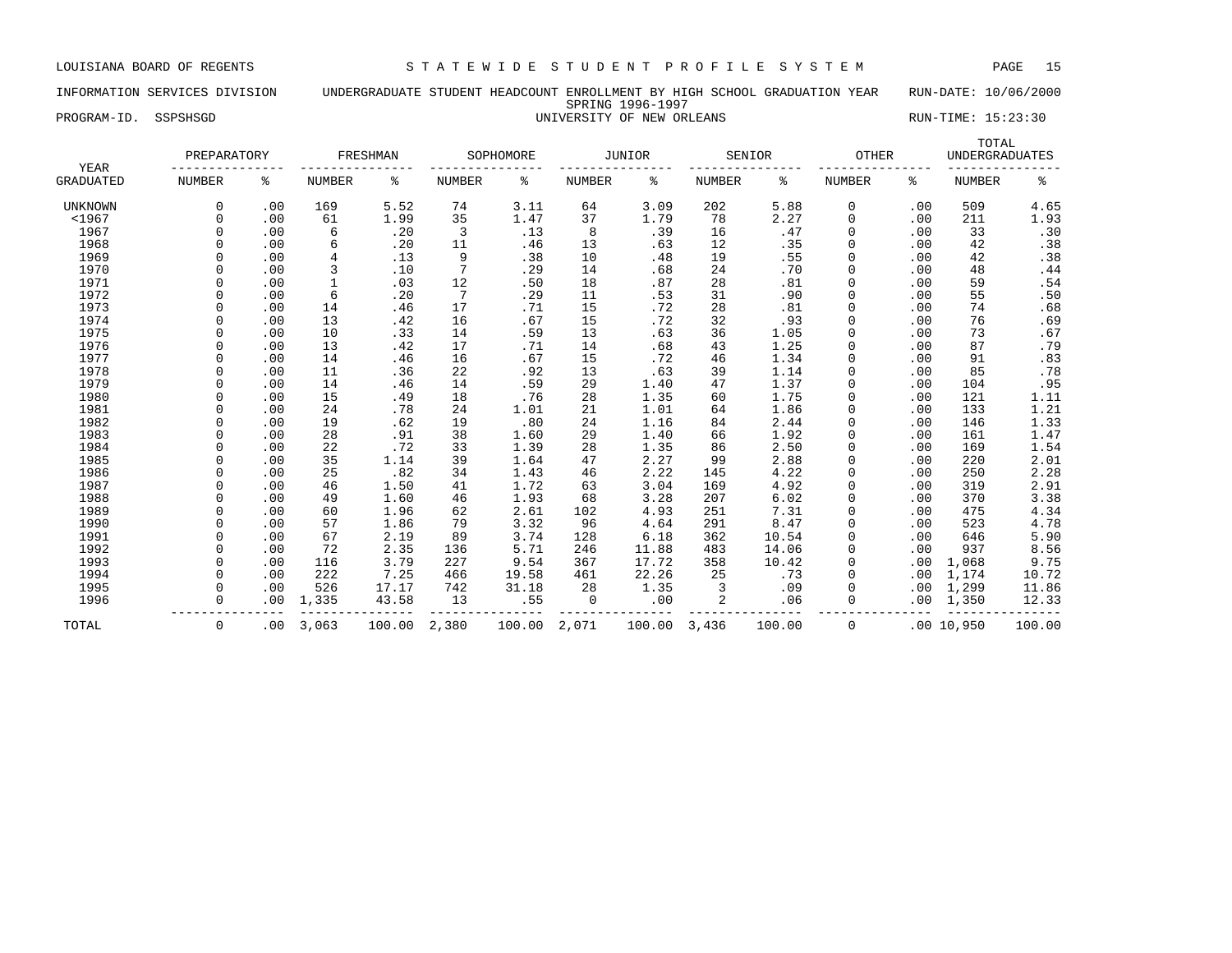LOUISIANA BOARD OF REGENTS S T A T E W I D E S T U D E N T P R O F I L E S Y S T E M PAGE 16

### INFORMATION SERVICES DIVISION UNDERGRADUATE STUDENT HEADCOUNT ENROLLMENT BY HIGH SCHOOL GRADUATION YEAR RUN-DATE: 10/06/2000 SPRING 1996-1997 PROGRAM-ID. SSPSHSGD SOUTHERN U. IN BATON ROUGE SOUTHERN U. THE SERIES RUN-TIME: 15:23:30

| YEAR           | PREPARATORY   |     |                | FRESHMAN |        | SOPHOMORE |               | JUNIOR | SENIOR         |       | OTHER         |       | TOTAL<br><b>UNDERGRADUATES</b> |       |
|----------------|---------------|-----|----------------|----------|--------|-----------|---------------|--------|----------------|-------|---------------|-------|--------------------------------|-------|
| GRADUATED      | <b>NUMBER</b> | ႜ   | <b>NUMBER</b>  | ႜ        | NUMBER | ႜ         | <b>NUMBER</b> | ႜ      | <b>NUMBER</b>  | ႜ     | <b>NUMBER</b> | ႜ     | <b>NUMBER</b>                  | နွ    |
| <b>UNKNOWN</b> | 0             | .00 | 4              | .15      | 0      | .00       | $\mathbf 0$   | .00    | $\mathbf 0$    | .00   | 0             | .00   | 4                              | .05   |
| $<$ 1967       | O             | .00 | 10             | .38      | 8      | .50       | 5             | .37    | 12             | .51   | $\mathbf 0$   | .00   | 35                             | .44   |
| 1967           |               | .00 | 5              | .19      | 4      | .25       | 2             | .15    | 2              | .08   | 0             | .00   | 13                             | .16   |
| 1968           |               | .00 | 3              | .11      | 4      | .25       | $\mathbf 0$   | .00    | $\overline{4}$ | .17   | 1             | 6.67  | 12                             | .15   |
| 1969           |               | .00 | 3              | .11      | 6      | .37       | 4             | .30    |                | .30   | $\mathbf 0$   | .00   | 20                             | .25   |
| 1970           |               | .00 | $\overline{2}$ | .08      | 2      | .12       | 3             | .22    | $\overline{4}$ | .17   | 1             | 6.67  | 12                             | .15   |
| 1971           |               | .00 | 6              | .23      |        | .06       |               | .07    | 6              | .25   | $\mathbf{1}$  | 6.67  | 15                             | .19   |
| 1972           |               | .00 | 5              | .19      | 3      | .19       | $\mathbf{1}$  | .07    |                | .30   | $\Omega$      | .00   | 16                             | .20   |
| 1973           |               | .00 | $\overline{2}$ | .08      |        | .06       | 5             | .37    | 8              | .34   | $\mathbf{1}$  | 6.67  | 17                             | .21   |
| 1974           |               | .00 | 3              | .11      | 3      | .19       | 8             | .60    | 11             | .47   | 2             | 13.33 | 27                             | .34   |
| 1975           |               | .00 | 3              | .11      | 3      | .19       | 2             | .15    | 5              | .21   | 0             | .00   | 13                             | .16   |
| 1976           |               | .00 | 10             | .38      | 3      | .19       |               | .52    | 13             | .55   | 0             | .00   | 33                             | .41   |
| 1977           |               | .00 | 6              | .23      | 11     | .68       | 6             | .45    | 8              | .34   |               | 6.67  | 32                             | $.40$ |
| 1978           |               | .00 |                | .27      | 3      | .19       | 3             | .22    | 14             | .59   | $\mathbf{1}$  | 6.67  | 28                             | .35   |
| 1979           |               | .00 | 6              | .23      | 2      | .12       | 6             | .45    | 15             | .63   | $\Omega$      | .00   | 29                             | .36   |
| 1980           |               | .00 | 11             | .42      | 11     | .68       | 5             | .37    | 21             | .89   | $\mathbf{1}$  | 6.67  | 49                             | .61   |
| 1981           |               | .00 | 10             | .38      | 6      | .37       | 12            | .89    | 10             | .42   | $\mathbf{1}$  | 6.67  | 39                             | .49   |
| 1982           |               | .00 | 8              | .30      | 8      | .50       | 8             | .60    | 17             | .72   | $\Omega$      | .00   | 41                             | .51   |
| 1983           |               | .00 | 5              | .19      | 8      | .50       | 3             | .22    | 21             | .89   |               | 6.67  | 38                             | .48   |
| 1984           |               | .00 | 9              | .34      | 9      | .56       | 9             | .67    | 24             | 1.02  | $\mathbf 0$   | .00   | 51                             | .64   |
| 1985           |               | .00 | 9              | .34      | 9      | .56       | 10            | .74    | 42             | 1.78  | $\mathbf{1}$  | 6.67  | 71                             | .89   |
| 1986           |               | .00 | 16             | .61      | 16     | .99       | 11            | .82    | 78             | 3.30  | 2             | 13.33 | 123                            | 1.54  |
| 1987           |               | .00 | 12             | .46      | 14     | .87       | 19            | 1.41   | 85             | 3.60  | $\mathbf 0$   | .00   | 130                            | 1.63  |
| 1988           |               | .00 | 17             | .65      | 16     | .99       | 21            | 1.56   | 100            | 4.23  | $\mathbf{1}$  | 6.67  | 155                            | 1.95  |
| 1989           |               | .00 | 19             | .72      | 23     | 1.43      | 30            | 2.23   | 172            | 7.28  | $\Omega$      | .00   | 244                            | 3.06  |
| 1990           |               | .00 | 42             | 1.60     | 33     | 2.05      | 53            | 3.94   | 241            | 10.19 | $\Omega$      | .00   | 369                            | 4.63  |
| 1991           |               | .00 | 38             | 1.44     | 43     | 2.67      | 94            | 6.99   | 325            | 13.75 | $\Omega$      | .00   | 500                            | 6.27  |
| 1992           |               | .00 | 66             | 2.51     | 70     | 4.34      | 131           | 9.75   | 501            | 21.19 | $\mathbf 0$   | .00   | 768                            | 9.64  |
| 1993           |               | .00 | 88             | 3.34     | 121    | 7.50      | 244           | 18.15  | 510            | 21.57 | $\Omega$      | .00   | 963                            | 12.08 |
| 1994           |               | .00 | 121            | 4.60     | 299    | 18.54     | 585           | 43.53  | 101            | 4.27  | $\Omega$      | .00   | 1,106                          | 13.88 |

 1995 0 .00 389 14.77 868 53.81 55 4.09 0 .00 0 .00 1,312 16.46 1996 0 .00 1,698 64.49 5 .31 1 .07 0 .00 0 .00 1,704 21.38

TOTAL 0 .00 2,633 100.00 1,613 100.00 1,344 100.00 2,364 100.00 15 100.00 7,969 100.00

--------------- --------------- --------------- --------------- --------------- --------------- ---------------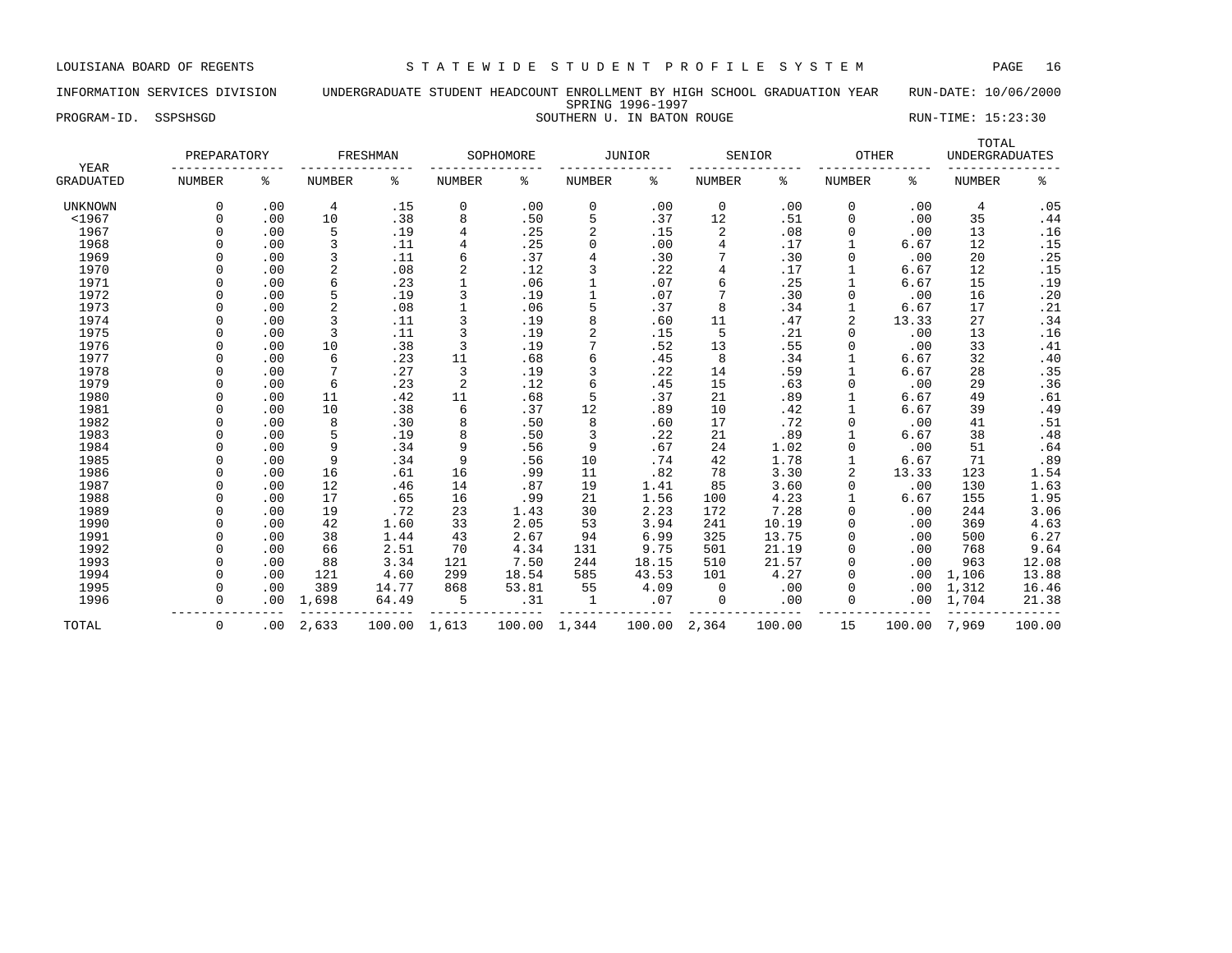# INFORMATION SERVICES DIVISION UNDERGRADUATE STUDENT HEADCOUNT ENROLLMENT BY HIGH SCHOOL GRADUATION YEAR RUN-DATE: 10/06/2000 SPRING 1996-1997 PROGRAM-ID. SSPSHSGD SOUTHERN U. IN NEW ORLEANS RUN-TIME: 15:23:30

| YEAR             | PREPARATORY |     |                | FRESHMAN |                | SOPHOMORE |                | <b>JUNIOR</b> |               | SENIOR | OTHER         |        | TOTAL<br><b>UNDERGRADUATES</b> |        |
|------------------|-------------|-----|----------------|----------|----------------|-----------|----------------|---------------|---------------|--------|---------------|--------|--------------------------------|--------|
| <b>GRADUATED</b> | NUMBER      | န့  | <b>NUMBER</b>  | ႜ        | NUMBER         | ႜ         | <b>NUMBER</b>  | ႜ             | <b>NUMBER</b> | ႜ      | <b>NUMBER</b> | ႜ      | <b>NUMBER</b>                  | နွ     |
| <b>UNKNOWN</b>   | $\Omega$    | .00 | 4              | .36      | 0              | .00       | 0              | .00           | 0             | .00    | 0             | .00    | 4                              | .10    |
| $<$ 1967         | $\Omega$    | .00 | 9              | .81      | 13             | 1.83      | 19             | 2.88          | 49            | 3.92   | 43            | 11.14  | 133                            | 3.23   |
| 1967             | $\Omega$    | .00 | 0              | .00      | 1              | .14       | 3              | .46           | 9             | .72    | 10            | 2.59   | 23                             | .56    |
| 1968             | $\Omega$    | .00 | 4              | .36      | $\overline{2}$ | .28       | 5              | .76           | 5             | .40    | 12            | 3.11   | 28                             | .68    |
| 1969             | $\Omega$    | .00 | 4              | .36      | 5              | .70       | $\sqrt{2}$     | .30           | 21            | 1.68   | 11            | 2.85   | 43                             | 1.04   |
| 1970             | $\Omega$    | .00 | 6              | .54      | 3              | .42       | 9              | 1.37          | 24            | 1.92   | 7             | 1.81   | 49                             | 1.19   |
| 1971             |             | .00 | 3              | .27      | $\overline{c}$ | .28       |                | .61           | 24            | 1.92   | 8             | 2.07   | 41                             | 1.00   |
| 1972             |             | .00 | 9              | .81      | 3              | .42       | б              | .91           | 8             | .64    | 8             | 2.07   | 34                             | .83    |
| 1973             | $\Omega$    | .00 | $\overline{2}$ | .18      | 6              | .84       |                | 1.06          | 14            | 1.12   | 11            | 2.85   | 40                             | .97    |
| 1974             | $\Omega$    | .00 | 4              | .36      |                | .98       | 4              | .61           | 18            | 1.44   | 10            | 2.59   | 43                             | 1.04   |
| 1975             | $\cap$      | .00 | 5              | .45      | $\overline{2}$ | .28       | $\overline{4}$ | .61           | 22            | 1.76   | 8             | 2.07   | 41                             | 1.00   |
| 1976             | $\cap$      | .00 | 6              | .54      | 6              | .84       | 12             | 1.82          | 18            | 1.44   | 6             | 1.55   | 48                             | 1.17   |
| 1977             | $\cap$      | .00 | 9              | .81      | 5              | .70       | 5              | .76           | 23            | 1.84   | 10            | 2.59   | 52                             | 1.26   |
| 1978             | $\Omega$    | .00 | 5              | .45      | 6              | .84       | $\overline{4}$ | .61           | 23            | 1.84   | 18            | 4.66   | 56                             | 1.36   |
| 1979             | $\Omega$    | .00 | 5              | .45      | 10             | 1.41      |                | 1.06          | 16            | 1.28   | 10            | 2.59   | 48                             | 1.17   |
| 1980             | $\Omega$    | .00 | 9              | .81      | 6              | .84       | 12             | 1.82          | 22            | 1.76   | 11            | 2.85   | 60                             | 1.46   |
| 1981             | $\Omega$    | .00 | 12             | 1.08     | 15             | 2.11      | 11             | 1.67          | 35            | 2.80   | 11            | 2.85   | 84                             | 2.04   |
| 1982             | $\Omega$    | .00 | 17             | 1.53     | 15             | 2.11      | 10             | 1.52          | 36            | 2.88   | 15            | 3.89   | 93                             | 2.26   |
| 1983             |             | .00 | 7              | .63      | 6              | .84       | 14             | 2.12          | 43            | 3.44   | 13            | 3.37   | 83                             | 2.02   |
| 1984             | $\Omega$    | .00 | 11             | .99      | 8              | 1.13      | 15             | 2.28          | 36            | 2.88   | 23            | 5.96   | 93                             | 2.26   |
| 1985             | $\Omega$    | .00 | 9              | .81      | 12             | 1.69      | 18             | 2.73          | 41            | 3.28   | 19            | 4.92   | 99                             | 2.40   |
| 1986             | $\Omega$    | .00 | 10             | .90      | 16             | 2.25      | 27             | 4.10          | 56            | 4.48   | 33            | 8.55   | 142                            | 3.45   |
| 1987             | $\Omega$    | .00 | 12             | 1.08     | 16             | 2.25      | 21             | 3.19          | 70            | 5.60   | 18            | 4.66   | 137                            | 3.33   |
| 1988             | $\Omega$    | .00 | 18             | 1.62     | 24             | 3.38      | 26             | 3.95          | 106           | 8.47   | 26            | 6.74   | 200                            | 4.86   |
| 1989             | $\Omega$    | .00 | 29             | 2.61     | 25             | 3.52      | 46             | 6.98          | 115           | 9.19   | 18            | 4.66   | 233                            | 5.66   |
| 1990             | $\Omega$    | .00 | 25             | 2.25     | 37             | 5.20      | 42             | 6.37          | 118           | 9.43   | 10            | 2.59   | 232                            | 5.64   |
| 1991             | $\Omega$    | .00 | 50             | 4.50     | 44             | 6.19      | 68             | 10.32         | 142           | 11.35  | 8             | 2.07   | 312                            | 7.58   |
| 1992             | $\cap$      | .00 | 56             | 5.05     | 58             | 8.16      | 84             | 12.75         | 103           | 8.23   |               | 1.30   | 306                            | 7.43   |
| 1993             |             | .00 | 78             | 7.03     | 105            | 14.77     | 99             | 15.02         | 47            | 3.76   |               | .78    | 332                            | 8.06   |
| 1994             | $\Omega$    | .00 | 100            | 9.01     | 132            | 18.57     | 72             | 10.93         | 6             | .48    |               | .26    | 311                            | 7.55   |
| 1995             | $\Omega$    | .00 | 244            | 21.98    | 119            | 16.74     | 2              | .30           | 1             | .08    |               | .00    | 366                            | 8.89   |
| 1996             | $\Omega$    | .00 | 348            | 31.35    | $\overline{c}$ | .28       | 1              | .15           | 0             | .00    |               | .00    | 351                            | 8.53   |
| TOTAL            | 0           | .00 | 1,110          | 100.00   | 711            | 100.00    | 659            | 100.00 1,251  |               | 100.00 | 386           | 100.00 | 4,117                          | 100.00 |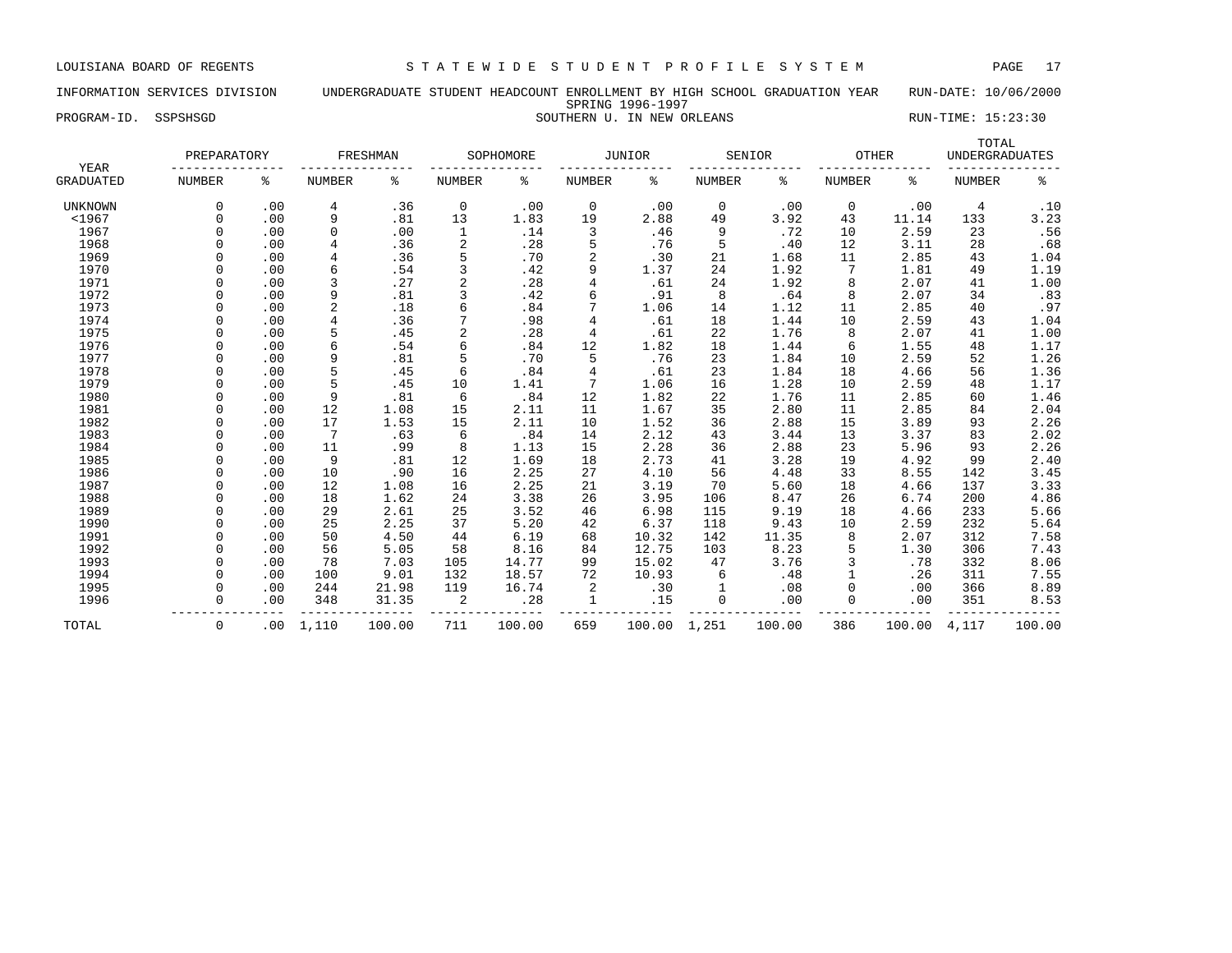# INFORMATION SERVICES DIVISION UNDERGRADUATE STUDENT HEADCOUNT ENROLLMENT BY HIGH SCHOOL GRADUATION YEAR RUN-DATE: 10/06/2000 SPRING 1996-1997 PROGRAM-ID. SSPSHSGD SOUTHERN U. IN SHREVEPORT SOUTHERN U. THE SERIES RUN-TIME: 15:23:30

| YEAR             | PREPARATORY   |     |               | FRESHMAN |                | SOPHOMORE | JUNIOR        |     | SENIOR        |     | <b>OTHER</b>  |        | TOTAL<br><b>UNDERGRADUATES</b> |        |
|------------------|---------------|-----|---------------|----------|----------------|-----------|---------------|-----|---------------|-----|---------------|--------|--------------------------------|--------|
| <b>GRADUATED</b> | <b>NUMBER</b> | ႜ   | <b>NUMBER</b> | ႜ        | <b>NUMBER</b>  | ႜ         | <b>NUMBER</b> | နွ  | <b>NUMBER</b> | ႜ   | <b>NUMBER</b> | ႜ      | <b>NUMBER</b>                  | နွ     |
| <b>UNKNOWN</b>   | $\Omega$      | .00 | 3             | .35      | 1              | .31       | 0             | .00 | 0             | .00 |               | .75    | 5                              | .38    |
| $1967$           | $\Omega$      | .00 | 6             | .69      | 7              | 2.19      | $\mathbf 0$   | .00 | $\mathbf 0$   | .00 | 4             | 3.01   | 17                             | 1.29   |
| 1967             | $\Omega$      | .00 | 7             | .81      |                | .31       | 0             | .00 | 0             | .00 | 2             | 1.50   | 10                             | .76    |
| 1968             | $\cap$        | .00 | 6             | .69      | $\mathbf 0$    | .00       | $\Omega$      | .00 | $\mathbf 0$   | .00 | 3             | 2.26   | 9                              | .68    |
| 1969             | $\Omega$      | .00 | 3             | .35      |                | .31       | 0             | .00 | $\mathbf 0$   | .00 |               | 3.76   | 9                              | .68    |
| 1970             | $\Omega$      | .00 | 6             | .69      | 3              | .94       | $\Omega$      | .00 | $\mathbf 0$   | .00 |               | .75    | 10                             | .76    |
| 1971             | $\Omega$      | .00 | 5             | .58      | 4              | 1.25      | $\Omega$      | .00 | $\mathbf 0$   | .00 |               | 3.01   | 13                             | .99    |
| 1972             | $\Omega$      | .00 | 9             | 1.04     | 5              | 1.56      | $\mathbf 0$   | .00 | $\mathbf 0$   | .00 | $\mathbf 0$   | .00    | 14                             | 1.06   |
| 1973             | $\Omega$      | .00 | 3             | .35      | 6              | 1.88      | 0             | .00 | $\mathbf 0$   | .00 | 2             | 1.50   | 11                             | .83    |
| 1974             | $\cap$        | .00 | 3             | .35      | 6              | 1.88      | 0             | .00 | $\mathbf 0$   | .00 | 4             | 3.01   | 13                             | .99    |
| 1975             |               | .00 | 5             | .58      | 6              | 1.88      | $\Omega$      | .00 | 0             | .00 |               | 3.76   | 16                             | 1.21   |
| 1976             | $\cap$        | .00 | 10            | 1.16     |                | .31       | $\Omega$      | .00 | $\Omega$      | .00 |               | 5.26   | 18                             | 1.37   |
| 1977             | $\Omega$      | .00 | 14            | 1.62     |                | 2.19      | $\Omega$      | .00 | $\Omega$      | .00 |               | 3.76   | 26                             | 1.97   |
| 1978             | $\cap$        | .00 | 12            | 1.39     | $\mathbf{1}$   | .31       | $\Omega$      | .00 | $\Omega$      | .00 | 3             | 2.26   | 16                             | 1.21   |
| 1979             | $\cap$        | .00 | 9             | 1.04     | 10             | 3.13      | $\Omega$      | .00 | $\Omega$      | .00 | 2             | 1.50   | 21                             | 1.59   |
| 1980             | $\cap$        | .00 | 7             | .81      | 6              | 1.88      | $\Omega$      | .00 | $\Omega$      | .00 |               | 1.50   | 15                             | 1.14   |
| 1981             | $\Omega$      | .00 | 10            | 1.16     | 3              | .94       | $\Omega$      | .00 | 0             | .00 |               | 3.76   | 18                             | 1.37   |
| 1982             | $\Omega$      | .00 | 15            | 1.73     | 9              | 2.81      | $\Omega$      | .00 | $\mathbf 0$   | .00 | 8             | 6.02   | 32                             | 2.43   |
| 1983             | $\Omega$      | .00 | 16            | 1.85     | $\overline{2}$ | .63       | 0             | .00 | 0             | .00 |               | 3.01   | 22                             | 1.67   |
| 1984             | $\Omega$      | .00 | 20            | 2.31     | 8              | 2.50      | 0             | .00 | 0             | .00 |               | 2.26   | 31                             | 2.35   |
| 1985             | $\Omega$      | .00 | 9             | 1.04     | 7              | 2.19      | 0             | .00 | 0             | .00 |               | 3.76   | 21                             | 1.59   |
| 1986             | $\Omega$      | .00 | 14            | 1.62     | $\overline{4}$ | 1.25      | 0             | .00 | 0             | .00 |               | 3.76   | 23                             | 1.75   |
| 1987             | $\Omega$      | .00 | 12            | 1.39     | 6              | 1.88      | 0             | .00 | 0             | .00 |               | 3.76   | 23                             | 1.75   |
| 1988             | $\cap$        | .00 | 15            | 1.73     | 5              | 1.56      | 0             | .00 | 0             | .00 | 8             | 6.02   | 28                             | 2.12   |
| 1989             | $\cap$        | .00 | 22            | 2.54     | 18             | 5.63      | 0             | .00 | $\Omega$      | .00 | 4             | 3.01   | 44                             | 3.34   |
| 1990             | $\Omega$      | .00 | 19            | 2.20     | 13             | 4.06      | 0             | .00 | $\Omega$      | .00 | 10            | 7.52   | 42                             | 3.19   |
| 1991             | $\Omega$      | .00 | 17            | 1.97     | 35             | 10.94     | 0             | .00 | $\Omega$      | .00 | 11            | 8.27   | 63                             | 4.78   |
| 1992             | $\cap$        | .00 | 37            | 4.28     | 27             | 8.44      | $\Omega$      | .00 | $\Omega$      | .00 | 6             | 4.51   | 70                             | 5.31   |
| 1993             | $\cap$        | .00 | 63            | 7.28     | 45             | 14.06     | $\Omega$      | .00 | 0             | .00 |               | 5.26   | 115                            | 8.73   |
| 1994             | $\Omega$      | .00 | 85            | 9.83     | 40             | 12.50     | 0             | .00 | 0             | .00 |               | 1.50   | 127                            | 9.64   |
| 1995             | $\Omega$      | .00 | 176           | 20.35    | 29             | 9.06      | 0             | .00 | $\mathbf 0$   | .00 | $\Omega$      | .00    | 205                            | 15.55  |
| 1996             | $\Omega$      | .00 | 227           | 26.24    | $\overline{4}$ | 1.25      | $\mathbf 0$   | .00 | $\Omega$      | .00 | $\Omega$      | .00    | 231                            | 17.53  |
| TOTAL            | 0             | .00 | 865           | 100.00   | 320            | 100.00    | $\mathbf 0$   | .00 | $\mathbf 0$   | .00 | 133           | 100.00 | 1,318                          | 100.00 |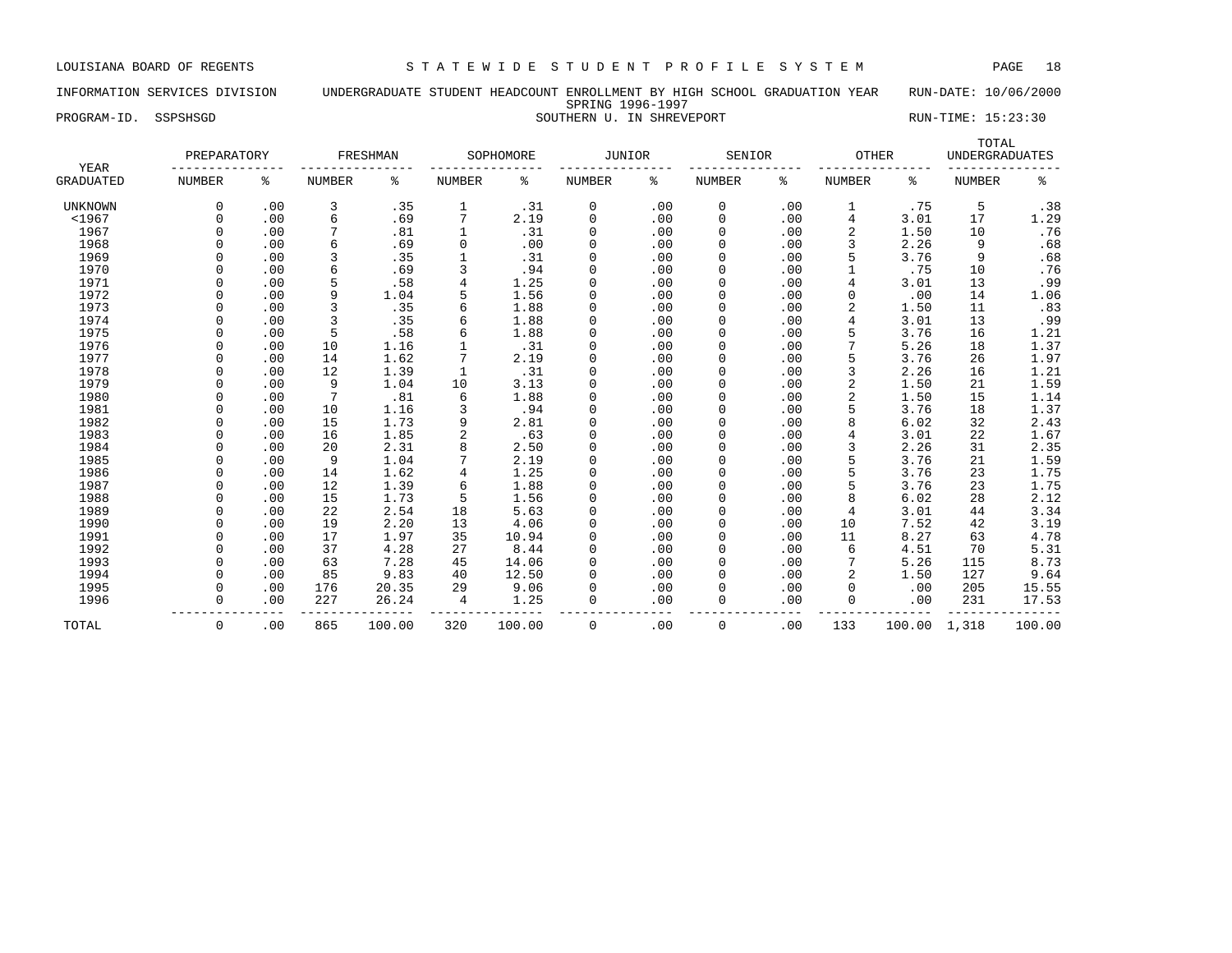# INFORMATION SERVICES DIVISION UNDERGRADUATE STUDENT HEADCOUNT ENROLLMENT BY HIGH SCHOOL GRADUATION YEAR RUN-DATE: 10/06/2000 SPRING 1996-1997

PROGRAM-ID. SSPSHSGD **EXECUTE:** 15:23:30

| YEAR             | PREPARATORY    |               |               | FRESHMAN |               | SOPHOMORE |               | <b>JUNIOR</b> |               | SENIOR | OTHER         |               | TOTAL<br><b>UNDERGRADUATES</b> |        |
|------------------|----------------|---------------|---------------|----------|---------------|-----------|---------------|---------------|---------------|--------|---------------|---------------|--------------------------------|--------|
|                  |                |               |               |          |               |           |               |               |               |        |               |               |                                |        |
| <b>GRADUATED</b> | <b>NUMBER</b>  | ి             | <b>NUMBER</b> | နွ       | NUMBER        | ៖         | <b>NUMBER</b> | နွ            | <b>NUMBER</b> | ႜ      | <b>NUMBER</b> | ిక            | <b>NUMBER</b>                  | နွ     |
| <b>UNKNOWN</b>   | 391            | 96.31         | 1,089         | 3.51     | 206           | 1.16      | 92            | .78           | 144           | .73    | 39            | .86           | 1,961                          | 2.30   |
| $1967$           | 1              | .25           | 569           | 1.84     | 204           | 1.15      | 120           | 1.01          | 331           | 1.67   | 984           | 21.60         | 2,209                          | 2.59   |
| 1967             | $\Omega$       | .00           | 65            | .21      | 43            | .24       | 25            | .21           | 68            | .34    | 29            | .64           | 230                            | .27    |
| 1968             | $\Omega$       | .00           | 83            | .27      | 39            | .22       | 33            | .28           | 79            | .40    | 34            | .75           | 268                            | .31    |
| 1969             | $\Omega$       | .00           | 95            | .31      | 59            | .33       | 33            | .28           | 112           | .56    | 41            | .90           | 340                            | .40    |
| 1970             | $\Omega$       | .00           | 92            | .30      | 59            | .33       | 45            | .38           | 124           | .62    | 52            | 1.14          | 372                            | .44    |
| 1971             | $\Omega$       | .00           | 114           | .37      | 75            | .42       | 41            | .35           | 136           | .69    | 54            | 1.19          | 420                            | .49    |
| 1972             |                | .00           | 131           | .42      | 81            | .46       | 48            | .41           | 130           | .65    | 52            | 1.14          | 442                            | .52    |
| 1973             |                | .00           | 133           | .43      | 89            | .50       | 58            | .49           | 150           | .76    | 64            | 1.41          | 494                            | .58    |
| 1974             | $\Omega$       | .00           | 128           | .41      | 91            | .51       | 61            | .52           | 174           | .88    | 68            | 1.49          | 522                            | .61    |
| 1975             | $\Omega$       | .00           | 162           | .52      | 114           | .64       | 80            | .68           | 176           | .89    | 76            | 1.67          | 608                            | .71    |
| 1976             | $\Omega$       | .00           | 173           | .56      | 115           | .65       | 82            | .69           | 194           | .98    | 91            | 2.00          | 655                            | .77    |
| 1977             | $\Omega$       | .00           | 227           | .73      | 127           | .72       | 77            | .65           | 205           | 1.03   | 73            | 1.60          | 709                            | .83    |
| 1978             | $\Omega$       | .00           | 207           | .67      | 144           | .81       | 86            | .73           | 242           | 1.22   | 80            | 1.76          | 759                            | .89    |
| 1979             | $\Omega$       | .00           | 257           | .83      | 149           | .84       | 86            | .73           | 254           | 1.28   | 109           | 2.39          | 855                            | 1.00   |
| 1980             | $\Omega$       | .00           | 224           | .72      | 162           | .91       | 100           | .85           | 256           | 1.29   | 107           | 2.35          | 849                            | .99    |
| 1981             | $\Omega$       | .00           | 260           | .84      | 161           | .91       | 108           | .91           | 265           | 1.33   | 119           | 2.61          | 913                            | 1.07   |
| 1982             | $\Omega$       | .00           | 312           | 1.01     | 175           | .99       | 101           | .85           | 288           | 1.45   | 118           | 2.59          | 994                            | 1.16   |
| 1983             | $\Omega$       | .00           | 264           | .85      | 214           | 1.21      | 102           | .86           | 296           | 1.49   | 107           | 2.35          | 983                            | 1.15   |
| 1984             | $\Omega$       | .00           | 286           | .92      | 219           | 1.24      | 135           | 1.14          | 327           | 1.65   | 122           | 2.68          | 1,089                          | 1.28   |
| 1985             | $\overline{c}$ | .49           | 312           | 1.01     | 251           | 1.42      | 130           | 1.10          | 434           | 2.19   | 143           | 3.14          | 1,272                          | 1.49   |
| 1986             | $\Omega$       | .00           | 319           | 1.03     | 249           | 1.40      | 183           | 1.55          | 504           | 2.54   | 138           | 3.03          | 1,393                          | 1.63   |
| 1987             |                | .25           | 435           | 1.40     | 312           | 1.76      | 204           | 1.73          | 670           | 3.37   | 185           | 4.06          | 1,807                          | 2.12   |
| 1988             | $\mathbf{1}$   | .25           | 461           | 1.49     | 341           | 1.92      | 284           | 2.40          | 925           | 4.66   | 199           | 4.37          | 2,211                          | 2.59   |
| 1989             | $\overline{4}$ | .99           | 516           | 1.66     | 446           | 2.52      | 377           | 3.19          | 1,191         | 6.00   | 238           | 5.23          | 2,772                          | 3.25   |
| 1990             | $\Omega$       | .00           | 653           | 2.11     | 564           | 3.18      | 465           | 3.93          | 1,611         | 8.11   | 231           | 5.07          | 3,524                          | 4.13   |
| 1991             |                | .25           | 802           | 2.59     | 664           | 3.74      | 641           | 5.42          | 2,426         | 12.22  | 253           | 5.55          | 4,787                          | 5.61   |
| 1992             | $\Omega$       | .00           | 982           | 3.17     | 946           | 5.33      | 1,157         | 9.79          | 3,658         | 18.42  | 310           | 6.81          | 7,053                          | 8.26   |
| 1993             | $\overline{c}$ | .49           | 1,365         | 4.40     | 1,585         | 8.94      | 2,373         | 20.07         | 3,902         | 19.65  | 231           | 5.07          | 9,458                          | 11.08  |
| 1994             |                | .00           | 2,219         | 7.16     | 3,121         | 17.60     | 4,195         | 35.48         | 554           | 2.79   | 173           |               | 3.80 10,262                    | 12.02  |
| 1995             | $\Omega$       | .00           | 4,903         | 15.81    | 6,634         | 37.41     | 289           | 2.44          | 23            | .12    | 20            |               | .44 11,869                     | 13.90  |
| 1996             | 3              |               | $.74$ 13,168  | 42.47    | 93            | .52       | 12            | .10           | 5             | .03    | 15            |               | .33 13,296                     | 15.57  |
| TOTAL            | 406            | 100.00 31,006 |               |          | 100.00 17,732 |           | 100.00 11,823 |               | 100.00 19,854 | 100.00 | 4,555         | 100.00 85,376 |                                | 100.00 |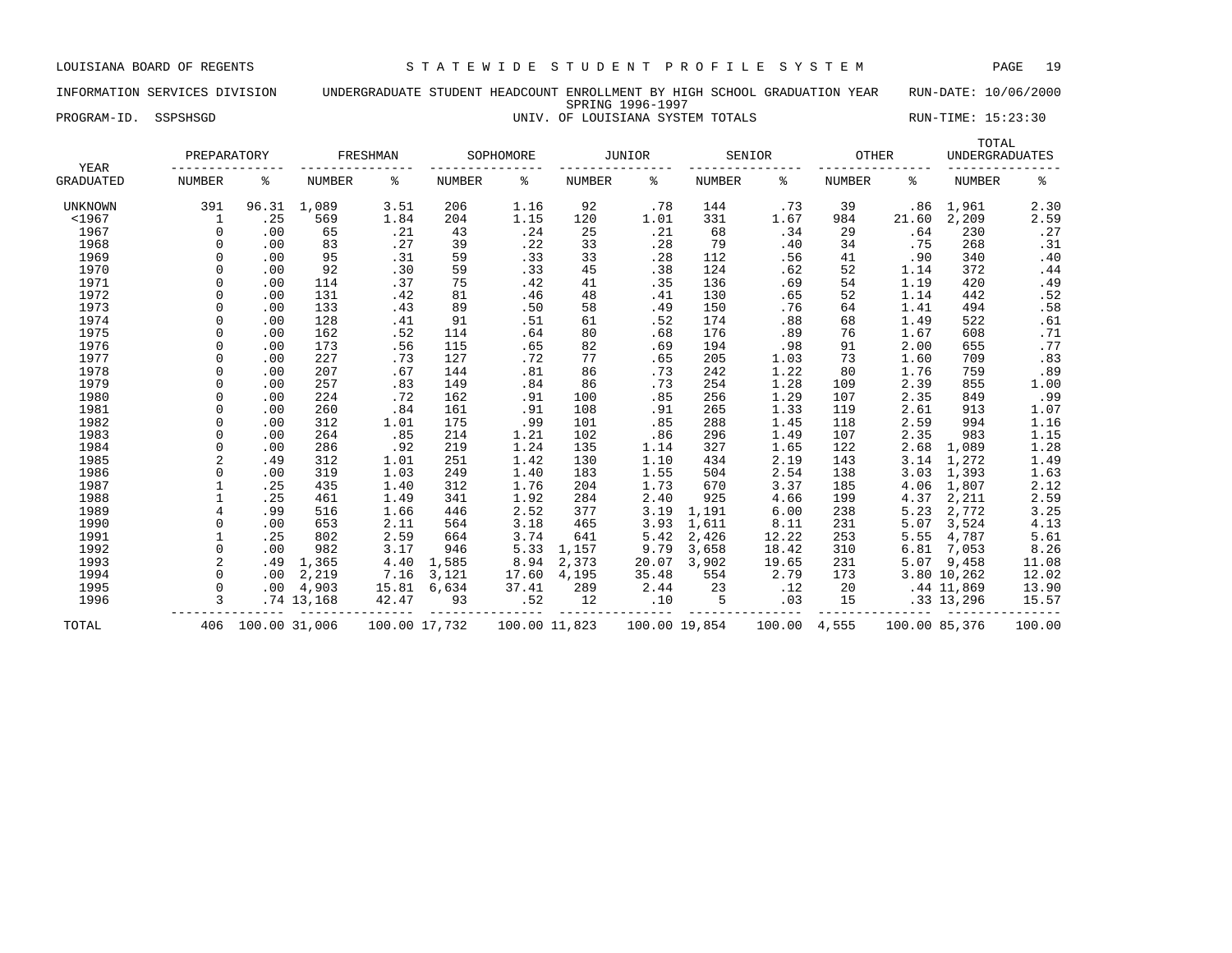# INFORMATION SERVICES DIVISION UNDERGRADUATE STUDENT HEADCOUNT ENROLLMENT BY HIGH SCHOOL GRADUATION YEAR RUN-DATE: 10/06/2000 SPRING 1996-1997

# PROGRAM-ID. SSPSHSGD **EXECUTE:** 15:23:30

| YEAR             | PREPARATORY   |                 |               | FRESHMAN |               | SOPHOMORE |               | JUNIOR        |                | SENIOR | <b>OTHER</b>  |               | TOTAL<br><b>UNDERGRADUATES</b> |        |
|------------------|---------------|-----------------|---------------|----------|---------------|-----------|---------------|---------------|----------------|--------|---------------|---------------|--------------------------------|--------|
| <b>GRADUATED</b> | <b>NUMBER</b> | ి               | <b>NUMBER</b> | ి        | <b>NUMBER</b> | ి         | <b>NUMBER</b> | ి             | <b>NUMBER</b>  | ిక     | <b>NUMBER</b> | ႜ             | <b>NUMBER</b>                  | နွ     |
| <b>UNKNOWN</b>   |               | 100.00          | 246           | 2.17     | 93            | 1.06      | 65            | .92           | 202            | 1.90   | 38            | 4.12          | 649                            | 1.67   |
| $<$ 1967         | $\Omega$      | .00             | 192           | 1.69     | 98            | 1.12      | 89            | 1.25          | 200            | 1.88   | 78            | 8.46          | 657                            | 1.70   |
| 1967             | $\Omega$      | .00             | 23            | .20      | 14            | .16       | 20            | .28           | 45             | .42    | 9             | .98           | 111                            | .29    |
| 1968             | $\Omega$      | .00             | 25            | .22      | 23            | .26       | 19            | .27           | 37             | .35    | 21            | 2.28          | 125                            | .32    |
| 1969             | $\Omega$      | .00             | 28            | .25      | 29            | .33       | 25            | .35           | 59             | .55    | 10            | 1.08          | 151                            | .39    |
| 1970             | $\Omega$      | .00             | 28            | .25      | 25            | .29       | 33            | .47           | 51             | .48    | 14            | 1.52          | 151                            | .39    |
| 1971             | $\Omega$      | .00             | 34            | .30      | 27            | .31       | 41            | .58           | 64             | .60    | 8             | .87           | 174                            | .45    |
| 1972             |               | .00             | 44            | .39      | 34            | .39       | 30            | .42           | 91             | .86    | 20            | 2.17          | 219                            | .57    |
| 1973             |               | .00             | 52            | .46      | 45            | .52       | 32            | .45           | 69             | .65    | 23            | 2.49          | 221                            | .57    |
| 1974             | $\Omega$      | .00             | 58            | .51      | 51            | .58       | 35            | .49           | 77             | .72    | 15            | 1.63          | 236                            | .61    |
| 1975             | $\Omega$      | .00             | 65            | .57      | 45            | .52       | 27            | .38           | 88             | .83    | 15            | 1.63          | 240                            | .62    |
| 1976             | $\cap$        | .00             | 65            | .57      | 47            | .54       | 47            | .66           | 91             | .86    | 16            | 1.74          | 266                            | .69    |
| 1977             | $\cap$        | .00             | 54            | .48      | 58            | .66       | 30            | .42           | 110            | 1.03   | 22            | 2.39          | 274                            | .71    |
| 1978             | $\Omega$      | .00             | 73            | .64      | 63            | .72       | 37            | .52           | 110            | 1.03   | 28            | 3.04          | 311                            | .80    |
| 1979             | $\Omega$      | .00             | 87            | .77      | 58            | .66       | 63            | .89           | 107            | 1.01   | 26            | 2.82          | 341                            | $.88$  |
| 1980             | $\Omega$      | .00             | 95            | .84      | 73            | .84       | 62            | .87           | 139            | 1.31   | 30            | 3.25          | 399                            | 1.03   |
| 1981             | $\Omega$      | .00             | 101           | .89      | 84            | .96       | 48            | .68           | 143            | 1.34   | 24            | 2.60          | 400                            | 1.03   |
| 1982             | $\Omega$      | .00             | 77            | .68      | 61            | .70       | 56            | .79           | 177            | 1.66   | 26            | 2.82          | 397                            | 1.02   |
| 1983             | $\cap$        | .00             | 105           | .92      | 80            | .92       | 70            | .99           | 157            | 1.48   | 30            | 3.25          | 442                            | 1.14   |
| 1984             | $\Omega$      | .00             | 103           | .91      | 91            | 1.04      | 58            | .82           | 177            | 1.66   | 27            | 2.93          | 456                            | 1.18   |
| 1985             | $\Omega$      | .00             | 116           | 1.02     | 97            | 1.11      | 87            | 1.23          | 213            | 2.00   | 37            | 4.01          | 550                            | 1.42   |
| 1986             | $\Omega$      | .00             | 95            | .84      | 87            | 1.00      | 101           | 1.42          | 323            | 3.04   | 29            | 3.15          | 635                            | 1.64   |
| 1987             | $\Omega$      | .00             | 145           | 1.28     | 127           | 1.45      | 135           | 1.90          | 397            | 3.73   | 68            | 7.38          | 872                            | 2.25   |
| 1988             | $\cap$        | .00             | 155           | 1.36     | 138           | 1.58      | 177           | 2.50          | 493            | 4.63   | 50            | 5.42          | 1,013                          | 2.61   |
| 1989             | $\Omega$      | .00             | 171           | 1.51     | 166           | 1.90      | 242           | 3.41          | 633            | 5.95   | 55            | 5.97          | 1,267                          | 3.27   |
| 1990             | $\Omega$      | .00             | 201           | 1.77     | 203           | 2.32      | 241           | 3.40          | 805            | 7.57   | 48            | 5.21          | 1,498                          | 3.87   |
| 1991             | $\Omega$      | .00             | 216           | 1.90     | 241           | 2.76      | 338           | 4.77          | 1,142          | 10.74  | 57            | 6.18          | 1,994                          | 5.15   |
| 1992             | $\Omega$      | .00             | 283           | 2.49     | 365           | 4.18      | 618           | 8.71          | 1,900          | 17.86  | 50            | 5.42          | 3,216                          | 8.30   |
| 1993             | $\Omega$      | .00             | 357           | 3.14     | 654           | 7.49      | 1,274         | 17.96         | 2,172          | 20.42  | 31            | 3.36          | 4,488                          | 11.58  |
| 1994             | $\cap$        | .00             | 661           | 5.82     | 1,400         | 16.03     | 2,618         | 36.91         | 339            | 3.19   | 13            | 1.41          | 5,031                          | 12.98  |
| 1995             | $\Omega$      | .00             | 1,476         | 12.99    | 3,815         | 43.67     | 360           | 5.08          | 25             | .24    | 3             | .33           | 5,679                          | 14.65  |
| 1996             | $\Omega$      | .00             | 5,931         | 52.20    | 343           | 3.93      | 14            | .20           | $\overline{c}$ | .02    |               | .11           | 6,291                          | 16.23  |
| TOTAL            |               | 5 100.00 11,362 |               | 100.00   | 8,735         | 100.00    | 7,092         | 100.00 10,638 |                | 100.00 | 922           | 100.00 38,754 |                                | 100.00 |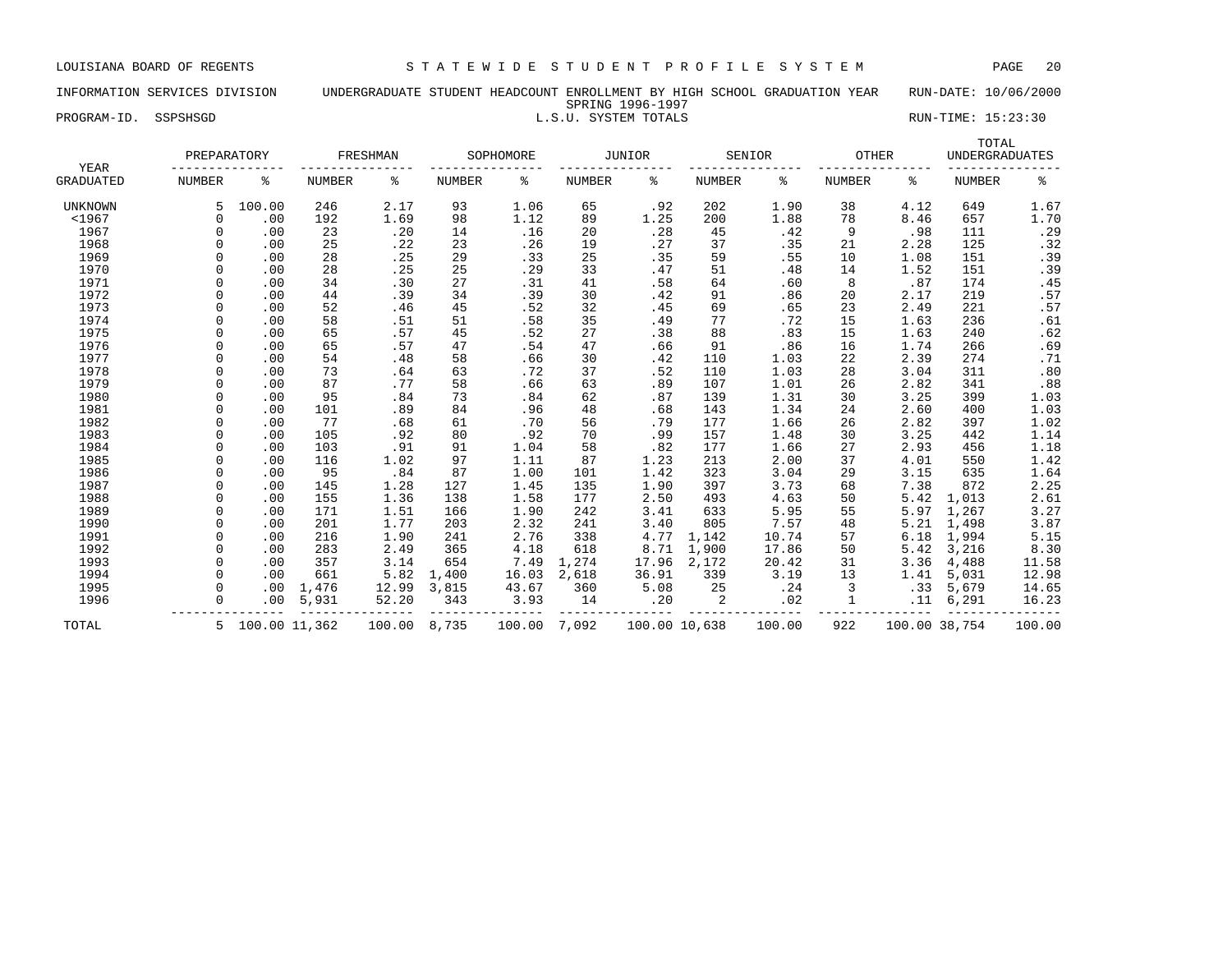# INFORMATION SERVICES DIVISION UNDERGRADUATE STUDENT HEADCOUNT ENROLLMENT BY HIGH SCHOOL GRADUATION YEAR RUN-DATE: 10/06/2000 SPRING 1996-1997 PROGRAM-ID. SSPSHSGD SOUTHERN UNIVERSITY SYSTEM TOTAL RUN-TIME: 15:23:30

| YEAR             | PREPARATORY   |     |               | FRESHMAN |               | SOPHOMORE |               | JUNIOR |               | SENIOR |               | <b>OTHER</b>  | TOTAL<br><b>UNDERGRADUATES</b> |        |
|------------------|---------------|-----|---------------|----------|---------------|-----------|---------------|--------|---------------|--------|---------------|---------------|--------------------------------|--------|
| <b>GRADUATED</b> | <b>NUMBER</b> | ႜ   | <b>NUMBER</b> | ႜ        | <b>NUMBER</b> | န့        | <b>NUMBER</b> | ៖      | <b>NUMBER</b> | ႜ      | <b>NUMBER</b> | ႜ             | <b>NUMBER</b>                  | ್ಠಿ    |
| <b>UNKNOWN</b>   | $\Omega$      | .00 | 11            | .24      | 1             | .04       | 0             | .00    | $\mathbf 0$   | .00    | 1             | .19           | 13                             | .10    |
| $<$ 1967         | $\Omega$      | .00 | 25            | .54      | 28            | 1.06      | 24            | 1.20   | 61            | 1.69   | 47            | 8.80          | 185                            | 1.38   |
| 1967             | $\Omega$      | .00 | 12            | .26      | 6             | .23       | 5             | .25    | 11            | .30    | 12            | 2.25          | 46                             | .34    |
| 1968             | O             | .00 | 13            | .28      | 6             | .23       | 5             | .25    | 9             | .25    | 16            | 3.00          | 49                             | .37    |
| 1969             | O             | .00 | 10            | .22      | 12            | .45       | 6             | .30    | 28            | .77    | 16            | 3.00          | 72                             | .54    |
| 1970             |               | .00 | 14            | .30      | 8             | .30       | 12            | .60    | 28            | .77    | 9             | 1.69          | 71                             | .53    |
| 1971             | $\Omega$      | .00 | 14            | .30      | 7             | .26       | 5             | .25    | 30            | .83    | 13            | 2.43          | 69                             | .51    |
| 1972             |               | .00 | 23            | .50      | 11            | .42       | 7             | .35    | 15            | .41    | 8             | 1.50          | 64                             | .48    |
| 1973             |               | .00 | 7             | .15      | 13            | .49       | 12            | .60    | 22            | .61    | 14            | 2.62          | 68                             | .51    |
| 1974             |               | .00 | 10            | .22      | 16            | .61       | 12            | .60    | 29            | .80    | 16            | 3.00          | 83                             | .62    |
| 1975             |               | .00 | 13            | .28      | 11            | .42       | 6             | .30    | 27            | .75    | 13            | 2.43          | 70                             | .52    |
| 1976             |               | .00 | 26            | .56      | 10            | .38       | 19            | .95    | 31            | .86    | 13            | 2.43          | 99                             | .74    |
| 1977             | U             | .00 | 29            | .63      | 23            | .87       | 11            | .55    | 31            | .86    | 16            | 3.00          | 110                            | .82    |
| 1978             | U             | .00 | 24            | .52      | 10            | .38       | 7             | .35    | 37            | 1.02   | 22            | 4.12          | 100                            | .75    |
| 1979             | U             | .00 | 20            | .43      | 22            | .83       | 13            | .65    | 31            | .86    | 12            | 2.25          | 98                             | .73    |
| 1980             | U             | .00 | 27            | .59      | 23            | .87       | 17            | .85    | 43            | 1.19   | 14            | 2.62          | 124                            | .93    |
| 1981             | O             | .00 | 32            | .69      | 24            | .91       | 23            | 1.15   | 45            | 1.24   | 17            | 3.18          | 141                            | 1.05   |
| 1982             | O             | .00 | 40            | .87      | 32            | 1.21      | 18            | .90    | 53            | 1.47   | 23            | 4.31          | 166                            | 1.24   |
| 1983             | O             | .00 | 28            | .61      | 16            | .61       | 17            | .85    | 64            | 1.77   | 18            | 3.37          | 143                            | 1.07   |
| 1984             | O             | .00 | 40            | .87      | 25            | .95       | 24            | 1.20   | 60            | 1.66   | 26            | 4.87          | 175                            | 1.31   |
| 1985             | O             | .00 | 27            | .59      | 28            | 1.06      | 28            | 1.40   | 83            | 2.30   | 25            | 4.68          | 191                            | 1.42   |
| 1986             | O             | .00 | 40            | .87      | 36            | 1.36      | 38            | 1.90   | 134           | 3.71   | 40            | 7.49          | 288                            | 2.15   |
| 1987             |               | .00 | 36            | .78      | 36            | 1.36      | 40            | 2.00   | 155           | 4.29   | 23            | 4.31          | 290                            | 2.16   |
| 1988             |               | .00 | 50            | 1.09     | 45            | 1.70      | 47            | 2.35   | 206           | 5.70   | 35            | 6.55          | 383                            | 2.86   |
| 1989             |               | .00 | 70            | 1.52     | 66            | 2.50      | 76            | 3.79   | 287           | 7.94   | 22            | 4.12          | 521                            | 3.89   |
| 1990             | $\cap$        | .00 | 86            | 1.87     | 83            | 3.14      | 95            | 4.74   | 359           | 9.93   | 20            | 3.75          | 643                            | 4.80   |
| 1991             | $\Omega$      | .00 | 105           | 2.28     | 122           | 4.61      | 162           | 8.09   | 467           | 12.92  | 19            | 3.56          | 875                            | 6.53   |
| 1992             | U             | .00 | 159           | 3.45     | 155           | 5.86      | 215           | 10.73  | 604           | 16.71  | 11            | 2.06          | 1,144                          | 8.53   |
| 1993             | O             | .00 | 229           | 4.97     | 271           | 10.25     | 343           | 17.12  | 557           | 15.41  | 10            | 1.87          | 1,410                          | 10.52  |
| 1994             | O             | .00 | 306           | 6.64     | 471           | 17.81     | 657           | 32.80  | 107           | 2.96   | 3             | .56           | 1,544                          | 11.52  |
| 1995             | O             | .00 | 809           | 17.56    | 1,016         | 38.43     | 57            | 2.85   | 1             | .03    | 0             | .00           | 1,883                          | 14.05  |
| 1996             | O             | .00 | 2,273         | 49.33    | 11            | .42       | 2             | .10    | 0             | .00    |               | .00           | 2,286                          | 17.05  |
| TOTAL            | 0             | .00 | 4,608         | 100.00   | 2,644         | 100.00    | 2,003         | 100.00 | 3,615         | 100.00 | 534           | 100.00 13,404 |                                | 100.00 |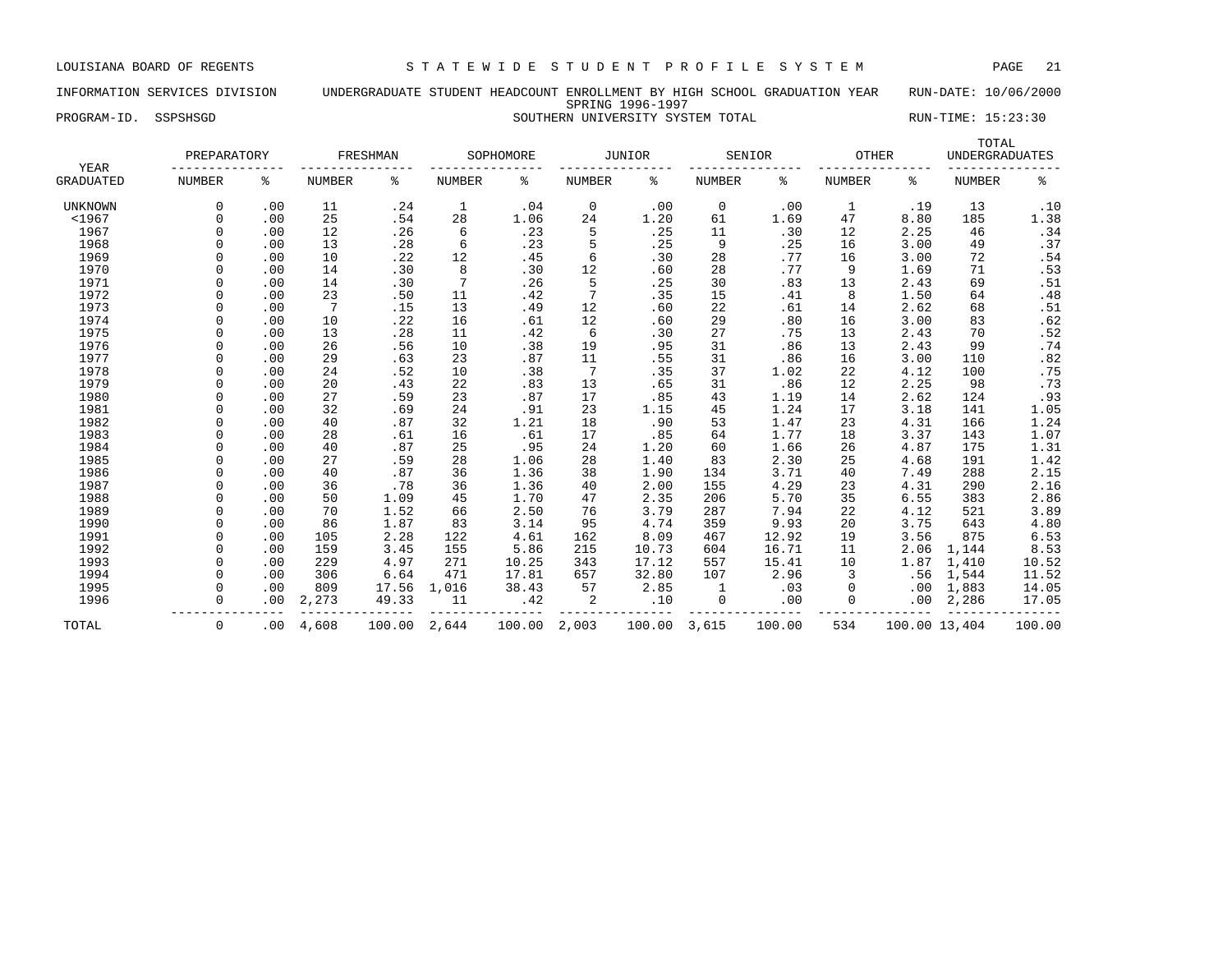# INFORMATION SERVICES DIVISION UNDERGRADUATE STUDENT HEADCOUNT ENROLLMENT BY HIGH SCHOOL GRADUATION YEAR RUN-DATE: 10/06/2000 SPRING 1996-1997

PROGRAM-ID. SSPSHSGD **RUN-TIME:** 15:23:30

| YEAR             | PREPARATORY   |     | FRESHMAN      |     |               | SOPHOMORE | <b>JUNIOR</b> |     | SENIOR        |     | OTHER         |     | TOTAL<br><b>UNDERGRADUATES</b> |     |
|------------------|---------------|-----|---------------|-----|---------------|-----------|---------------|-----|---------------|-----|---------------|-----|--------------------------------|-----|
| <b>GRADUATED</b> | <b>NUMBER</b> | နွ  | <b>NUMBER</b> | ႜ   | <b>NUMBER</b> | ႜ         | <b>NUMBER</b> | ႜ   | <b>NUMBER</b> | ႜ   | <b>NUMBER</b> | ႜ   | <b>NUMBER</b>                  | ್ಠಿ |
| <b>UNKNOWN</b>   | 0             | .00 | 0             | .00 | 0             | .00       | 0             | .00 | 0             | .00 | 0             | .00 | 0                              | .00 |
| $<$ 1967         | $\Omega$      | .00 | 0             | .00 | $\mathbf 0$   | .00       | $\mathbf{0}$  | .00 | $\mathbf 0$   | .00 | 0             | .00 | 0                              | .00 |
| 1967             | $\Omega$      | .00 | 0             | .00 | 0             | .00       | 0             | .00 | 0             | .00 | $\Omega$      | .00 | $\Omega$                       | .00 |
| 1968             | $\Omega$      | .00 | $\mathbf 0$   | .00 | 0             | .00       | 0             | .00 | $\mathbf 0$   | .00 | 0             | .00 | 0                              | .00 |
| 1969             | $\Omega$      | .00 | $\mathbf 0$   | .00 | 0             | .00       | 0             | .00 | $\mathbf 0$   | .00 | 0             | .00 | 0                              | .00 |
| 1970             | 0             | .00 | $\mathbf 0$   | .00 | 0             | .00       | 0             | .00 | $\mathbf 0$   | .00 | 0             | .00 | 0                              | .00 |
| 1971             | $\Omega$      | .00 | $\mathbf 0$   | .00 | $\mathbf 0$   | .00       | 0             | .00 | $\mathbf 0$   | .00 | 0             | .00 | 0                              | .00 |
| 1972             | $\Omega$      | .00 | $\mathbf 0$   | .00 | 0             | .00       | 0             | .00 | $\mathbf 0$   | .00 | 0             | .00 | 0                              | .00 |
| 1973             | $\Omega$      | .00 | $\mathbf 0$   | .00 | 0             | .00       | 0             | .00 | $\mathbf 0$   | .00 | 0             | .00 | 0                              | .00 |
| 1974             | $\Omega$      | .00 | 0             | .00 | 0             | .00       | 0             | .00 | 0             | .00 | 0             | .00 | 0                              | .00 |
| 1975             | $\Omega$      | .00 | $\mathbf 0$   | .00 | 0             | .00       | 0             | .00 | $\mathbf 0$   | .00 | 0             | .00 | 0                              | .00 |
| 1976             | $\Omega$      | .00 | $\mathbf 0$   | .00 | 0             | .00       | $\Omega$      | .00 | $\Omega$      | .00 | 0             | .00 | 0                              | .00 |
| 1977             | $\Omega$      | .00 | $\mathbf 0$   | .00 | 0             | .00       | 0             | .00 | $\Omega$      | .00 | $\Omega$      | .00 | 0                              | .00 |
| 1978             | $\Omega$      | .00 | $\mathbf 0$   | .00 | 0             | .00       | 0             | .00 | $\Omega$      | .00 | $\Omega$      | .00 | 0                              | .00 |
| 1979             | $\Omega$      | .00 | 0             | .00 | 0             | .00       | 0             | .00 | $\Omega$      | .00 | $\Omega$      | .00 | 0                              | .00 |
| 1980             | $\Omega$      | .00 | 0             | .00 | 0             | .00       | 0             | .00 | $\Omega$      | .00 | $\Omega$      | .00 | $\Omega$                       | .00 |
| 1981             | $\Omega$      | .00 | $\mathbf 0$   | .00 | 0             | .00       | 0             | .00 | $\mathbf 0$   | .00 | 0             | .00 | 0                              | .00 |
| 1982             | $\Omega$      | .00 | $\mathbf 0$   | .00 | 0             | .00       | 0             | .00 | $\mathbf 0$   | .00 | 0             | .00 | 0                              | .00 |
| 1983             | 0             | .00 | $\mathbf 0$   | .00 | 0             | .00       | 0             | .00 | $\mathbf 0$   | .00 | 0             | .00 | 0                              | .00 |
| 1984             | $\Omega$      | .00 | $\mathbf 0$   | .00 | 0             | .00       | 0             | .00 | $\mathbf 0$   | .00 | 0             | .00 | 0                              | .00 |
| 1985             | $\Omega$      | .00 | $\mathbf 0$   | .00 | $\mathbf 0$   | .00       | 0             | .00 | $\mathbf 0$   | .00 | 0             | .00 | 0                              | .00 |
| 1986             | $\Omega$      | .00 | 0             | .00 | 0             | .00       | 0             | .00 | $\mathbf 0$   | .00 | 0             | .00 | 0                              | .00 |
| 1987             | $\Omega$      | .00 | 0             | .00 | 0             | .00       | 0             | .00 | 0             | .00 | 0             | .00 | 0                              | .00 |
| 1988             | $\Omega$      | .00 | 0             | .00 | 0             | .00       | 0             | .00 | $\Omega$      | .00 | 0             | .00 | 0                              | .00 |
| 1989             | $\Omega$      | .00 | $\mathbf 0$   | .00 | 0             | .00       | 0             | .00 | $\Omega$      | .00 | 0             | .00 | 0                              | .00 |
| 1990             | $\Omega$      | .00 | $\mathbf 0$   | .00 | 0             | .00       | $\mathbf 0$   | .00 | $\Omega$      | .00 | 0             | .00 | 0                              | .00 |
| 1991             | $\Omega$      | .00 | $\mathbf 0$   | .00 | 0             | .00       | $\mathbf 0$   | .00 | $\Omega$      | .00 | 0             | .00 | 0                              | .00 |
| 1992             | $\Omega$      | .00 | 0             | .00 | 0             | .00       | $\Omega$      | .00 | $\Omega$      | .00 | $\Omega$      | .00 | $\Omega$                       | .00 |
| 1993             | $\Omega$      | .00 | $\mathbf 0$   | .00 | 0             | .00       | 0             | .00 | $\Omega$      | .00 | 0             | .00 | $\Omega$                       | .00 |
| 1994             | $\Omega$      | .00 | $\mathbf 0$   | .00 | 0             | .00       | 0             | .00 | $\mathbf 0$   | .00 | 0             | .00 | $\Omega$                       | .00 |
| 1995             | $\Omega$      | .00 | 0             | .00 | 0             | .00       | 0             | .00 | $\mathbf 0$   | .00 | 0             | .00 | $\Omega$                       | .00 |
| 1996             | $\mathbf 0$   | .00 | $\mathbf 0$   | .00 | 0             | .00       | $\Omega$      | .00 | $\Omega$      | .00 | 0             | .00 | 0                              | .00 |
| TOTAL            | $\mathsf 0$   | .00 | $\mathbf 0$   | .00 | 0             | .00       | $\Omega$      | .00 | $\mathbf 0$   | .00 | 0             | .00 | $\mathbf{0}$                   | .00 |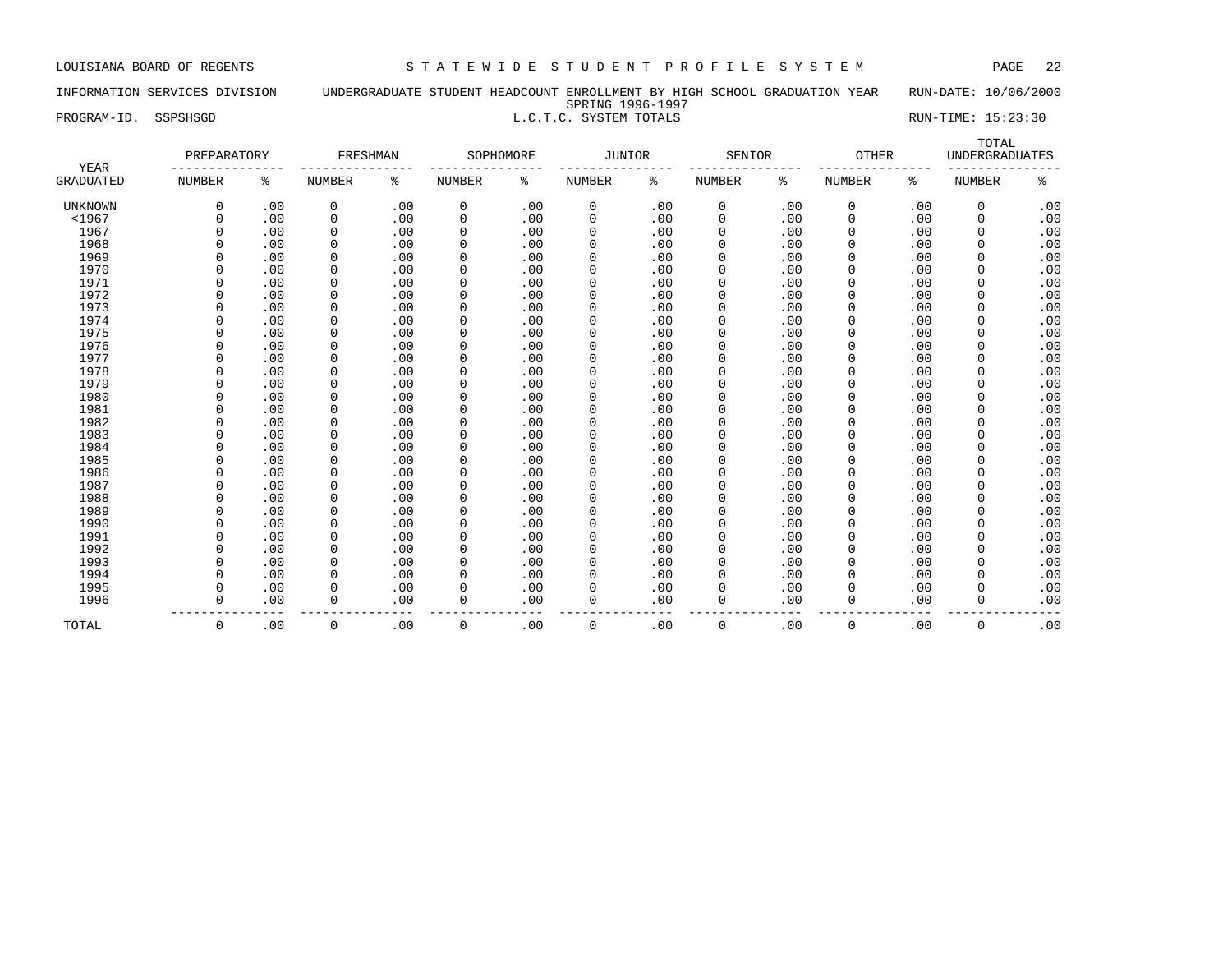### INFORMATION SERVICES DIVISION UNDERGRADUATE STUDENT HEADCOUNT ENROLLMENT BY HIGH SCHOOL GRADUATION YEAR RUN-DATE: 10/06/2000 SPRING 1996-1997 PROGRAM-ID. SSPSHSGD **ALL PUBLIC INSTITUTIONS** RUN-TIME: 15:23:30

| YEAR             | PREPARATORY    |               |               | FRESHMAN |               | SOPHOMORE |               | JUNIOR        |        | SENIOR | OTHER         |               | TOTAL<br><b>UNDERGRADUATES</b> |        |
|------------------|----------------|---------------|---------------|----------|---------------|-----------|---------------|---------------|--------|--------|---------------|---------------|--------------------------------|--------|
| <b>GRADUATED</b> | <b>NUMBER</b>  | ి             | <b>NUMBER</b> | ႜ        | NUMBER        | ႜ         | <b>NUMBER</b> | ៖             | NUMBER | ႜ      | <b>NUMBER</b> | ႜ             | <b>NUMBER</b>                  | နွ     |
| <b>UNKNOWN</b>   | 396            | 96.35         | 1,346         | 2.87     | 300           | 1.03      | 157           | .75           | 346    | 1.01   | 78            | 1.30          | 2,623                          | 1.91   |
| < 1967           | 1              | .24           | 786           | 1.67     | 330           | 1.13      | 233           | 1.11          | 592    | 1.74   | 1,109         | 18.45         | 3,051                          | 2.22   |
| 1967             | $\Omega$       | .00           | 100           | .21      | 63            | .22       | 50            | .24           | 124    | .36    | 50            | .83           | 387                            | .28    |
| 1968             | $\Omega$       | .00           | 121           | .26      | 68            | .23       | 57            | .27           | 125    | .37    | 71            | 1.18          | 442                            | .32    |
| 1969             | $\Omega$       | .00           | 133           | .28      | 100           | .34       | 64            | .31           | 199    | .58    | 67            | 1.11          | 563                            | .41    |
| 1970             |                | .00           | 134           | .29      | 92            | .32       | 90            | .43           | 203    | .60    | 75            | 1.25          | 594                            | .43    |
| 1971             | $\cap$         | .00           | 162           | .34      | 109           | .37       | 87            | .42           | 230    | .67    | 75            | 1.25          | 663                            | .48    |
| 1972             |                | .00           | 198           | .42      | 126           | .43       | 85            | .41           | 236    | .69    | 80            | 1.33          | 725                            | .53    |
| 1973             |                | .00           | 192           | .41      | 147           | .50       | 102           | .49           | 241    | .71    | 101           | 1.68          | 783                            | .57    |
| 1974             | $\cap$         | .00           | 196           | .42      | 158           | .54       | 108           | .52           | 280    | .82    | 99            | 1.65          | 841                            | .61    |
| 1975             | $\Omega$       | .00           | 240           | .51      | 170           | .58       | 113           | .54           | 291    | .85    | 104           | 1.73          | 918                            | .67    |
| 1976             | $\Omega$       | .00           | 264           | .56      | 172           | .59       | 148           | .71           | 316    | .93    | 120           | 2.00          | 1,020                          | .74    |
| 1977             | $\Omega$       | .00           | 310           | .66      | 208           | .71       | 118           | .56           | 346    | 1.01   | 111           | 1.85          | 1,093                          | .79    |
| 1978             | $\Omega$       | .00           | 304           | .65      | 217           | .75       | 130           | .62           | 389    | 1.14   | 130           | 2.16          | 1,170                          | .85    |
| 1979             | $\Omega$       | .00           | 364           | .77      | 229           | .79       | 162           | .77           | 392    | 1.15   | 147           | 2.45          | 1,294                          | .94    |
| 1980             | $\Omega$       | .00           | 346           | .74      | 258           | .89       | 179           | .86           | 438    | 1.28   | 151           | 2.51          | 1,372                          | 1.00   |
| 1981             | $\cap$         | .00           | 393           | .84      | 269           | .92       | 179           | .86           | 453    | 1.33   | 160           | 2.66          | 1,454                          | 1.06   |
| 1982             |                | .00           | 429           | .91      | 268           | .92       | 175           | .84           | 518    | 1.52   | 167           | 2.78          | 1,557                          | 1.13   |
| 1983             |                | .00           | 397           | .85      | 310           | 1.06      | 189           | .90           | 517    | 1.52   | 155           | 2.58          | 1,568                          | 1.14   |
| 1984             | $\Omega$       | .00           | 429           | .91      | 335           | 1.15      | 217           | 1.04          | 564    | 1.65   | 175           | 2.91          | 1,720                          | 1.25   |
| 1985             | $\overline{a}$ | .49           | 455           | .97      | 376           | 1.29      | 245           | 1.17          | 730    | 2.14   | 205           | 3.41          | 2,013                          | 1.46   |
| 1986             | $\Omega$       | .00           | 454           | .97      | 372           | 1.28      | 322           | 1.54          | 961    | 2.82   | 207           | 3.44          | 2,316                          | 1.68   |
| 1987             |                | .24           | 616           | 1.31     | 475           | 1.63      | 379           | 1.81          | 1,222  | 3.58   | 276           | 4.59          | 2,969                          | 2.16   |
| 1988             |                | .24           | 666           | 1.42     | 524           | 1.80      | 508           | 2.43          | 1,624  | 4.76   | 284           | 4.72          | 3,607                          | 2.62   |
| 1989             | 4              | .97           | 757           | 1.61     | 678           | 2.33      | 695           | 3.32          | 2,111  | 6.19   | 315           | 5.24          | 4,560                          | 3.32   |
| 1990             | $\Omega$       | .00           | 940           | 2.00     | 850           | 2.92      | 801           | 3.83          | 2,775  | 8.14   | 299           | 4.97          | 5,665                          | 4.12   |
| 1991             |                | .24           | 1,123         | 2.39     | 1,027         | 3.53      | 1,141         | 5.45          | 4,035  | 11.83  | 329           | 5.47          | 7,656                          | 5.57   |
| 1992             |                | .00           | 1,424         | 3.03     | 1,466         | 5.04      | 1,990         | 9.51          | 6,162  | 18.07  | 371           |               | 6.17 11,413                    | 8.30   |
| 1993             | $\overline{a}$ | .49           | 1,951         | 4.15     | 2,510         | 8.62      | 3,990         | 19.07         | 6,631  | 19.44  | 272           |               | 4.53 15,356                    | 11.17  |
| 1994             | $\Omega$       | .00           | 3,186         | 6.78     | 4,992         | 17.15     | 7,470         | 35.71         | 1,000  | 2.93   | 189           |               | 3.14 16,837                    | 12.24  |
| 1995             | $\Omega$       | .00           | 7,188         |          | 15.30 11,465  | 39.38     | 706           | 3.38          | 49     | .14    | 23            |               | $.38$ 19,431                   | 14.13  |
| 1996             | 3              |               | .73 21,372    | 45.50    | 447           | 1.54      | 28            | .13           | 7      | .02    | 16            |               | .2721,873                      | 15.90  |
| TOTAL            | 411            | 100.00 46,976 |               |          | 100.00 29,111 |           | 100.00 20,918 | 100.00 34,107 |        | 100.00 | 6,011         | 100.00137,534 |                                | 100.00 |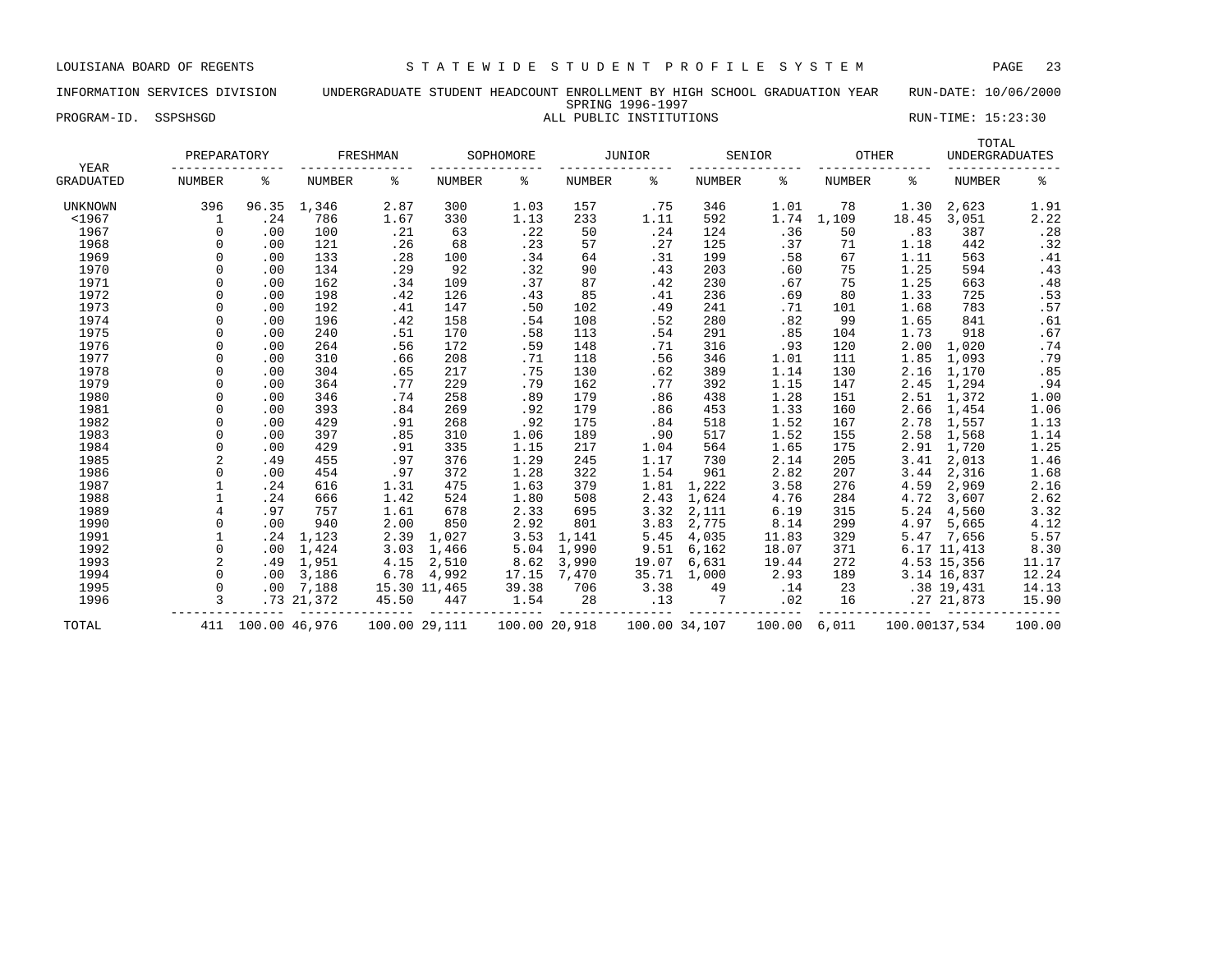# INFORMATION SERVICES DIVISION UNDERGRADUATE STUDENT HEADCOUNT ENROLLMENT BY HIGH SCHOOL GRADUATION YEAR RUN-DATE: 10/06/2000 SPRING 1996-1997 PROGRAM-ID. SSPSHSGD PRIVATE INSTITUTION TOTALS RUN-TIME: 15:23:30

| YEAR             | PREPARATORY   |     | FRESHMAN      |     |             | SOPHOMORE | <b>JUNIOR</b> |     | SENIOR        |     | <b>OTHER</b>  |     | TOTAL<br><b>UNDERGRADUATES</b> |     |
|------------------|---------------|-----|---------------|-----|-------------|-----------|---------------|-----|---------------|-----|---------------|-----|--------------------------------|-----|
| <b>GRADUATED</b> | <b>NUMBER</b> | ႜ   | <b>NUMBER</b> | ႜ   | NUMBER      | ႜ         | <b>NUMBER</b> | နွ  | <b>NUMBER</b> | ៖   | <b>NUMBER</b> | ి   | <b>NUMBER</b>                  | ిక  |
| <b>UNKNOWN</b>   | $\mathbf 0$   | .00 | 0             | .00 | 0           | .00       | 0             | .00 | 0             | .00 | 0             | .00 | 0                              | .00 |
| $<$ 1967         | $\Omega$      | .00 | $\mathbf 0$   | .00 | $\mathbf 0$ | .00       | $\mathbf{0}$  | .00 | 0             | .00 | $\Omega$      | .00 | $\mathbf 0$                    | .00 |
| 1967             | $\Omega$      | .00 | 0             | .00 | $\mathbf 0$ | .00       | 0             | .00 | 0             | .00 | $\Omega$      | .00 | 0                              | .00 |
| 1968             | $\Omega$      | .00 | $\mathbf 0$   | .00 | $\mathbf 0$ | .00       | 0             | .00 | $\mathbf 0$   | .00 | 0             | .00 | $\mathbf 0$                    | .00 |
| 1969             | $\Omega$      | .00 | $\mathbf 0$   | .00 | $\mathbf 0$ | .00       | $\Omega$      | .00 | 0             | .00 | 0             | .00 | $\mathbf 0$                    | .00 |
| 1970             | $\Omega$      | .00 | $\mathbf 0$   | .00 | $\mathbf 0$ | .00       | $\Omega$      | .00 | 0             | .00 | 0             | .00 | $\Omega$                       | .00 |
| 1971             | $\Omega$      | .00 | $\mathbf 0$   | .00 | $\mathbf 0$ | .00       | $\Omega$      | .00 | 0             | .00 | $\mathbf 0$   | .00 | $\mathbf 0$                    | .00 |
| 1972             | $\Omega$      | .00 | $\mathbf 0$   | .00 | $\mathbf 0$ | .00       | 0             | .00 | 0             | .00 | $\mathbf 0$   | .00 | 0                              | .00 |
| 1973             | $\Omega$      | .00 | $\mathbf 0$   | .00 | $\mathbf 0$ | .00       | 0             | .00 | $\mathbf 0$   | .00 | $\Omega$      | .00 | $\Omega$                       | .00 |
| 1974             | $\Omega$      | .00 | $\mathbf 0$   | .00 | 0           | .00       | 0             | .00 | $\mathbf 0$   | .00 | $\Omega$      | .00 | $\Omega$                       | .00 |
| 1975             | $\Omega$      | .00 | 0             | .00 | 0           | .00       | 0             | .00 | 0             | .00 | 0             | .00 | $\Omega$                       | .00 |
| 1976             | $\Omega$      | .00 | $\mathbf 0$   | .00 | 0           | .00       | $\Omega$      | .00 | $\Omega$      | .00 | O             | .00 | $\Omega$                       | .00 |
| 1977             | $\Omega$      | .00 | $\mathbf 0$   | .00 | 0           | .00       | $\Omega$      | .00 | $\Omega$      | .00 | 0             | .00 | $\Omega$                       | .00 |
| 1978             | $\Omega$      | .00 | $\mathbf 0$   | .00 | 0           | .00       | $\Omega$      | .00 | $\mathbf 0$   | .00 | $\Omega$      | .00 | $\mathbf 0$                    | .00 |
| 1979             | $\Omega$      | .00 | $\mathbf 0$   | .00 | 0           | .00       | $\Omega$      | .00 | 0             | .00 | $\Omega$      | .00 | $\mathbf 0$                    | .00 |
| 1980             | $\Omega$      | .00 | $\Omega$      | .00 | $\mathbf 0$ | .00       | $\Omega$      | .00 | $\Omega$      | .00 | $\Omega$      | .00 | $\Omega$                       | .00 |
| 1981             | $\Omega$      | .00 | 0             | .00 | 0           | .00       | $\Omega$      | .00 | $\mathbf 0$   | .00 | 0             | .00 | 0                              | .00 |
| 1982             | $\Omega$      | .00 | 0             | .00 | 0           | .00       | 0             | .00 | 0             | .00 | 0             | .00 | $\mathbf 0$                    | .00 |
| 1983             | $\mathbf 0$   | .00 | 0             | .00 | $\mathbf 0$ | .00       | 0             | .00 | $\mathbf 0$   | .00 | $\mathbf 0$   | .00 | $\mathbf 0$                    | .00 |
| 1984             | $\Omega$      | .00 | $\mathbf 0$   | .00 | 0           | .00       | $\Omega$      | .00 | 0             | .00 | 0             | .00 | 0                              | .00 |
| 1985             | $\mathbf 0$   | .00 | $\mathbf 0$   | .00 | $\mathbf 0$ | .00       | $\mathbf 0$   | .00 | 0             | .00 | $\mathbf 0$   | .00 | 0                              | .00 |
| 1986             | $\Omega$      | .00 | $\mathbf 0$   | .00 | 0           | .00       | 0             | .00 | 0             | .00 | $\mathbf 0$   | .00 | 0                              | .00 |
| 1987             | $\Omega$      | .00 | 0             | .00 | 0           | .00       | 0             | .00 | $\mathbf 0$   | .00 | 0             | .00 | 0                              | .00 |
| 1988             | $\Omega$      | .00 | 0             | .00 | 0           | .00       | 0             | .00 | 0             | .00 | 0             | .00 | 0                              | .00 |
| 1989             | $\Omega$      | .00 | 0             | .00 | 0           | .00       | 0             | .00 | 0             | .00 | 0             | .00 | $\Omega$                       | .00 |
| 1990             | $\Omega$      | .00 | 0             | .00 | 0           | .00       | 0             | .00 | $\mathbf 0$   | .00 | $\Omega$      | .00 | $\Omega$                       | .00 |
| 1991             | $\Omega$      | .00 | $\mathbf 0$   | .00 | 0           | .00       | $\mathbf{0}$  | .00 | $\mathbf 0$   | .00 | $\Omega$      | .00 | $\mathbf 0$                    | .00 |
| 1992             | $\Omega$      | .00 | $\Omega$      | .00 | 0           | .00       | $\Omega$      | .00 | $\Omega$      | .00 | $\Omega$      | .00 | $\Omega$                       | .00 |
| 1993             | $\Omega$      | .00 | $\Omega$      | .00 | $\mathbf 0$ | .00       | $\Omega$      | .00 | $\Omega$      | .00 | $\Omega$      | .00 | 0                              | .00 |
| 1994             | $\Omega$      | .00 | 0             | .00 | $\mathbf 0$ | .00       | 0             | .00 | $\mathbf 0$   | .00 | $\Omega$      | .00 | 0                              | .00 |
| 1995             | $\mathbf 0$   | .00 | 0             | .00 | $\mathbf 0$ | .00       | 0             | .00 | $\mathbf 0$   | .00 | 0             | .00 | 0                              | .00 |
| 1996             | $\mathbf 0$   | .00 | 0             | .00 | $\mathbf 0$ | .00       | $\Omega$      | .00 | $\mathbf 0$   | .00 | $\Omega$      | .00 | $\mathbf 0$                    | .00 |
| TOTAL            | 0             | .00 | $\mathbf 0$   | .00 | 0           | .00       | $\mathbf 0$   | .00 | $\mathbf 0$   | .00 | 0             | .00 | 0                              | .00 |